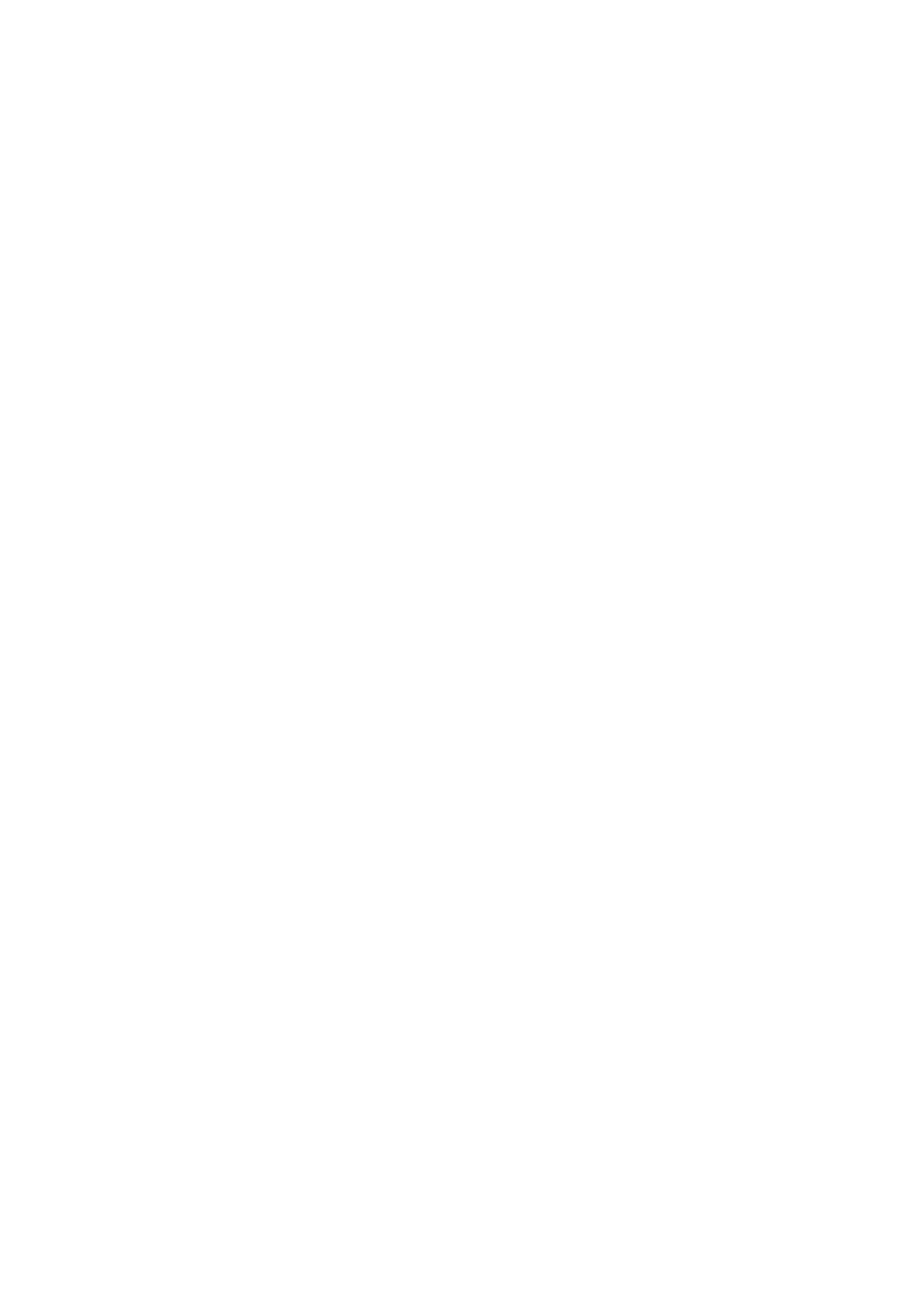| <b>MONDAY, December 12</b> |                                                                                                                   |                                                                                                                                                  |  |  |  |  |  |
|----------------------------|-------------------------------------------------------------------------------------------------------------------|--------------------------------------------------------------------------------------------------------------------------------------------------|--|--|--|--|--|
| $9:25-9:30$                | Welcome                                                                                                           |                                                                                                                                                  |  |  |  |  |  |
| $9:30-11:00$               | <b>Session 1</b>                                                                                                  |                                                                                                                                                  |  |  |  |  |  |
|                            | Laurence White,<br>Lukas Wiget,<br>Katharine Barden,<br>Ahsanul Kabir, Olesya<br>Rauch & Sven L.<br><b>Mattys</b> | "Turn left at the grey tanker": Production and perception of segmentation cues in spontaneous speech                                             |  |  |  |  |  |
|                            | Vincent Aubanel,<br>Julian Villegas,<br><b>Martin Cooke</b>                                                       | Conversing in the presence of another conversation: interactive and Lombard effects                                                              |  |  |  |  |  |
|                            | Katharine Barden,<br>Sarah Hawkins                                                                                | Towards ecological validity in studying adaptation to accents: an investigation of the role of<br>morphological structure in perceptual learning |  |  |  |  |  |
| 11:00-11:30                | Coffee break                                                                                                      |                                                                                                                                                  |  |  |  |  |  |
| 11:30-12:30                | <b>Session 2</b>                                                                                                  |                                                                                                                                                  |  |  |  |  |  |
|                            | Marco van de Ven,<br>Benjamin V. Tucker,<br>Mirjam Ernestus                                                       | Semantic context effects in the processing of unreduced and reduced sentences                                                                    |  |  |  |  |  |
|                            | Richard Ogden,<br><b>Beatrice Szczepek-</b><br>Reed                                                               | Phonetic details as interactional resources                                                                                                      |  |  |  |  |  |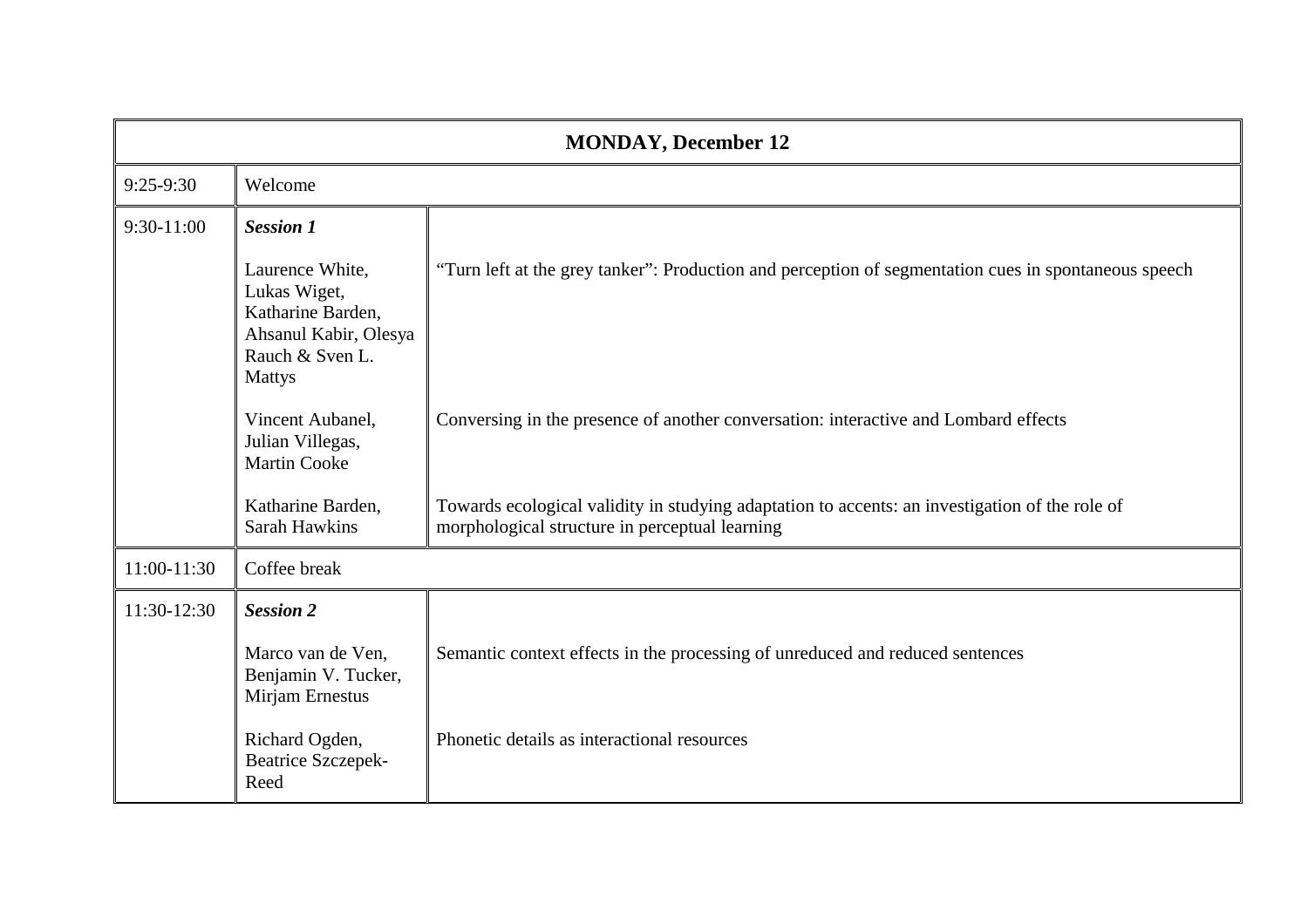| 12:30-13:30 | Lunch                                                       |                                                                                                                    |  |  |  |  |  |
|-------------|-------------------------------------------------------------|--------------------------------------------------------------------------------------------------------------------|--|--|--|--|--|
| 13:30-14:30 | <b>Session 3</b>                                            |                                                                                                                    |  |  |  |  |  |
|             | Benjamin V. Tucker,<br>Antti Arppe                          | Allophonic realizations of the phoneme $/t$ in an English spontaneous speech corpus                                |  |  |  |  |  |
|             | Tyler Kendall, Ann R.<br>Bradlow, Brett<br><b>Margolis</b>  | Speech timing and accommodation in native and non-native English interactions                                      |  |  |  |  |  |
| 14:30-15:00 | Coffee break                                                |                                                                                                                    |  |  |  |  |  |
| 15:00-16:30 | <b>Session 4</b>                                            |                                                                                                                    |  |  |  |  |  |
|             | Oliver Niebuhr, Evelin<br>Graupe, Laura C.<br><b>Dilley</b> | You don't have to say a word - How duration and F0 trigger or hinder the perception of<br>function words in German |  |  |  |  |  |
|             | Philip Dilts, R. Harald<br>Baayen, Benjamin V.<br>Tucker    | Describing and predicting phonetic reduction in a corpus of spontaneous speech                                     |  |  |  |  |  |
|             | Valerie Hazan, Rachel<br><b>Baker</b>                       | Between-speaker variability in the clarity of spontaneous speech                                                   |  |  |  |  |  |
| 16:30       | <b>Excursion and dinner</b>                                 |                                                                                                                    |  |  |  |  |  |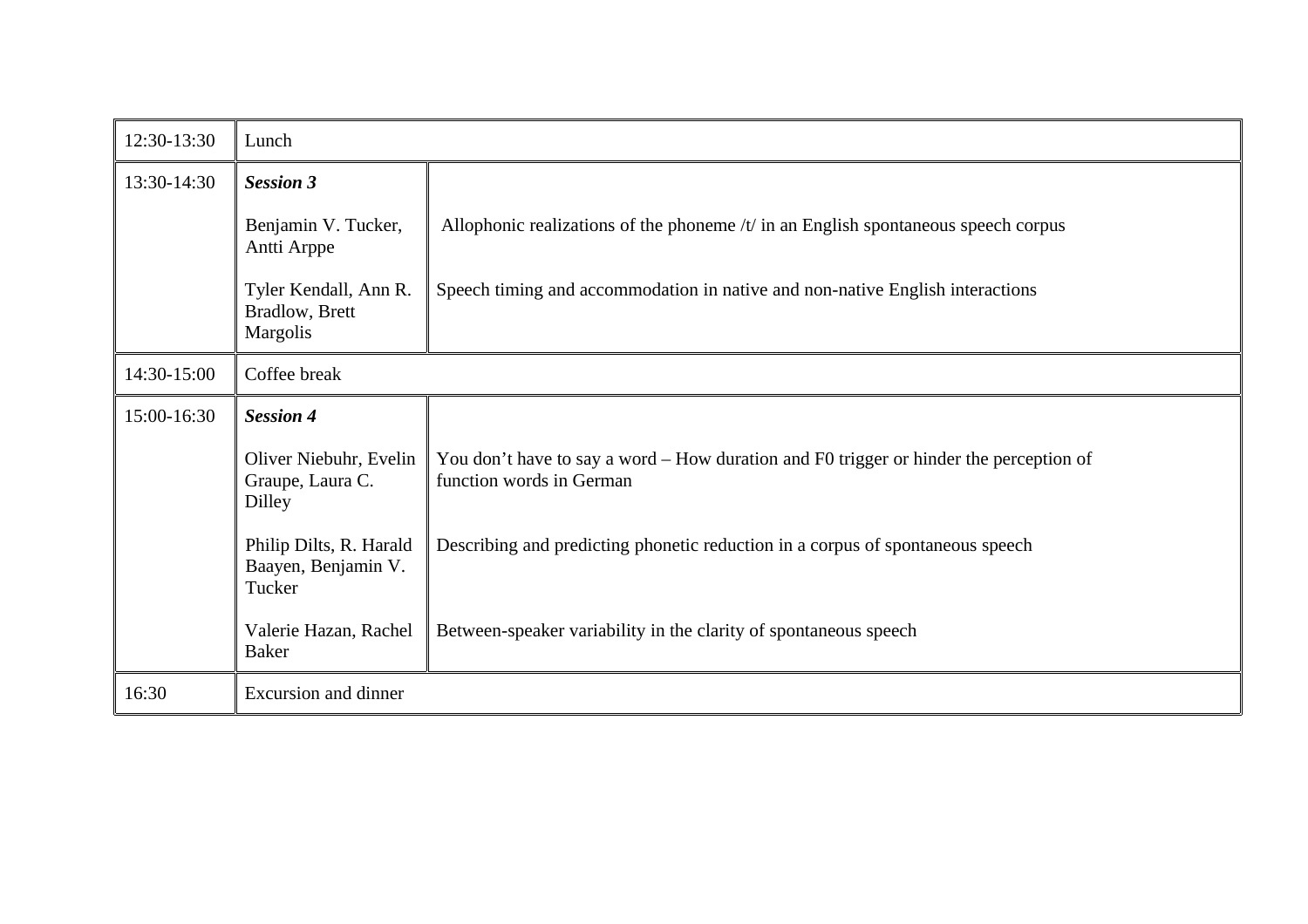| <b>TUESDAY, December 13</b> |                                                          |                                                                                                                                 |  |  |  |  |  |
|-----------------------------|----------------------------------------------------------|---------------------------------------------------------------------------------------------------------------------------------|--|--|--|--|--|
| 8.30-9.00                   | Coffee                                                   |                                                                                                                                 |  |  |  |  |  |
| 9:00-10:30                  | <b>Session 5</b>                                         |                                                                                                                                 |  |  |  |  |  |
|                             | James M Scobbie,<br>Eleanor Lawson, Jane<br>Stuart-Smith | Tongues in conversation: a sociophonetic comparison of some Scottish lingual variables in conversational<br>and wordlist speech |  |  |  |  |  |
|                             | Paul Carter, Leendert<br>Plug                            | The phonetics of self-repair in spontaneous Dutch                                                                               |  |  |  |  |  |
|                             | R. Harald Baayen,<br>Benjamin V. Tucker                  | Acoustic duration is predicted by syntactic prototypicality                                                                     |  |  |  |  |  |
| 10:30-11:00                 | Coffee break                                             |                                                                                                                                 |  |  |  |  |  |
| 11:00-12:00                 | <b>Session 6</b>                                         |                                                                                                                                 |  |  |  |  |  |
|                             | L. Ann Burchfield,<br>Ann R. Bradlow                     | Comparison of reduction in spontaneous Mandarin and English                                                                     |  |  |  |  |  |
|                             | Mybeth Lahey,<br>Mirjam Ernestus                         | Acoustic reduction in infant-directed speech                                                                                    |  |  |  |  |  |
| 12:00-13:00                 | Lunch                                                    |                                                                                                                                 |  |  |  |  |  |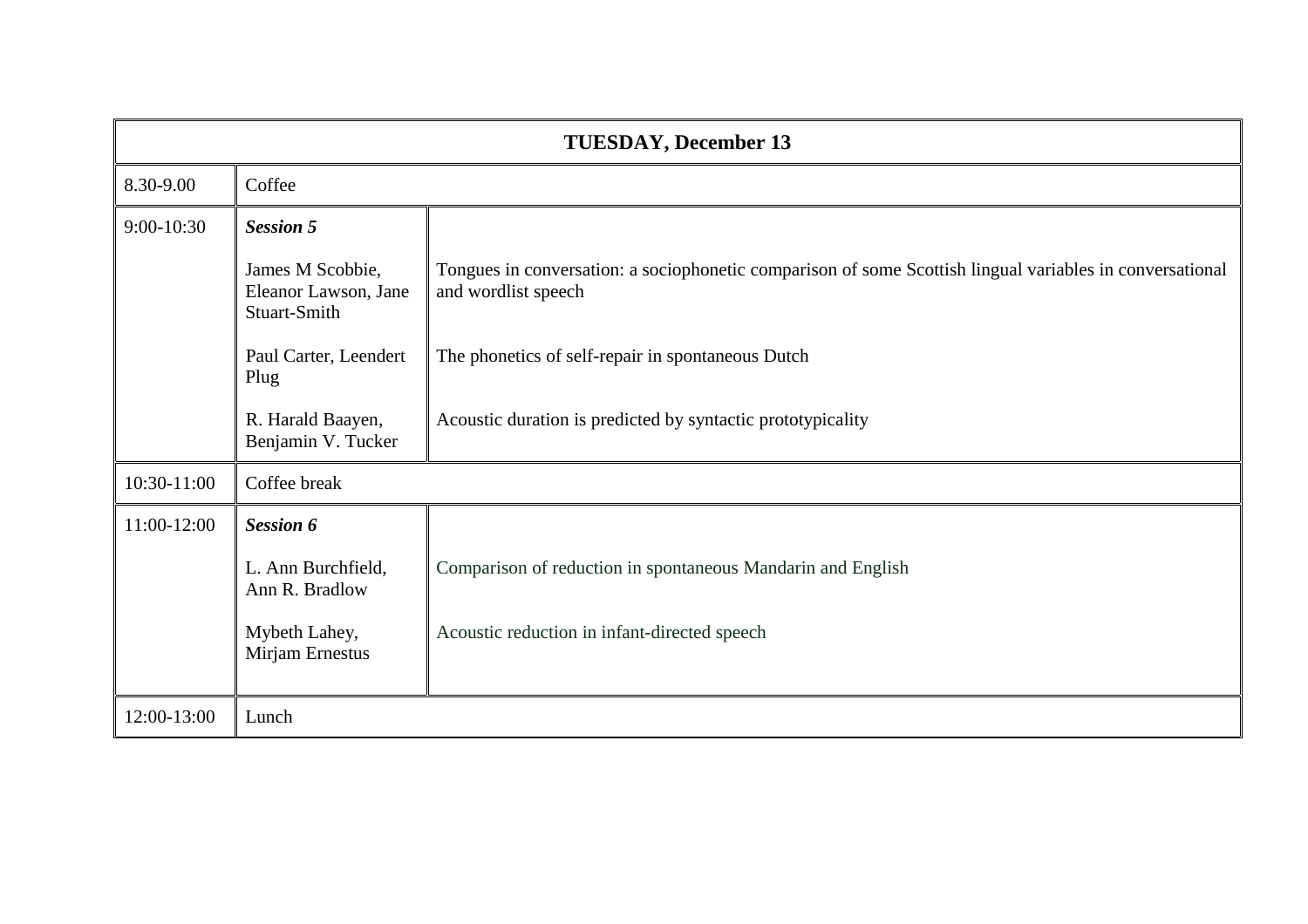| 13:00-14:00 | <b>Session 7</b>                                                               |                                                                                        |  |  |  |  |
|-------------|--------------------------------------------------------------------------------|----------------------------------------------------------------------------------------|--|--|--|--|
|             |                                                                                |                                                                                        |  |  |  |  |
|             | Susanne Brouwer,<br>Holger Mitterer, Falk<br>Huettig                           | Discourse context and the recognition of reduced and canonical forms                   |  |  |  |  |
|             | Katja Pöllmann, Hans<br>Rutger Bosker, James<br>M. McQueen, Holger<br>Mitterer | Do listeners form expectations about a speaker's tendencies to reduce?                 |  |  |  |  |
| 14:00-15:30 | Coffee and poster presentations                                                |                                                                                        |  |  |  |  |
| 15:30-16:30 | <b>Session 8</b>                                                               |                                                                                        |  |  |  |  |
|             | Cedric Gendrot,<br>Martine Adda-Decker,<br>Carolin Schmid                      | F0 declination in French: Broadcast news versus spontaneous speech                     |  |  |  |  |
|             | Ann R. Bradlow,<br>Valerie Hazan, Midam<br>Kim, Michele<br>Pettinato           | Interlocutor accommodation across communication barriers in naturalistic conversations |  |  |  |  |
| 16:30       | <b>Drinks</b>                                                                  |                                                                                        |  |  |  |  |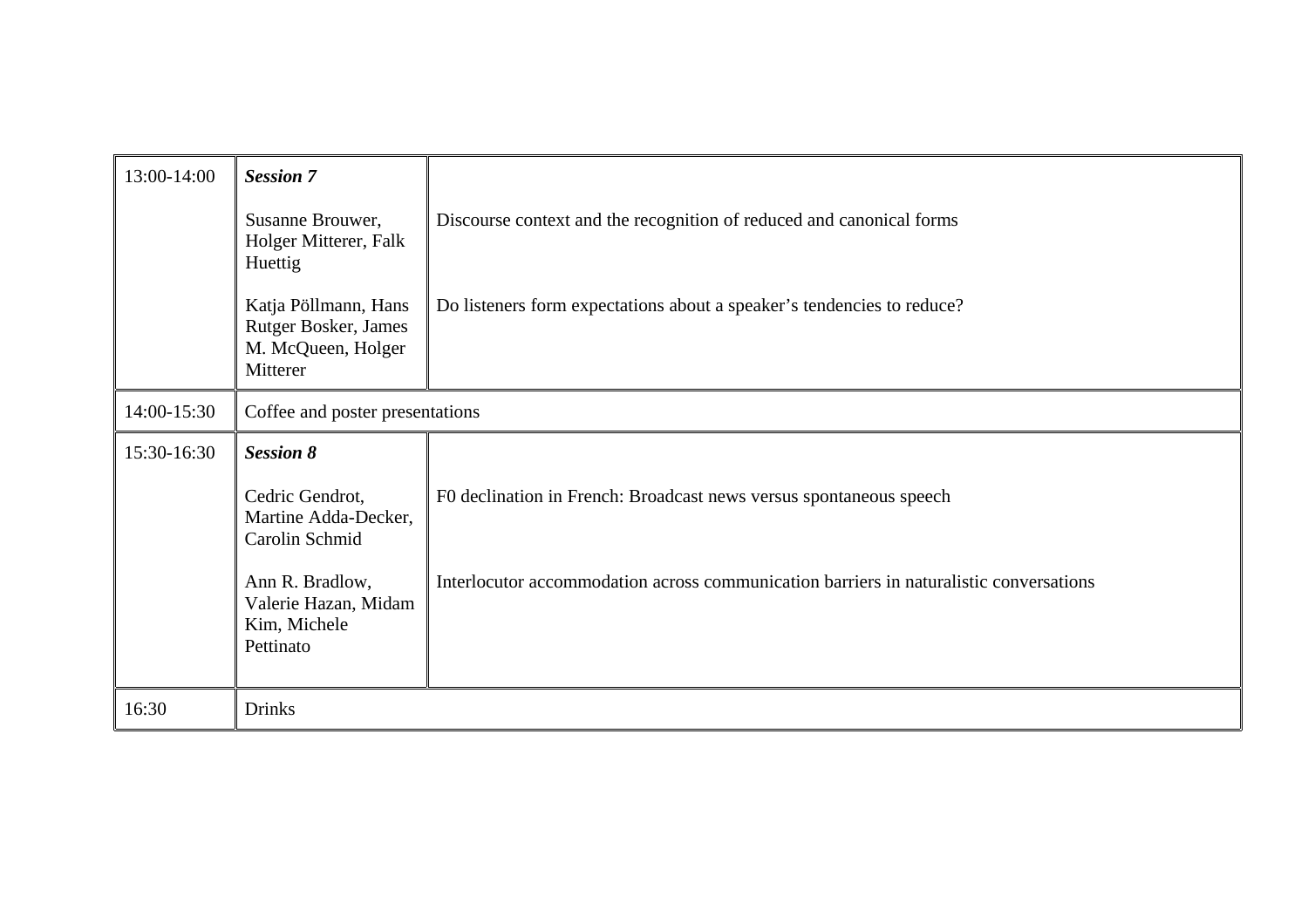# **"Turn left at the grey tanker": Production and perception of segmentation cues in spontaneous speech**

Laurence White<sup>1</sup>, Lukas Wiget<sup>2</sup>, Katharine Barden<sup>3</sup>,

Ahsanul Kabir<sup>4</sup>, Olesya Rauch<sup>3</sup>, Sven L. Mattys<sup>3</sup> *School of Psychology, University of Plymouth, USA Seminar für Allgemeine Sprachwissenschaft, Universität Zürich, Switzerland School of Experimental Psychology, University of Bristol, UK School of Computing and Mathematical Sciences, University of Greenwich, UK*

*laurence.white@plymouth.ac.uk, lukas.wiget@uzh.ch, k.barden@bristol.ac.uk, A.Kabir@gre.ac.uk, psxop@bris.ac.uk, sven.mattys@bristol.ac.uk*

Segmentation research asks how listeners locate word boundaries in the speech stream. Multiple cues – lexical, segmental, prosodic – have been shown to affect segmentation, but previous studies have almost exclusively used speech stimuli elicited in careful readings rather than natural communicative contexts. We report development of a segmentationoriented corpus of spontaneous speech, the *Bristol Speech Corpus*, and assess how the production and perception of cues to word boundaries are modulated by the communicative situation.

*Background.* Conversational speech tends to be highly contextualised, with the production and interpretation of utterances dependent on a quasi-mutual understanding of the foregoing interaction. For example, speakers' degree of articulatory effort – hyperarticulation vs hypoarticulation – has been held to vary as a function of current communicative demands. This suggests that phonetic segmentation cues may be reduced where conversational context guides listeners' interpretation.

*The Bristol segmentation map task and the Bristol Speech Corpus.* We developed a map task to elicit spontaneous speech while controlling the occurrence of word-boundary cues. Pairs of speakers interacted conversationally regarding routes around stylised landmarks. Landmark names were one- or two-word phrases which modulated potential segmentation cues in five experimental conditions.

- Presence vs absence of word boundary: e.g., *paperback* vs *kipper bag*.
- Cross-boundary homophony: e.g., *great anchor* vs *grey tanker*.
- Word-initial vs non-initial stress: e.g., *cream ʹrickshaw* vs *cream reʹcluse*.
- Within-word frequency of cross-boundary diphone: e.g., *cream rickshaw* (low frequency) vs *drab rickshaw* (high frequency).
- Semantic predictability: e.g., *oil tanker* vs *seal tanker*.

To avoid speakers reading landmark names, they were pre-trained to recognise the landmark symbols. Utterances from the spontaneous map corpus were transcribed and subsequently rerecorded as read sentences by the same speakers, allowing comparison between two speech styles.

*Production and perception of segmentation cues in the Bristol Speech Corpus.* Analysis of the near-homophonous phrases and non-ambiguous controls showed the expected lengthening of consonants in word-initial compared with word-final position (e.g., [t] in *grey tanker* vs *great anchor*). However, the word-initial lengthening effect was significantly attenuated in map task tokens compared with those from read speech. Furthermore, perceptual data indicated that near-homophonous tokens from spontaneous speech became more ambiguous with repetition. Taken together, these results point to hypoarticulation of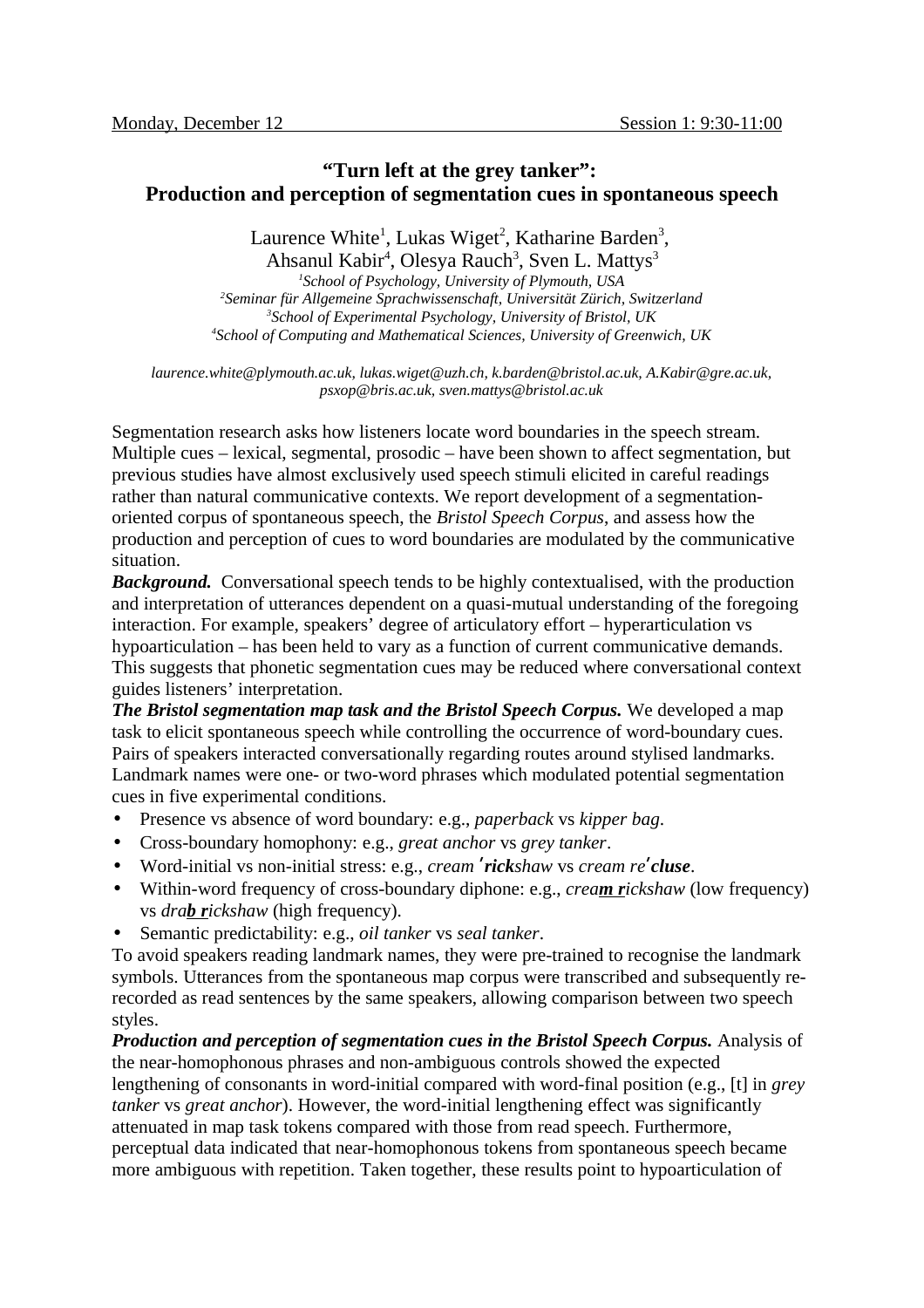segmentation cues in spontaneous speech, and suggest that previous research may overstate the importance of segmental and prosodic cues to word boundaries. Further perceptual experiments using the corpus – for example, examining the interpretation of phonotactic cues – support this conclusion.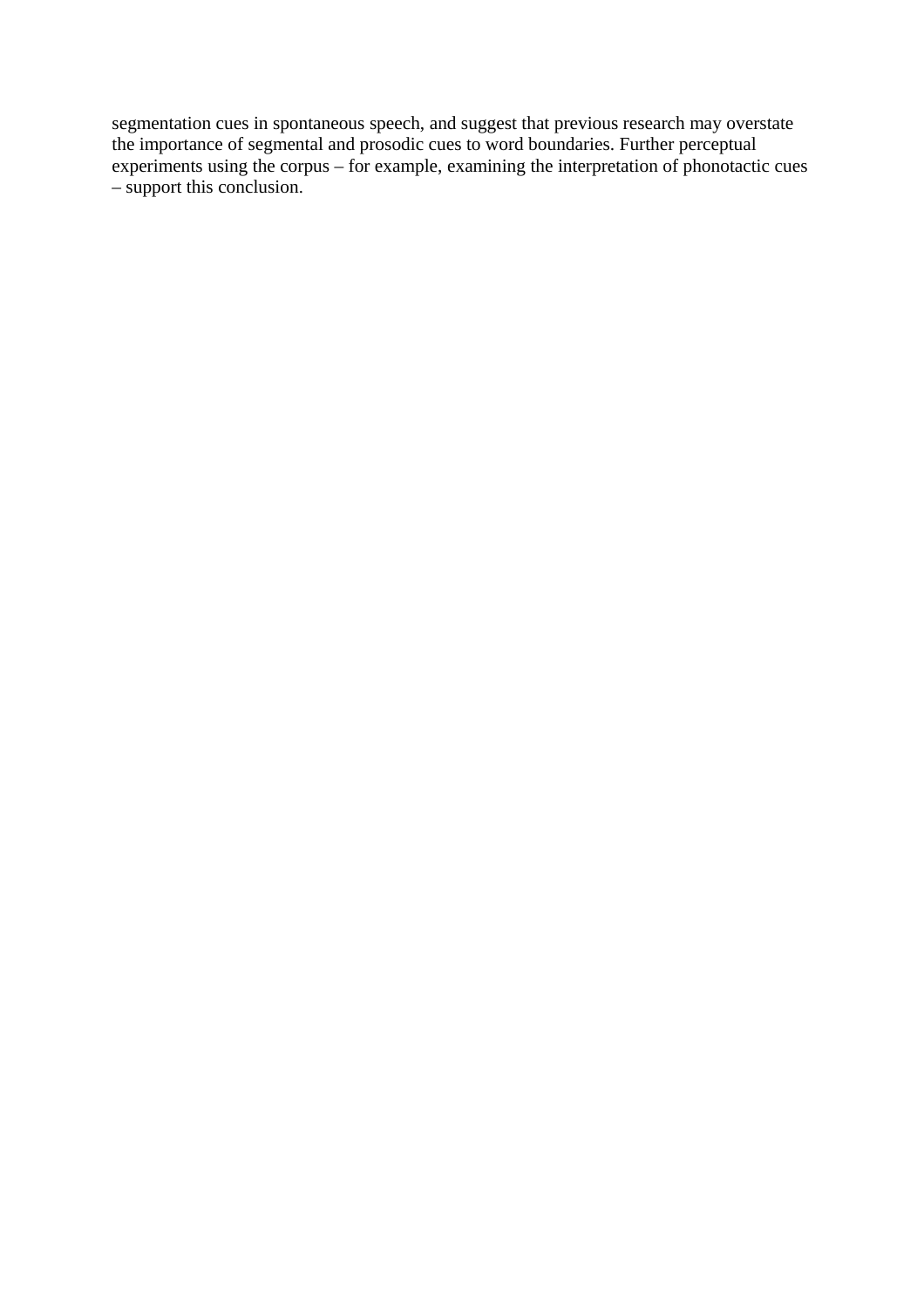### **Conversing in the presence of another conversation: interactive and Lombard effects**

#### Vincent Aubanel, Julian Villegas, Martin Cooke

*Ikerbasque & Language and Speech Laboratory, University of the Basque Country, Vitoria, Spain*

#### *v.aubanel@laslab.org, j.villegas@laslab.org, m.cooke@ikerbasque.org*

Conversational speech is usually characterized by well described departures in production from carefully pronounced speech, while it maintains a fair level of comprehension. Less is known however on the speech production modifications induced by a background conversation on a foreground conversation, and how speakers manage to maintain intelligibility and comprehension in this scenario.

Extending a previous study with Spanish native speakers, we recorded pairs of English native speakers engaging in natural dialogues in the absence or presence of another talker pair. We observed small but significant increases in energy and F1 across conversations, and larger prosodic effects (increase of f0, decrease in speech rate) within dialogues, which are not easily explained in purely energetic masking terms. Indeed, background conversations are different from noise used in traditional Lombard studies in that they consist of intelligible speech, which creates the potential for informational masking at the ears of the interlocutor.

We further tested whether speakers' eye-contact with their interlocutor could influence their capacity to cope for the disruptive effect of a background conversation. Preliminary result point to an attenuation of Lombard effects (i.e., intensity, f0, F1, speech rate) in the absence of eye-contact condition, which could be the sign of an active monitoring of the informational content of the conversation, thus further minimizing the masking effect of the background conversation.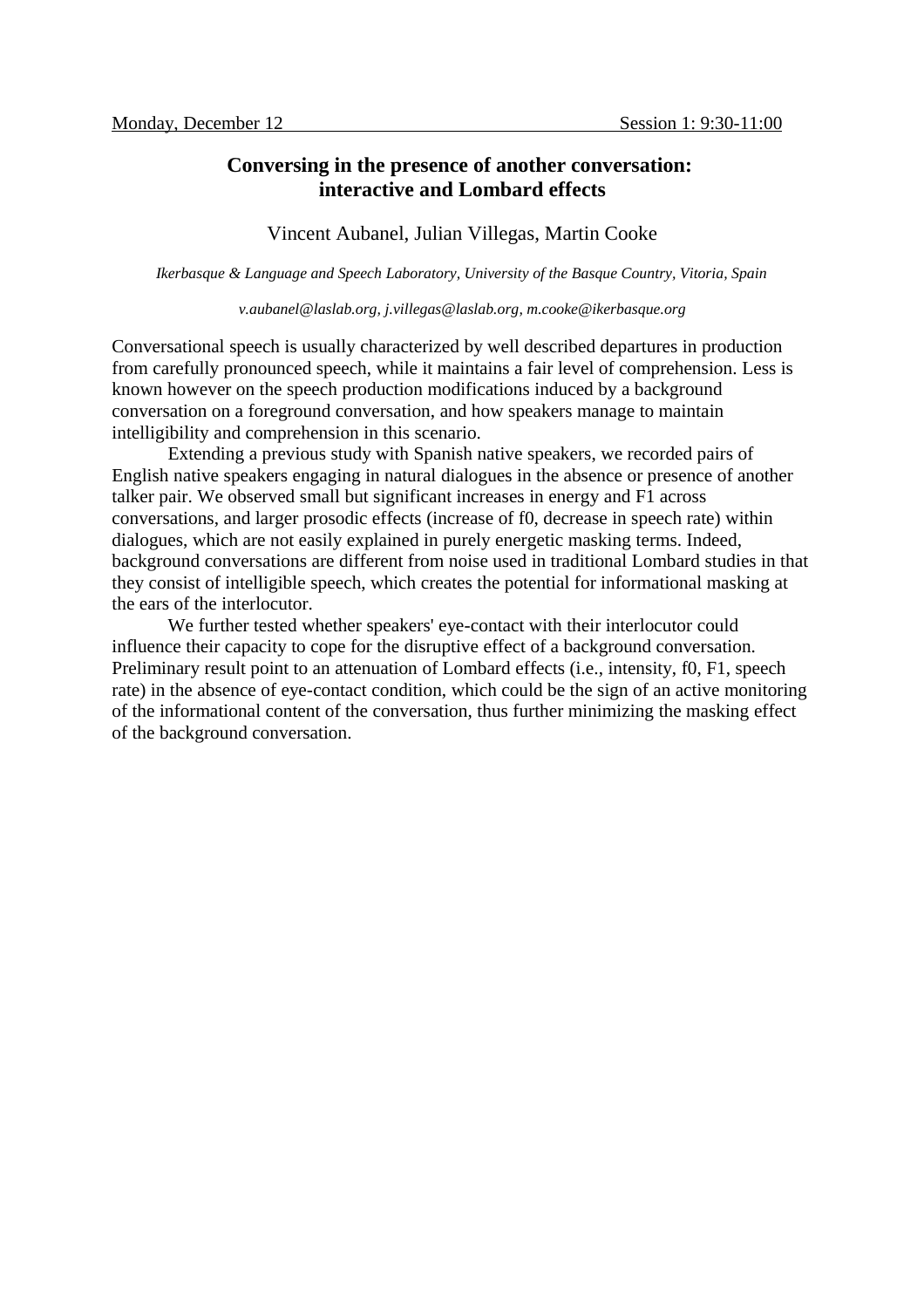# **Towards ecological validity in studying adaptation to accents: an investigation of the role of morphological structure in perceptual learning**

# Katharine Barden<sup>1</sup>, Sarah Hawkins<sup>2</sup>

*1 School of Experimental Psychology, University of Bristol, UK <sup>2</sup>Centre for Music and Science, University of Cambridge, UK*

*k.barden@bristol.ac.uk, sh110@cam.ac.uk*

Familiarity with a talker or accent can facilitate speech perception, but the extent to which perceptual learning occurs in 'everyday' conversation is not clear. Studies of perceptual learning tend to use unnatural stimuli (e.g. synthetic speech, isolated words) and unnatural tasks (e.g. lexical decision, phoneme categorisation) to familiarise listeners and assess their learning, and they focus primarily on whether listeners can learn to associate novel phonetic characteristics with low-level units such as features or phonemes. They thus neglect phonetic variation at other levels of representation in conversational speech (e.g. prosodic structure, grammatical function). As a step towards understanding accent adaptation in ordinary listening situations, the present experiment used relatively natural stimuli and tasks to test the hypothesis that listeners adapt to phonetic information that is systematically associated with the morphological structure of words.

The experiment comprised familiarisation and assessment phases. During familiarisation, subjects heard ten short stories read by a phonetician with a Standard Southern British English (SSBE) accent. Two versions of each story were recorded. 56 Control subjects heard the version in which all *re-* prefixes were realised with the standard SSBE [ri:]; and 56 Accent subjects heard the version in which all *re-* prefixes were realised as  $[rI]$  (e.g.  $[rI\Theta I\eta k]$  for *re-think*).

Perceptual learning was assessed using an intelligibility-in-noise task, comprising 18 experimental sentences and 60 fillers read by the same talker as the stories. Each experimental sentence included one keyword containing /ri:/, either as a Prefix or a NonPrefix (9 sentences each), and always realised as [rɪ]. There were no other /ri:/ syllables. Prefix: *He aimed to re-supply the cocaine by Tuesday*

NonPrefix: *They claimed the recent violent campaign was stupid* Subjects typed what they thought they heard. Keywords (e.g. *re-supply, recent*) were scored as correct or incorrect.

Results showed that Accent subjects learned to associate the [rɪ] pronunciation strongly with Prefix *re-*, and more weakly with NonPrefix /ri:/. Control subjects showed some learning during the assessment task, but their learning was specific to Prefix *re-*, despite equal exposure to the atypical pronunciation in Prefix and NonPrefix sentences. These results together suggest that the morphological status of an atypical pronunciation may affect its learnability, as well as confirming that very limited exposure can induce perceptual learning. We conclude that, while listening to stories, listeners monitor phonetic detail that reflects morphological structure, and can use this new knowledge to facilitate their understanding of sentences in difficult listening conditions.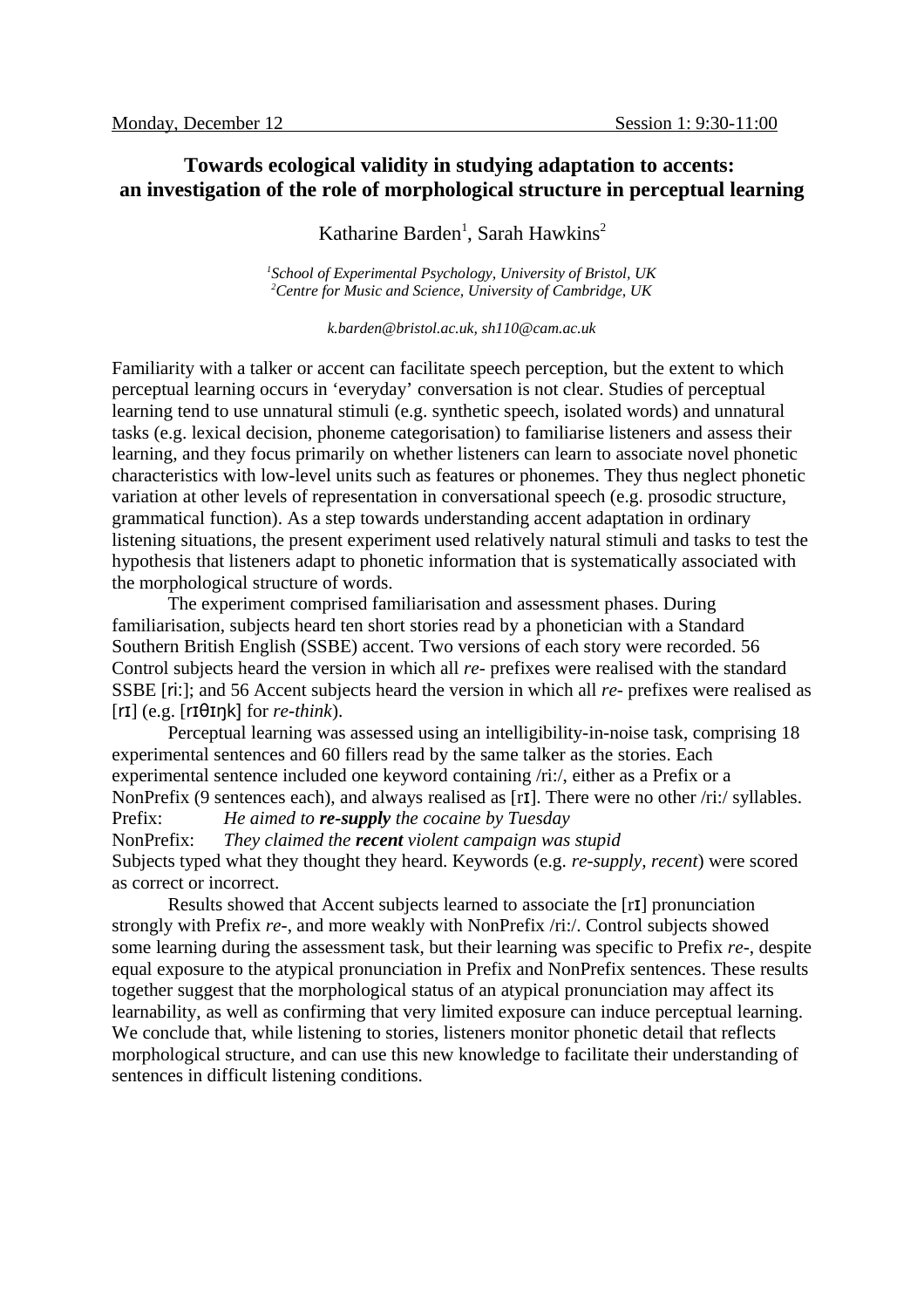### **Semantic context effects in the processing of unreduced and reduced sentences**

Marco van de Ven<sup>1</sup>, Benjamin V. Tucker<sup>2</sup>, Mirjam Ernestus<sup>3,1</sup> *Max Planck Institute for Psycholinguistics, The Netherlands University of Alberta, Canada Radboud University Nijmegen, The Netherlands*

*m.a.m.vande.ven@gmail.com, bvtucker@ualberta.ca, mirjam.ernestus@mpi.nl*

In casual speech, words are often pronounced much shorter and with less articulatory effort than in careful speech. For example, the English words '*probably*' and '*yesterday*' may be realized like *proly* and *yesyay*. Listeners require contextual information to understand these highly reduced pronunciation variants (Ernestus, Baayen, and Schreuder, 2002). This raises the question which types of contextual information contribute to the recognition of reduced pronunciation variants, and to what extent. Previous research by Van de Ven, Tucker, and Ernestus (2010) has shown that, for isolated words, it takes longer until listeners can use semantic information from reduced variants to facilitate their processing of upcoming words. The present study investigates semantic priming effects in the processing of unreduced and reduced sentences, rather than isolated words, and thereby contributes to a better understanding of how humans deal with reduced speech in everyday listening situations.

To begin with, we conducted an auditory lexical decision experiment with semantic priming, investigating listeners' use of semantic contextual information in the comprehension of reduced and unreduced sentences. Each target sentence contained a prime and a target word (i.e. the sentence-final word), and these words were always semantically related to a certain extent. The semantic relatedness of each word pair was measured by means of Latent Semantic Analysis (Deerwester, Dumais, Furnas, Landauer, and Harshman, 1990). Participants were instructed to make a lexical decision for the last word in each sentence. This experiment allows us to assess the contribution of semantic information to the recognition of upcoming words in reduced speech.

Second, we conducted a word repetition experiment with semantic priming, using the same materials as for the lexical decision experiment discussed above. This time, participants were instructed to repeat the sentence-final word as quickly as possible. By using these two different paradigms, we can investigate the effects of semantic contextual information in the processing of reduced speech from different angles, allowing us to better evaluate the role of semantic information in the processing of conversational speech in everyday listening situations.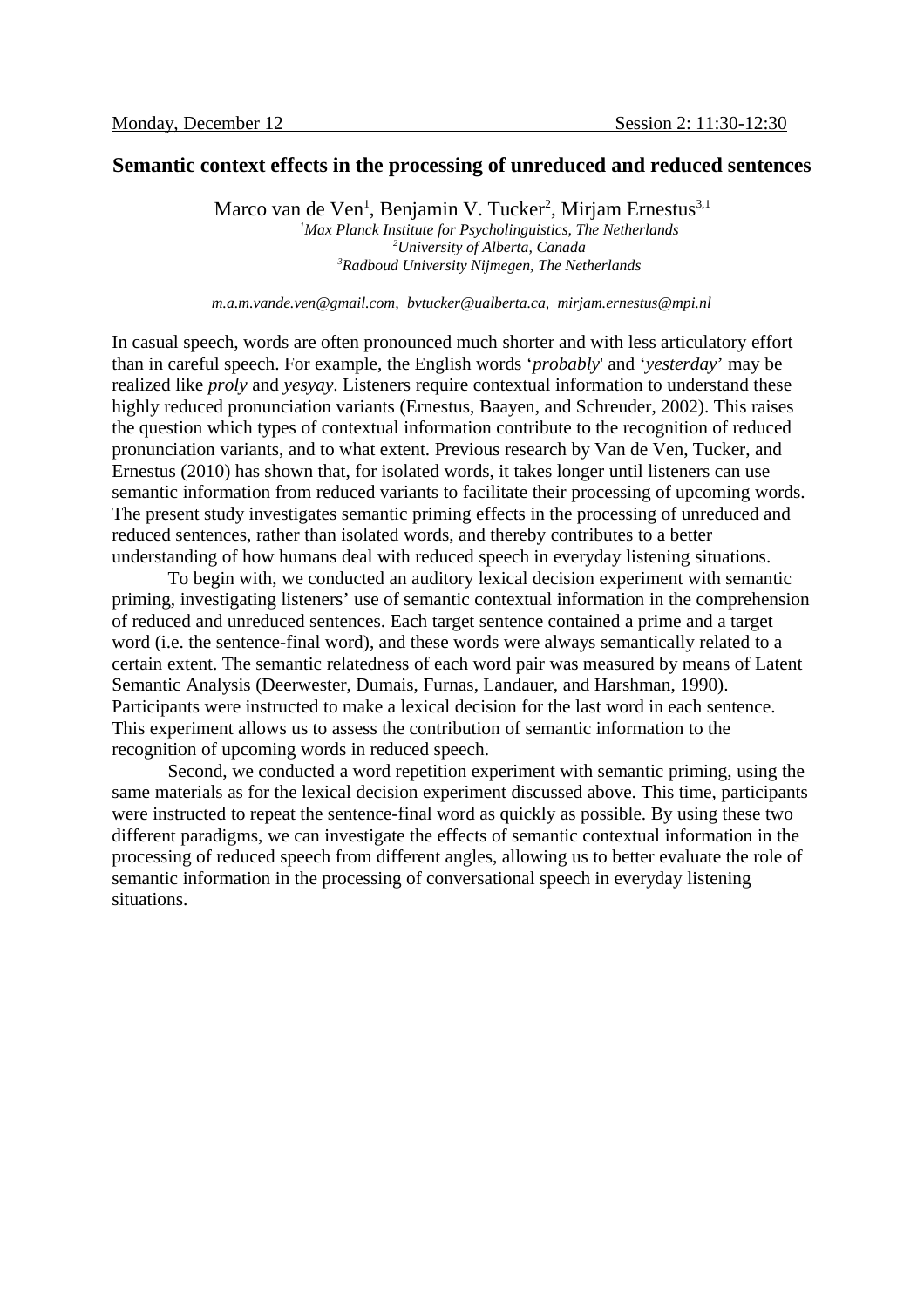### **Phonetic details as interactional resources**

### Richard Ogden, Beatrice Szczepek-Reed

*Centre for Advanced Studies in Language and Communication, University of York, UK*

*richard.ogden@york.ac.uk, beatrice.szczepek.reed@york.ac.uk*

Much work in sociophonetics broadly speaking seeks to align categories of social identity such as social roles and relationships, or aspects of group identity or the use of a particular style or register with the distribution and use of phonetic features (e.g. many papers in Preston & Niedzielski 2010). In this paper, we take a different view, that of linguisticallyinformed CA work. Work in this growing tradition explores instead how phonetics provides speakers with resources for social actions. Its primary method of argumentation is to identify how participants themselves orient to phonetic resources (e.g. Couper-Kuhlen & Selting 1996, Szczepek-Reed 2006, 2009, Local & Walker 2005). Social actions studied from this point of view include the management of turn-taking (Wells & Peppé 1996, Ogden 2001, 2004), repair (Selting 1996, Curl 2004), assessing (Uhmann 1996, Ogden 2006) or complaining (Ogden 2010). These works, and many others, argue that speakers use phonetics as one resource among others for the conduct of everyday activity, and do so in principled ways.

In this paper, we will show how segmental phonetic features are used in conversational speech to handle certain kinds of social action. In particular, we will be interested in the projection of action: that is, how a current speaker can mark what a subsequent action might be. This has consequences from the perceptual point of view, because these sorts of detail provide listeners with information about how to interpret what they are hearing, and therefore what next action may or may not be relevant in a subsequent turn. The extract of data below (from Ogden 2001) illustrates the projection phenomenon.

```
Fado 2/26-31
       (C--) (f--)ia?
29C→ {ööö} {tai} m:e on oltu
                                       M:adeiralla ja (0.25)we is be-PPPC Madeira-ADE and
               \alpha ror we've been to Madeira and
30
               {C}paljon {j}ah
        a lot
                 and
        a lot and
```
Line 29 contains an inaudibly released glottal stop, followed by a short pause. The recipient does not come in at this place. The unreleased glottal stop is followed in line 30 by a lot and, thus repairing the turn-so-far at line 29. The holding of the glottal stop holds C's turn at least until the talk is repaired. Many other cases of held articulations holding a turn (not necessarily in the conduct of repair) are found in this data. The phonetic detail [held closure] is used in Finnish to project further talk.

Other kinds of segmental detail and their relation to other kinds of social action will be explored in this paper, drawing on data from spoken English and German. Segmental data of this kind is linguistically and psycholinguistically interesting because it falls within a short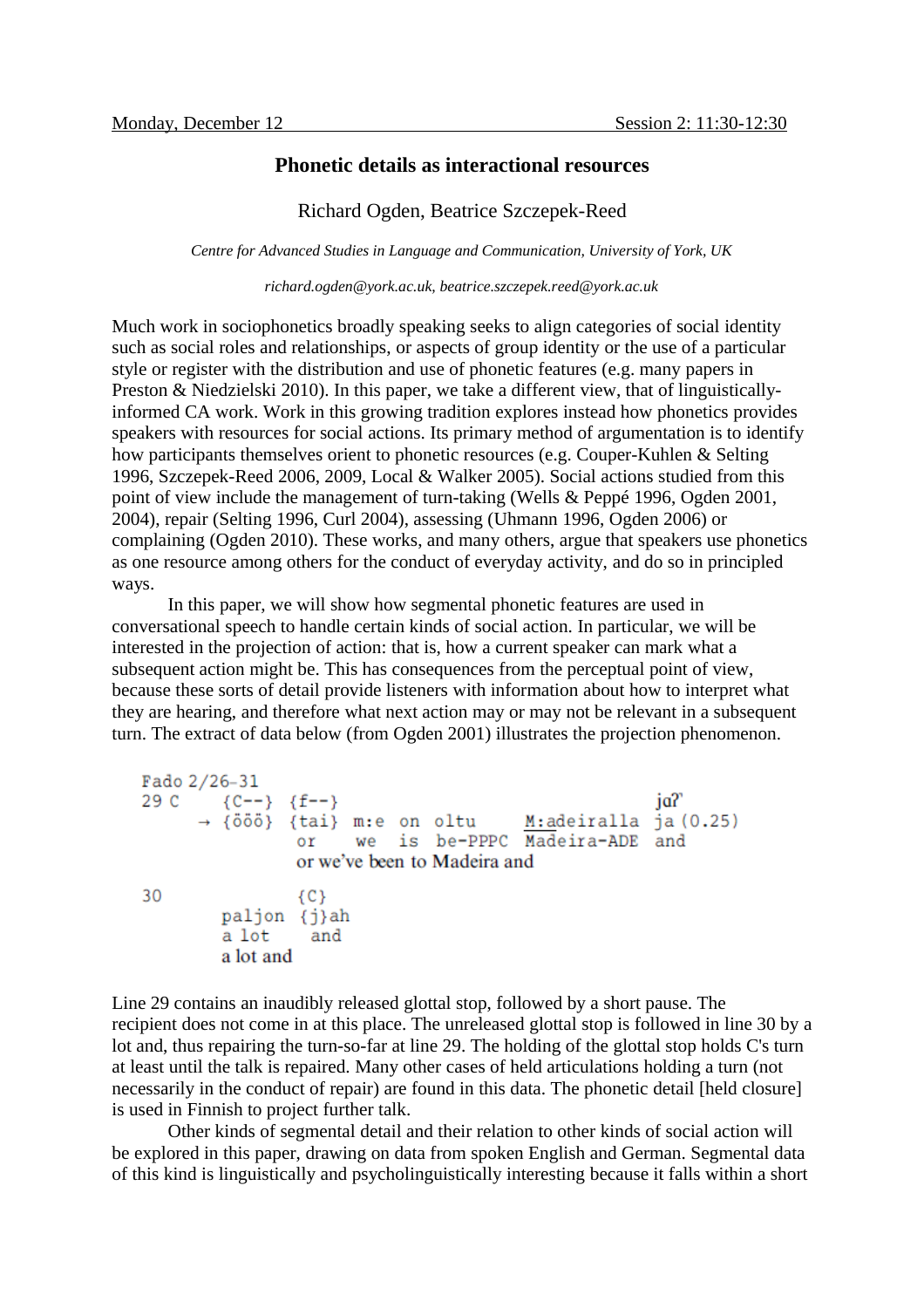time-frame, unlike e.g. long-domain features such as intonation contours (cf. Local 2003). We will argue that in analysing such data, participants' orientation to phonetic detail is an essential tool in making sense of many details of spontaneous speech which seem simultaneously both very obvious and very puzzling; and that many details perhaps loosely ascribable as products of 'spontaneous speech' are in fact used to convey meaning.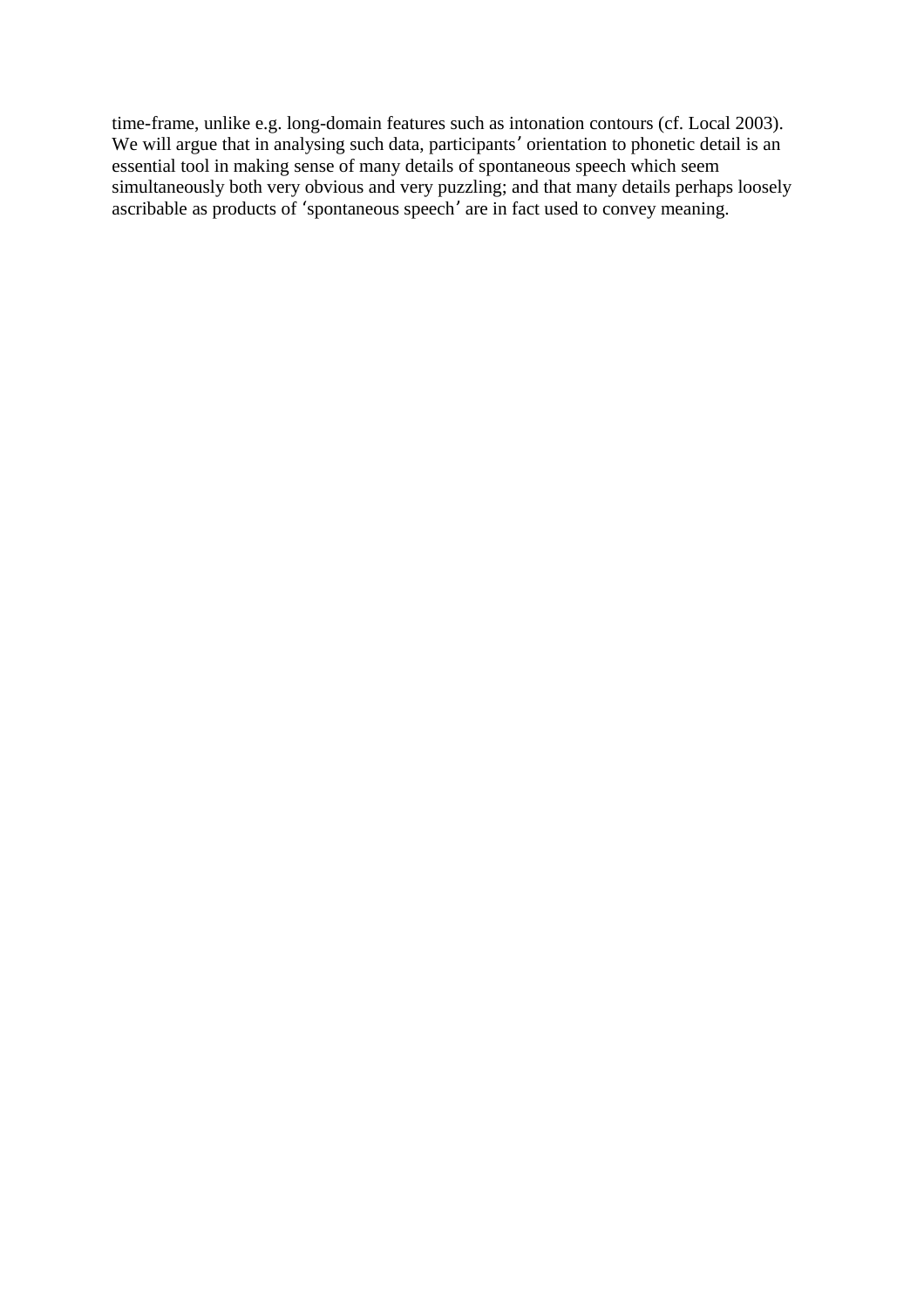### **Allophonic realizations of the phoneme /t/ in an English spontaneous speech corpus**

Benjamin V. Tucker<sup>1</sup>, Antti Arppe<sup>1,2</sup> *<sup>1</sup>University of Alberta, Canada <sup>2</sup>University of Helsinki, Finland*

*bvtucker@ualberta.ca, antti.arppe@ualberta.ca*

Large corpora of spontaneous speech lend themselves to testing and investigating the realization of various phonemes in the language. In the present study we investigate the allophonic occurrences of the phoneme  $/t/$  as transcribed in the Buckeye Speech Corpus (Pitt et al., 2007). We extracted two forms of context for each instance of /t/ in the corpus: first the dictionary transcription provided by the corpus called the canonical transcription and second the actual realization in the spontaneous speech. We use the contextual environment to investigate the distribution of /t/ allophones in the corpus (following Zue & Laferriere, 1979). We find altogether 29 distinct sounds that are coded as corresponding to the phoneme /t/. Twenty-one of these account for the less than one percent of the total forms. These instances while highly unlikely (e.g. /t/ becomes /m/) and if not coding errors, have generally reasonable alternations when considered with the surrounding context. Overall, the observed range of allophonic outcomes can be seen as gradient from a fully formed obstruent, via various forms of reduction down to outright deletion.

We statistically model the most frequent outcomes using the contextual environments. We use *polytomous logistic regression* according to the *one-vs-rest* technique, which has two key attractive characteristics. First, it models the proportional occurrence of an outcome, such as an allophone, given the occurrence of some combination of linguistic properties (in this case immediately adjacent phonemic context), rather than individual categorical choices. Secondly, the one-vs-rest heuristic highlights the contextual properties which distinguish the individual outcomes (in this case the allophones) from all the rest (within the same set) as odds ratios. We are able to model the distributions of expected probabilities for the outcomes ranging from practically categorical choice, via clear but no absolute preference, to close to equal likelihood given certain left and right contexts for spontaneous speech, supporting the results found in Zue & Laferriere (1979). We also find other statistically likely outcomes not previously reported; importantly the proportion of deletions is relatively frequent. We find that ignoring abstract word boundaries and using actually produced context rather than canonical context is most predictive of the allophonic realizations in the corpus. In other words using the actual spontaneous speech context better models the occurrence of the /t/ allophones than using an abstract lexical input for the context, which result fits with the corpus consisting of continuous speech rather than isolated utterances or words.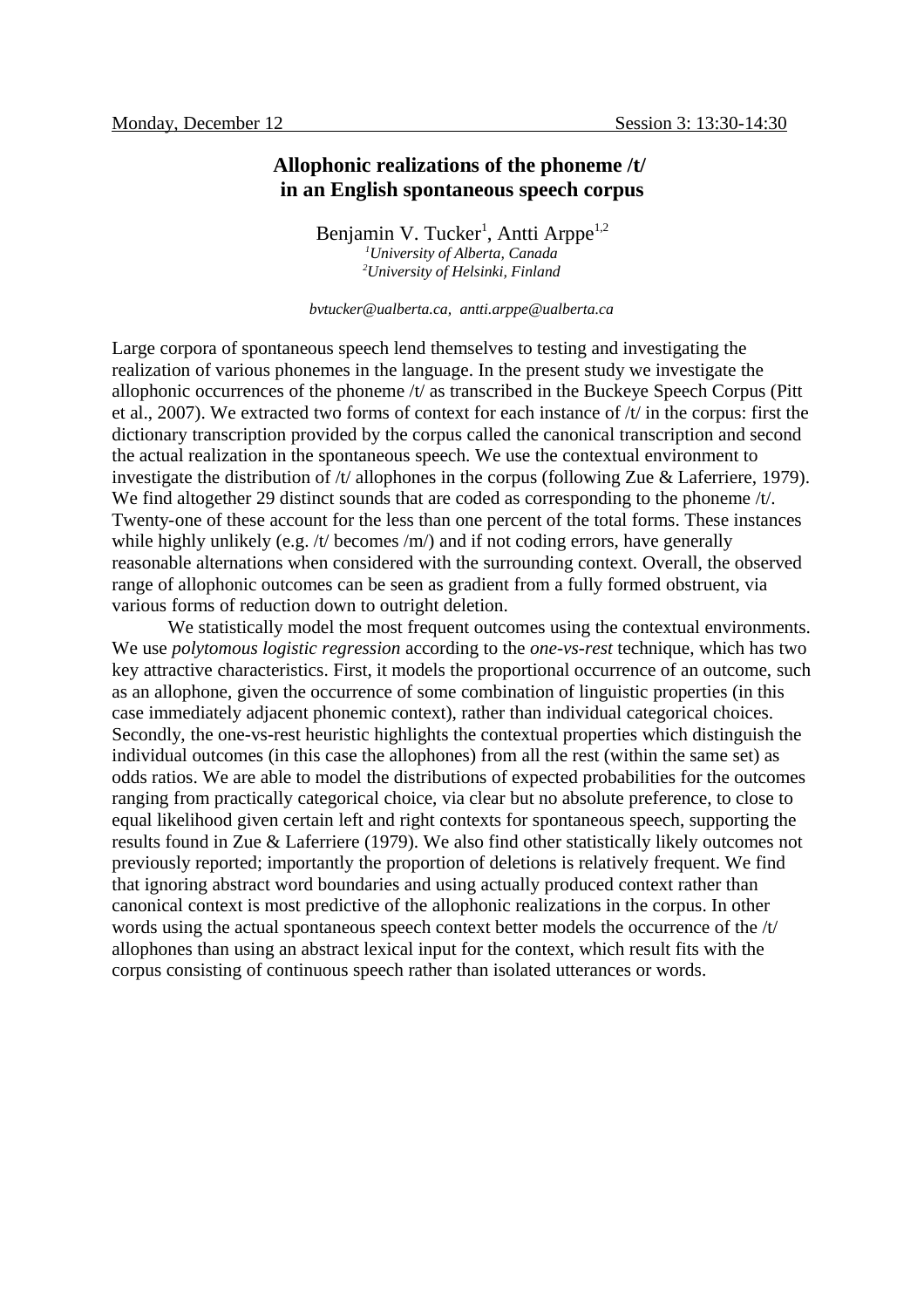### **Speech timing and accommodation in native and non-native English interactions**

Tyler Kendall<sup>1</sup>, Ann R. Bradlow<sup>2</sup>, Brett Margolis<sup>2</sup>

*<sup>1</sup>Dept. of Linguistics, University of Oregon, USA <sup>2</sup>Dept. of Linguistics, Northwestern University, USA*

*tsk@uoregon.edu, abradlow@northwestern.edu*

Aspects of speech timing, such as the rate of actual articulation and the distribution of pauses, have been of interest in many areas of language research for many decades. A number of studies have shown that rate and/or pause patterns are influenced by several factors, from cognitive (e.g., Goldman-Eisler 1968, Krivokapic 2007) to demographic (e.g., Kendall 2009, Jacewicz et al. 2009) to interactional (e.g., Staum-Casasanto et al. 2010). Recent work investigating speech rate and pause patterns in a large corpus of sociolinguistic interviews with American English speakers (Kendall 2009, in prep) found that articulation rate differences among talkers were strongly predicted by social factors, such as speaker regional origin, ethnicity, and sex, and, further, that speakers' articulation rates were also somewhat impacted by properties of their interviewers. Silent pauses, however, were found not to be very patterned by these same potential factors and statistical models of the pause data performed quite poorly.

The present project examines articulation rate and silent pause variation in the Wildcat Corpus' collection of native and non-native English speech data (Van Engen et al. 2010). Subjects took part in a *diapix* task, where speakers are paired up to collaboratively solve a spot-the-differences game. This corpus has been used to examine communicative efficiency in spontaneous speech across different language alignment pairs (Van Engen et al. 2010) and provides an excellent resource to look more closely at patterns, and accommodation, in speech timing.

In this paper, we look most closely at the distribution of silent pauses in the spontaneous speech data from the speaker dyads containing different combinations of native English, native Korean, and native Chinese speakers. Unlike Kendall's (2009, in prep) findings, these pause data show strong patterns of accommodation. Native English speakers exhibit the shortest and fewest pauses but also accommodate to the pause patterns of their non-native interlocutors. Native speakers do exhibit faster articulation rates than non-natives but importantly do not appear to accommodate to the non-native speakers in their rates. In this paper, we consider the findings from this study on their own right and in terms of their differences from the American English interview data. We interpret these patterns and differences in terms of speaker- and listener-oriented processes in speech production and, finally, consider whether the differences indicate differences in the types of spontaneous speech elicited in laboratory conditions and in field-based interview settings.

#### **References**

Goldman-Eisler, F. (1968). *Psycholinguistics: Experiments in Spontaneous Speech*. London/New York: Academic Press.

Jacewicz, E., Fox, R. A., O'Neill, C., and Salmons, J. (2009). Articulation rate across dialect, age, and gender. *Language Variation and Change* 21(2): 233-256.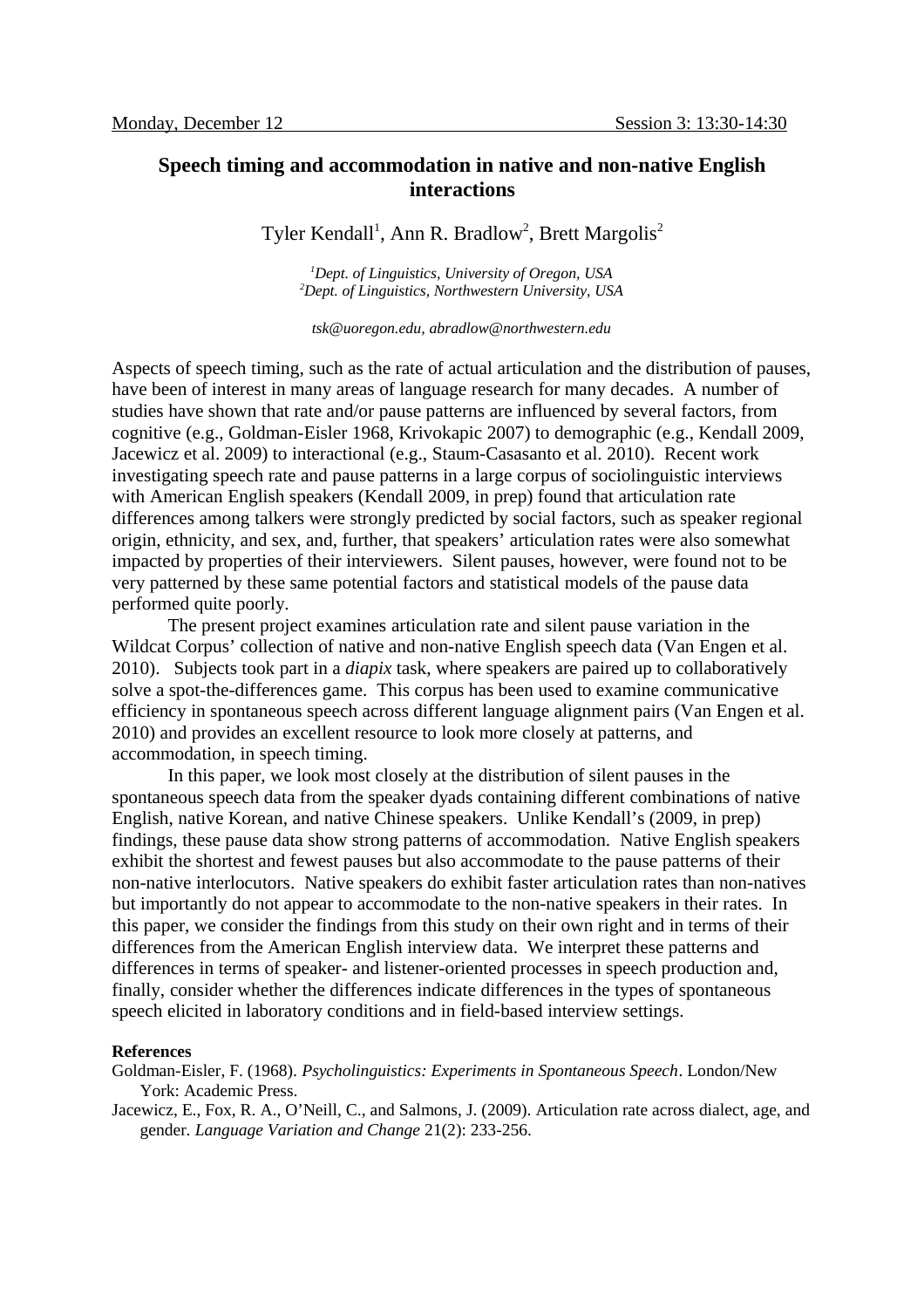- Kendall, T. (2009). *Speech Rate, Pause, and Linguistic Variation: An Examination Through the Sociolinguistic Archive and Analysis Project*. Doctoral Dissertation. Durham, NC: Duke University.
- Krivokapic, J. (2007). Prosodic planning: Effects of phrasal length and complexity on pause duration. *Journal of Phonetics* 35: 162-179.
- Staum Casasanto, L., Jasmin, K., & Casasanto, D. (2010). Virtually accommodating: Speech rate accommodation to a virtual interlocutor. In S. Ohlsson & R. Catrambone (Eds.), *Proceedings of the 32nd Annual Conference of the Cognitive Science Society* (pp. 127-132). Austin, TX: Cognitive Science Society.
- Van Engen, K. J., Baese-Berk, M., Baker, R. E., Choi, A., Kim, M. & Bradlow, A. R. (2010). The Wildcat Corpus of Native- and Foreign-Accented English: Communicative efficiency across conversational dyads with varying language alignment profiles. *Language & Speech* 53(4): 510- 540.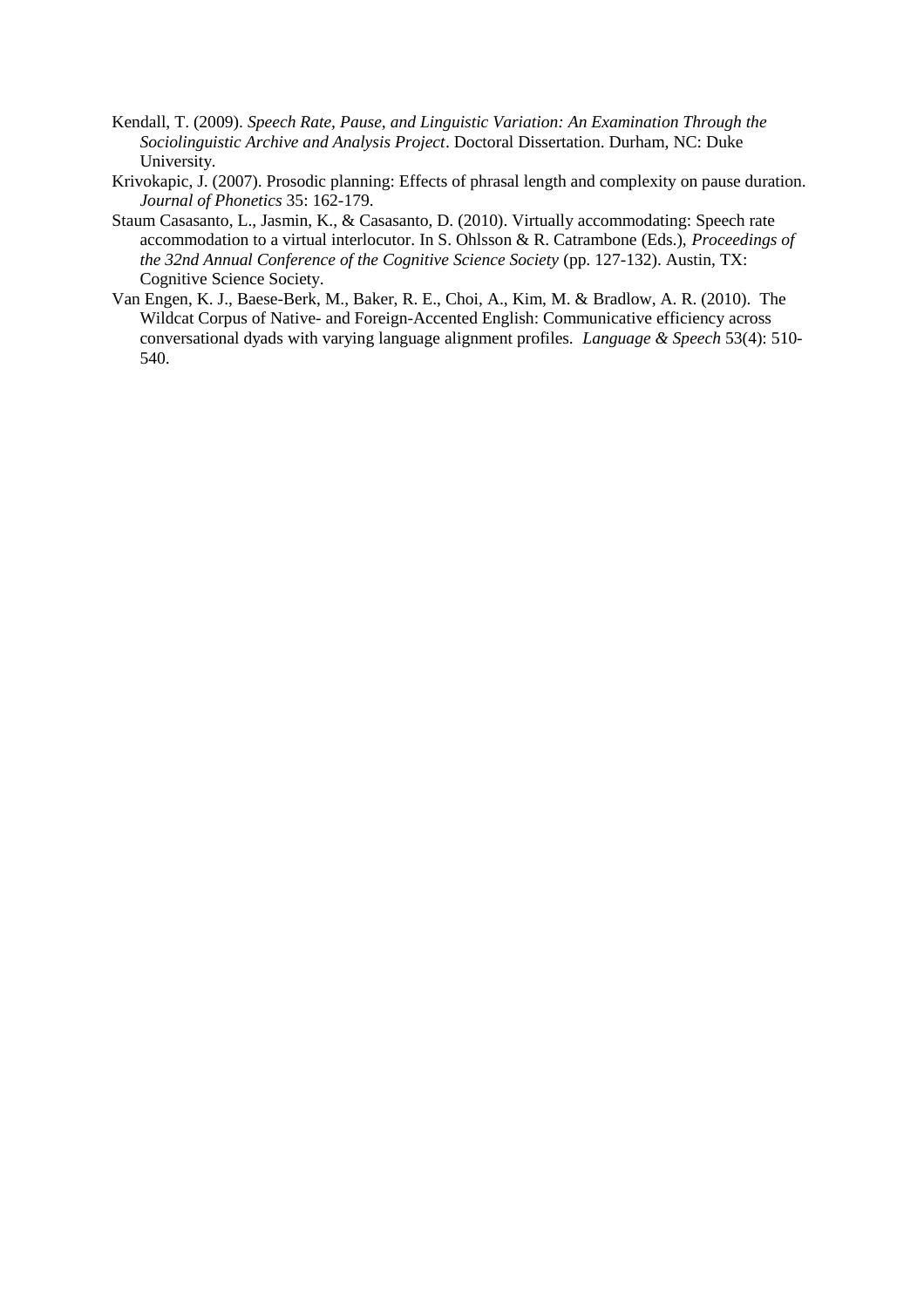# **You don't have to say a word: How duration and F0 trigger or hinder the perception of function words in German**

Oliver Niebuhr<sup>1</sup>, Evelin Graupe<sup>,</sup> Laura C. Dilley<sup>2</sup>

*<sup>1</sup>Department of General Linguistics, ISFAS, University of Kiel, Germany <sup>2</sup>Department of Communicative Sciences and Disorders, Michigan State University, USA*

*niebuhr@linguistik.uni-kiel.de, evelin\_graupe@yahoo.de, ldilley@msu.edu*

Much of the focus of spoken language research has shifted from isolated read materials to spontaneous speech. Given the variability of spontaneous speech, how do listeners identify reduced words? Recent work (Dilley & Pitt, 2010; Niebuhr & Kohler, 2011) has shown that listeners interpret durations of speech sounds relative to speech rate context, such that relatively long sounds can be interpreted as cues to reduced or deleted lexical material. The present work aimed to replicate this recent work for German and extend it in two ways. First, we investigated whether it is possible for listeners to perceive multiple lexical interpretations for the same reduced speech. Second, we investigated the contribution of different types of prosodic contexts on which and how many words are perceived.

Experiment 1 materials consisted of sentences containing one of four /n/-initial polysyllabic nouns (\_*Nachrichtensprecher*, \_*Nebendarsteller*, *No*\_*belpreisträger*, *Na*\_*turheilmittel*); each was preceded by highly-reduced *denn einen*, a particle+article sequence, realized as lengthened noun-initial /n/. Six stimuli were derived from each sentence, based on two basic manipulations: target [n:] was time-compressed or the remainder was time-expanded. Three levels of prosodic manipulation were used: a moderate rate change with original pitch range, a large rate change with original pitch range, or a moderate rate change with expanded pitch range on the accented syllable. Experiment 2 used complementary sentences containing one of the four nouns, but *denn einen* was omitted. In Experiment 2 materials, the /n/ at the beginning of each noun was time-expanded, or the remainder was time-compressed. The same three levels of prosodic manipulation were also used as in Experiment 1. Each experiment additionally included the corresponding original sentences.

Forty-two native German speakers participated in the experiments, 21 in each study; the task was to transcribe each utterance. The frequencies of transcribing *denn einen*, *einen*, *denn*, or Ø prior to the nouns were determined. Mean frequencies revealed that the proportion of polysyllabic responses changed as a function of the relative duration of the target and context in both experiments. Time-compression and time-expansion were both effective at changing lexical percepts. Moreover, expanding the pitch-accent F0 range decreased the amount of perceived lexical material and/or triggered more *denn* transcriptions. The results suggest that listeners formed expectancies about lexical content based on speech rate and pitch-accent context. These expectancies then influenced the number of words and syllables perceived. These findings help to explain the robustness of speech recognition for casual speech.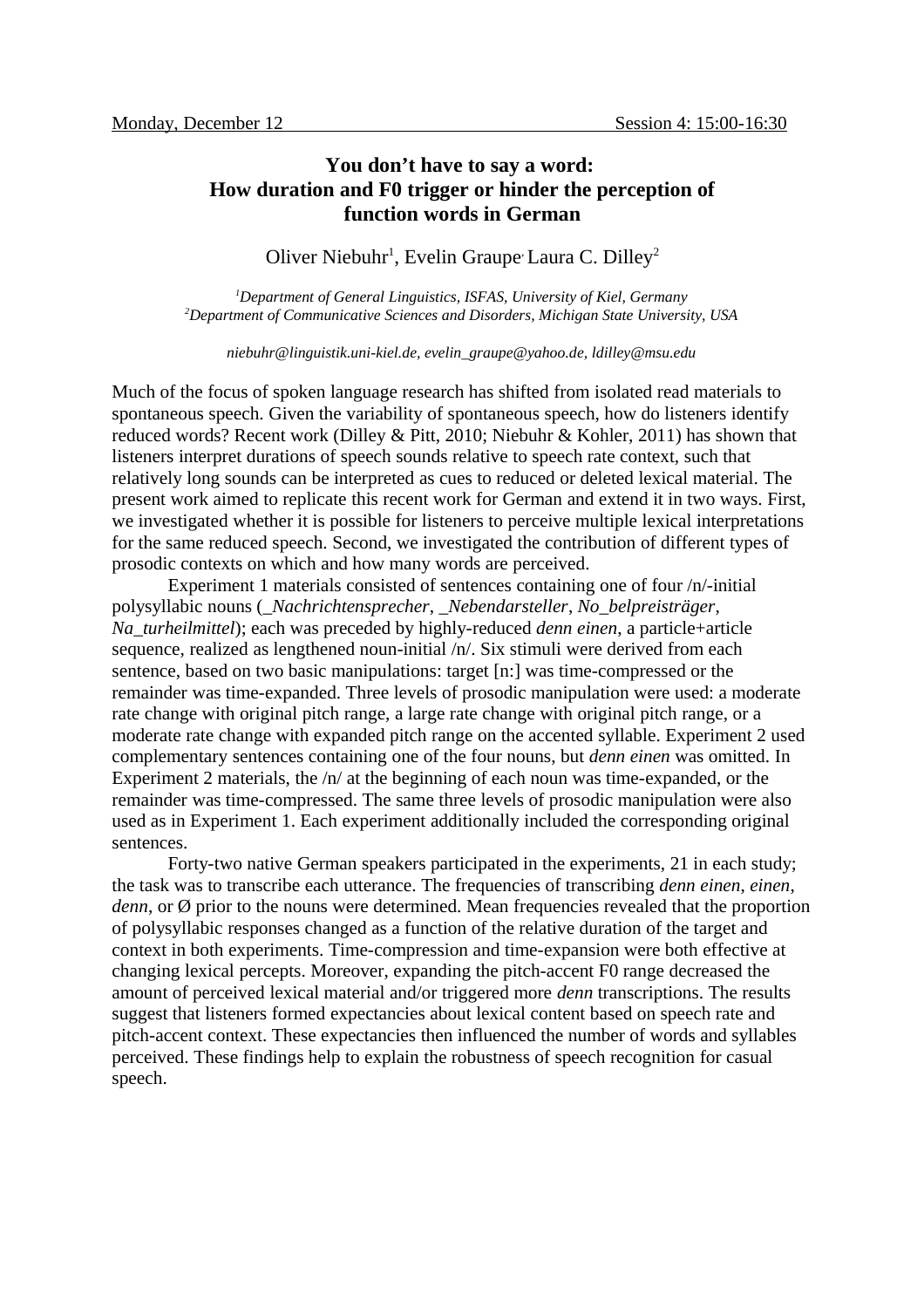#### **References:**

- Dilley, L. C. & Pitt, M. A. (2008). Now you hear it, now you don't: Effects of speech rate on function word perception. Paper presented at the 49 th Annual Meeting of the Psychonomic Society, Chicago.
- Niebuhr, O. & Kohler, K. J. (2011). Perception of phonetic detail in the identification of highly reduced words. *Journal of Phonetics 39,* 319-329.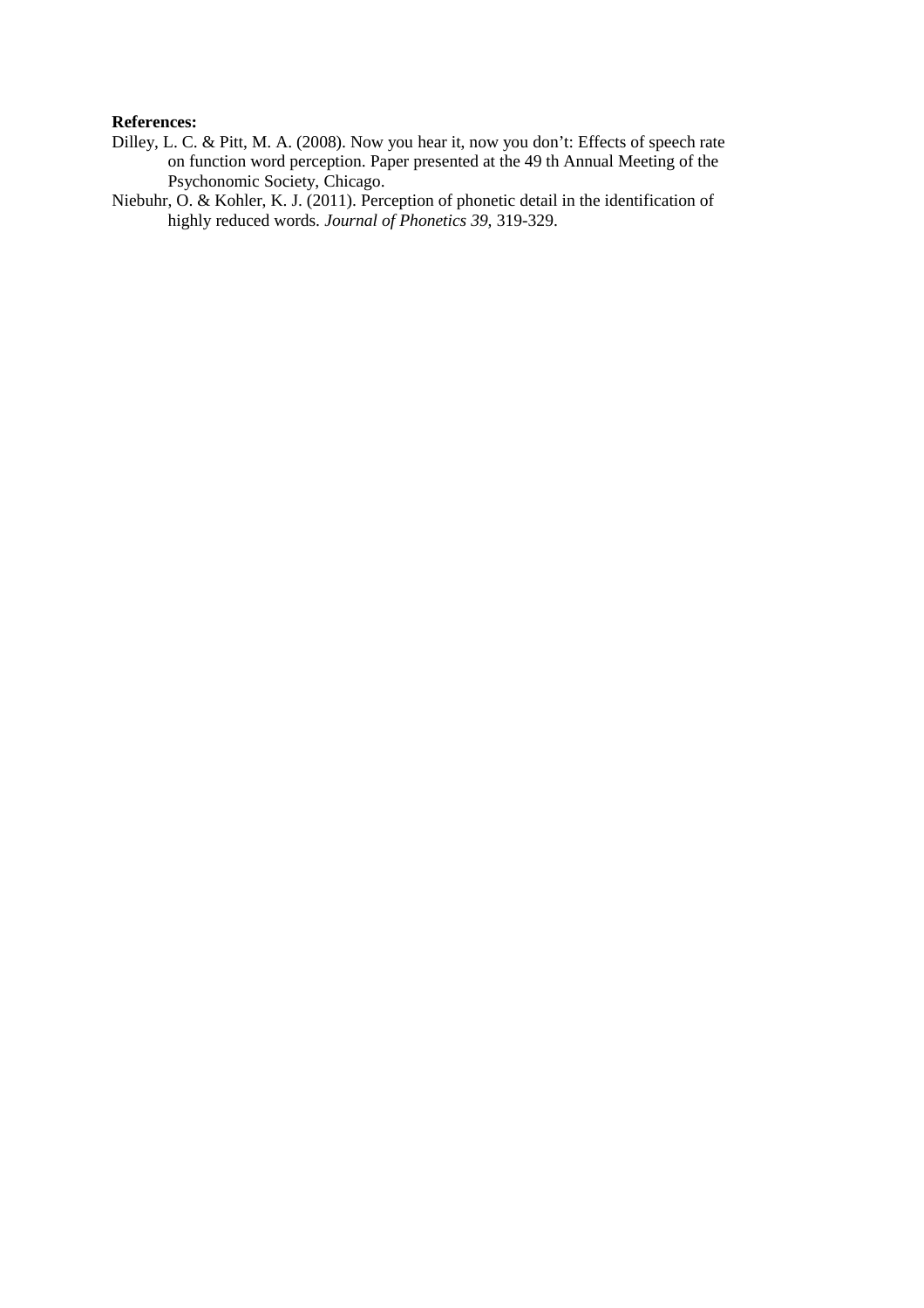### **Describing and predicting phonetic reduction in a corpus of spontaneous speech**

Philip Dilts, R. Harald Baayen, Benjamin V. Tucker *University of Alberta, Canada*

*philip.dilts@gmail.com, baayen@ualberta.ca, bvtucker@ualberta.ca*

The present investigation describes phonetic reduction in the Buckeye Speech Corpus (Pitt, et al., 2005), and attempts to determine whether and how this phonetic reduction can be predicted. This investigation comprises two studies, one exploring the distribution of phonetic variants of the word-form types in the corpus, and the other investigating possible linguistic influences on reduction in word duration in the corpus. We find that despite large amounts of variation, a statistical model can be produced that achieves a modest amount of success in predicting reduction in word duration.

The first study investigates the prevalence of citation-form pronunciations in the corpus, finding both a surprisingly low prevalence of word-form types that typically appear in such forms (around 60%) and a wide variability between speakers in preference for such forms (from 30%-70% of word types by speaker). The second study uses an underutilized statistical modelling technique, Random Forests (Breiman, 2001) to predict reduction in the duration of words. Random Forests provide a non-parametric modelling technique well suited to high-dimensional data sets with moderately correlated predictors commonly found in linguistics. Measures of interest are entered into a Random Forest regression model, and the model describes the relative importance of each measure in predicting duration reduction. Commonly studied factors such as frequency, conditional probability and rate of speech are all shown to be important predictors of reduction in the Buckeye Corpus. Less thoroughly explored measures like the diversity of pronunciations for a given word type and the predictability of a word's part of speech from surrounding parts of speech are also shown to help predict durational reduction. Surprisingly, age, gender, and interviewer gender were not found to covary with duration reduction.

The first study finds that reduction is common in a corpus of spontaneous speech (see also Johnson, 2004) and that individual speakers vary in the amount of reduction they produce. The second study shows that several linguistic factors can be shown to have a predictable effect on phonetic reduction and that aspects of durational reduction can be statistically modeled.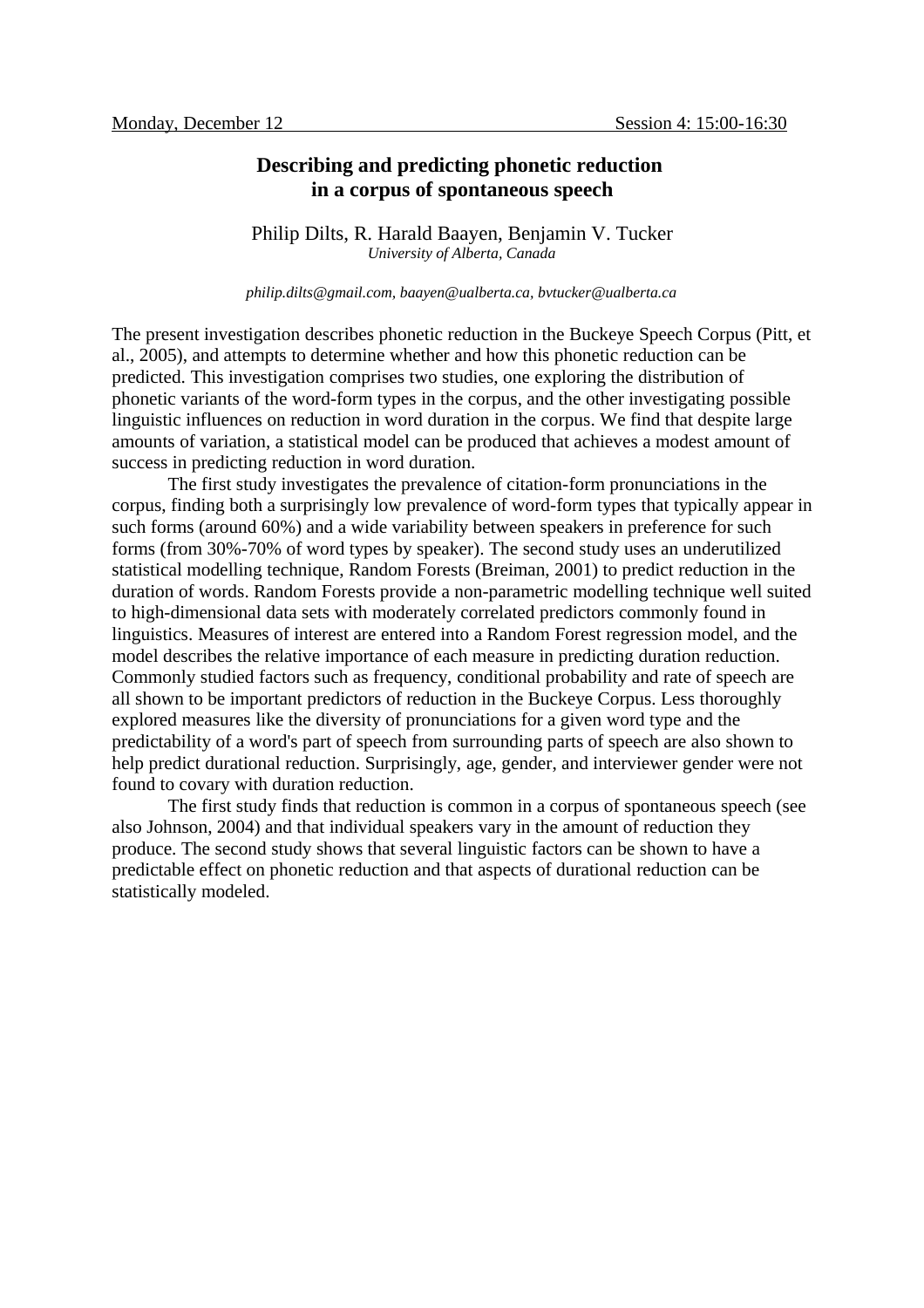### **Between-speaker variability in the clarity of spontaneous speech**

### Valerie Hazan, Rachel Baker

*Department of Speech Hearing and Phonetic Sciences, UCL (University College London), UK*

#### *v.hazan@ucl.ac.uk, rachel.baker@ucl.ac.uk*

Studies of between-speaker variability in speech intelligibility have shown that individual voices can vary quite significantly in terms of their inherent intelligibility (Bradlow et al., 1996; Hazan and Markham, 2004). These two studies, using read speech materials, highlighted a number of acousticphonetic correlates of intelligibility and found female speakers to be more intelligible than male speakers, on average. A recent corpus of spontaneous dialogs (LUCID corpus) includes orthographically-transcribed speech recordings for 40 young adult speakers (20 women) from a homogeneous accent group while they completed 'spot the difference' picture tasks ('diapix') in pairs (Hazan and Baker, in press). All 40 speakers completed three diapix tasks in one condition where they could hear each other normally (NB condition) and in a condition that involved a transmission channel barrier affecting the other speaker (CB condition).

For each talker, six 2-3 second speech samples were selected per talker per condition; these were excised from around the 10th and 20th turns in the dialog after a number of criteria had been met. These samples were presented to 40 listeners over headphones, randomized across talkers and conditions; listeners rated the clarity of each sample using a 7 point scale (1 very clear – 7 not very clear). For the NB condition, mean clarity ratings varied widely across talkers (range: 2.45 - 4.53). There was a significant effect of talker gender  $[F(1,38)=12.8; p<0.001]$  with a lower (i.e. 'clearer') rating for women (mean: 3.18) than for men (mean: 3.64). Significantly higher clarity ratings were obtained in the CB condition (range: 1.67-3.80; paired-sample  $t(39) = -15.4$ ;  $p < 0.001$ ), with again a significant gender effect (women: 2.28; men: 2.72). Clarity ratings were strongly correlated across conditions  $(r=0.665; p<0.001)$ .

Global acoustic-phonetic analyses were carried out on the complete speech recordings to obtain measures of mean word duration, vowel F1/F2 range, mean energy and F0 median/range per speaker per condition. On average, these measures were made on between 8 (NB) and 12 minutes (CB) of spontaneous speech per speaker. For both men and women, in the NB condition, only overall F2 vowel range correlated significantly with clarity ratings for speech samples.

In summary, the transmission channel barrier elicited perceptually-clearer speech in the talker not directly experiencing the interference, showing adaptation to the needs of the 'impaired' interlocutor in speech produced with communicative intent. The correlations in clarity ratings across conditions suggest that speakers' ranking in terms of their inherent clarity persists across speaking styles.

#### **References**

- Bradlow, A. R., Torretta, G. M. and Pisoni, D. B. (1996). Intelligibility of normal speech I: Global and fine-grained acoustic-phonetic talker characteristics. Speech Communication 20, 255-272.
- Hazan, V & Baker, R. (in press) Acoustic-phonetic characteristics of speech produced with communicative intent to counter adverse listening conditions. J. Acoust. Soc. Am.
- Hazan, V. and Markham, D. (2004). Acoustic-phonetic correlates of talker intelligibility for adults and children. J. Acoust. Soc. Am. 116, 3108-3118.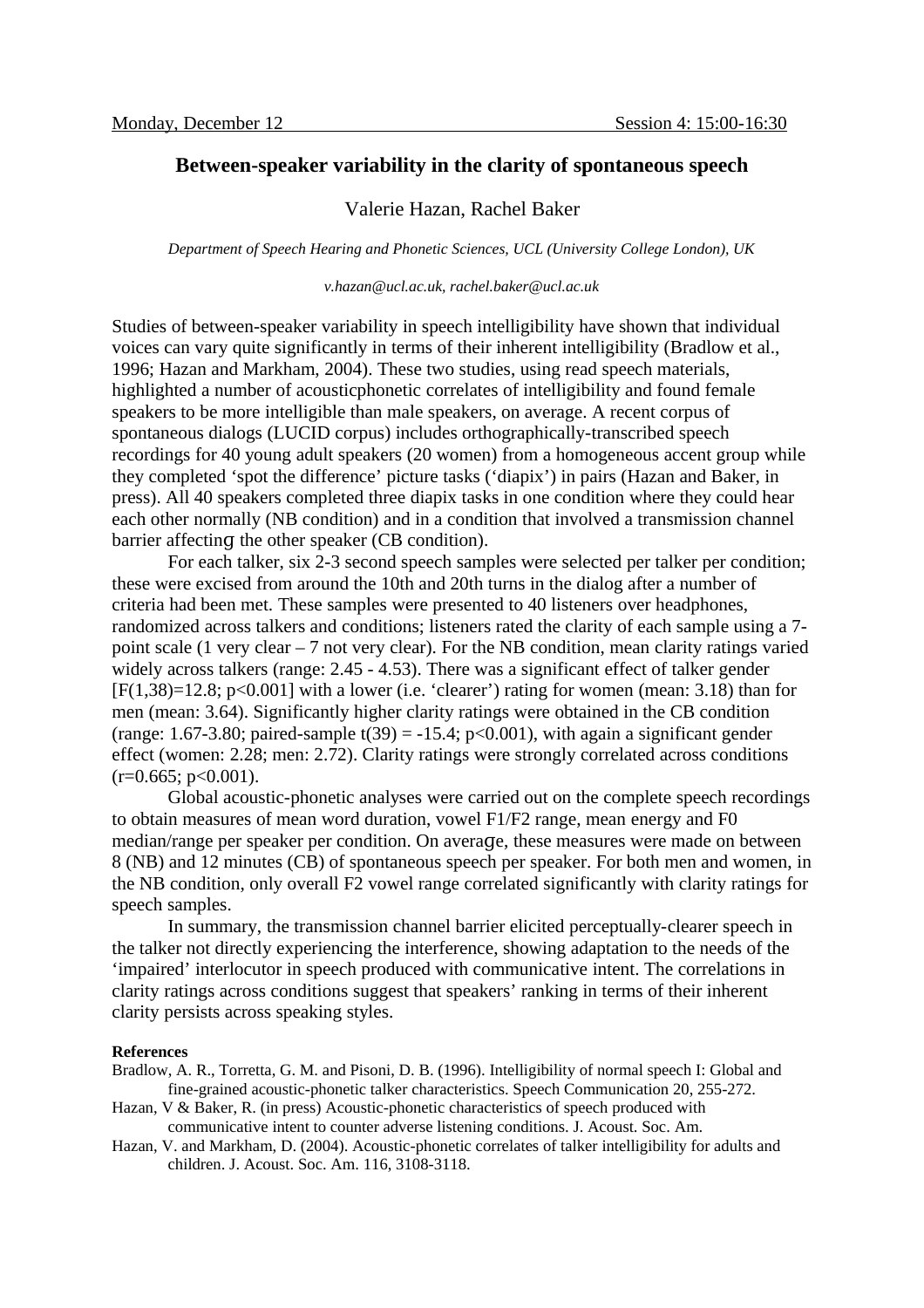# **Tongues in Conversation: a Sociophonetic Comparison of some Scottish Lingual Variables in Conversational and Wordlist Speech**

James M Scobbie<sup>1</sup>, Eleanor Lawson<sup>1</sup> and Jane Stuart-Smith<sup>2</sup>

*<sup>1</sup>Queen Margaret University, Edinburgh, UK <sup>2</sup>University of Glasgow, UK*

*Jscobbie@qmu.ac.uk, Elawson@qmu.ac.uk, Jane.Stuart-Smith@glasgow.ac.uk*

We report here on conversational data from ECB08, one of the first socially-stratified articulatory corpora. The articulatory instrumentation used was video-based Ultrasound Tongue Imaging (UTI). The majority of the corpus was word-list based, collected from 15 teenage speakers in the Eastern Central Belt of Scotland in 2008. The main socio-articulatory variables examined to date in the wordlist data have been the vowel system, including /u/ fronting (unpublished), showing the extent of /u/ fronting and lowering; and /r/ derhoticisation (Lawson, Scobbie and Stuart-Smith, 2011), showing tongue-shape variation in /r/ as well as in derhoticisation. Social variation in the use of ejective bursts vs. preglottalisation in /p t k/ has also been found. In addition, acoustic analysis has been undertaken of some other sociolinguistic variables in a related corpus (WL07), which confirmed that the use of the articulatory instrumentation did not alter speaker behaviour any more than a control group being recorded acoustically (Lawson, Stuart-Smith and Scobbie, 2008).

In this paper we will explore the smaller conversational component of the audioarticulatory corpora, comparing conversational and word-list behaviour.

Speakers were recorded in friendship pairs undertaking some structured discourseeliciting tasks (e.g. Map Task), followed by a phase of unscripted dialogue. The articulatory conversational data is a sample of the conversational speech. It is not a full record (though a full acoustic recording of both speakers exists): both speakers wore articulatory equipment but only one could be recorded, making a total of eight speakers from ECB08. In addition, the articulatory samples were taken automatically in 15 second contiguous windows, with a gap before the next window of about 10 seconds (while data was saved to disk). Participants were not aware of who was being recorded, or when.

The main variables examined will be /r/ derhoticisation, /u/ fronting, /l/ vocalisation and /t/ glottaling, all of which benefit from articulatory investigation. Initial examination of the data reveals that covert articulations, e.g. from de-rhoticising speakers, are present, particularly in pre-pausal contexts, just as they are in the word-list speech. We will focus on the articulatory similarities and differences between the read-speech corpus of single words, as previously discussed, and the nature of the comparable phenomena in unscripted conversation. We will also look at articulatory movement during silent listening discourse turns. Finally, we will evaluate the conversational corpus, suggesting some methodological improvements.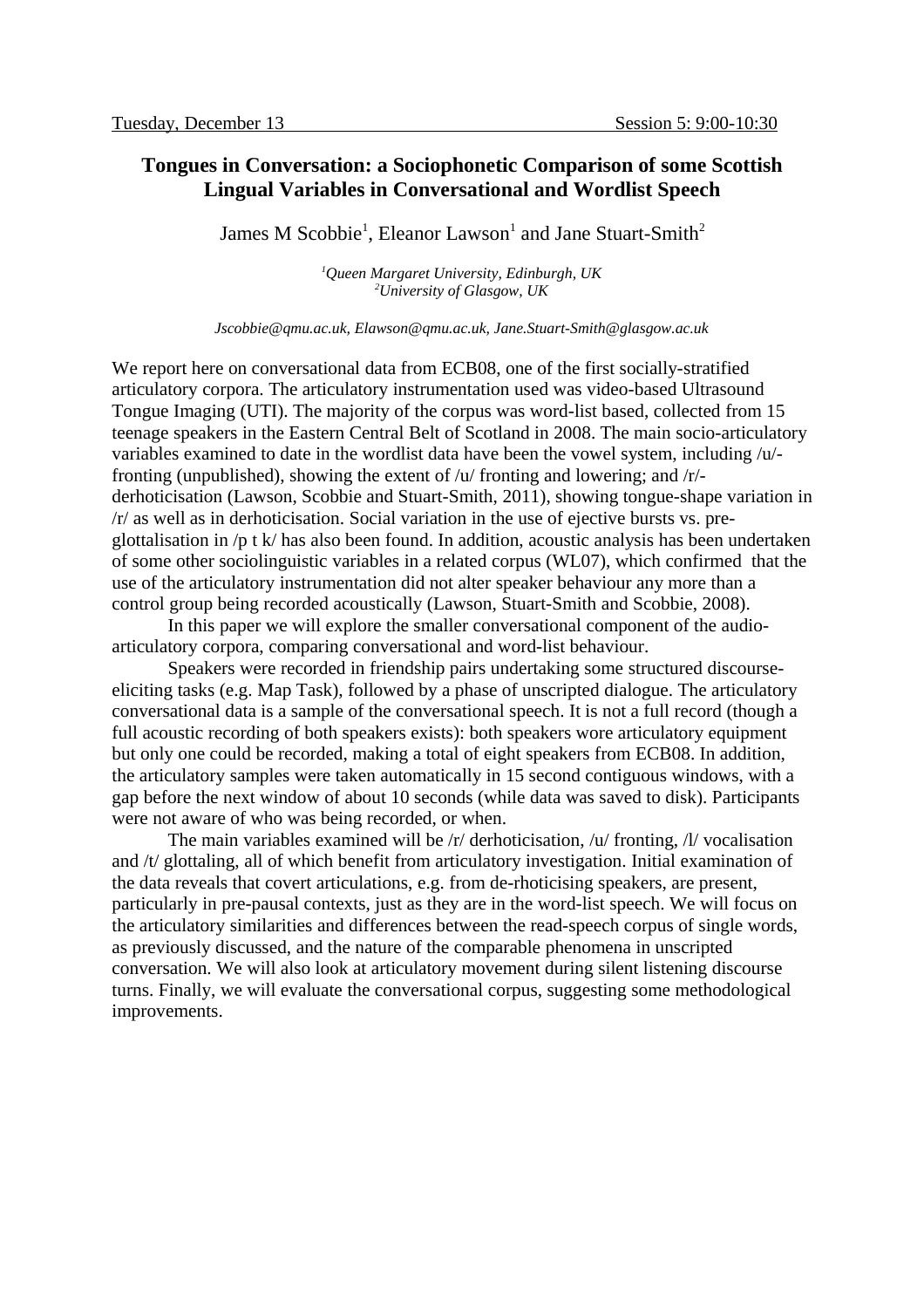### **The phonetics of self-repair in spontaneous Dutch**

#### Paul Carter, Leendert Plug

*University of Leeds, UK*

*p.g.carter@leeds.ac.uk, l.plug@leeds.ac.uk*

We present results of a phonetic investigation of instances of self-repair, focusing on the extent to which prosodic factors observed in experimentally-elicited speech are found in a corpus of spontaneous speech.

The psycholinguistic literature contains a number of observations on the phonetics of self-repair. First, Cutler (1983) and Levelt and Cutler (1983) have shown that instances of self-repair in task-oriented dialogue may be prosodically 'marked' or 'unmarked', and that the choice between the two may be constrained by the semantics of the repair – in particular, whether the repair corrects a linguistic or factual error, or refines a correct, but inappropriate formulation. Second, Nooteboom (2005, 2010) has shown that the structural organisation of elicited speech error repairs, in particular whether the word to be corrected or refined is produced completely or not, influences their prosodic realisation. In addition, the interrupted– completed distinction may be associated with the coordination of pre- and post-articulatory self-monitoring processes.

Relatively little has been done to refine Levelt and Cutler's findings, and the phonetic details of 'prosodic marking' in speech repair remain unclear. Moreover, it is unclear to what extent these findings generalise to repairs in genuinely spontaneous speech. The current investigation examines some 500 instances of self-repair sampled from the Spoken Dutch Corpus (Oostdijk, 2002), with a view to modelling their prosodic characteristics.

Preliminary analysis of repairs which correct lexical choices, such as *I'm going by caer bike*, and repairs which correct mispronunciations, such as *bark bo- dark boat*, suggests firstly that prosodically 'marked' repairs are relatively scarce in spontaneous speech, and secondly that the explanatory value of the factors mentioned above is limited. The semantics of the repairs (following Levelt and Cutler) have no consistent effect on the pitch, loudness or speech rate of the correct lexical items. The structural organisation of the repairs (following Nooteboom, and also incorporating a more fine-grained temporal approach than the binary interrupted–completed distinction) has some effect mainly on their speech rate characteristics, especially when combined with a simple measure of the phonological complexity of the words involved. These preliminary models only account for a small amount (less than 15%) of the attested prosodic variation, suggesting that the details of speech production in spontaneous speech may differ from the details of speech production in experimentally-elicited speech. We propose that pragmatic factors related to interaction between participants may have a role to play in accounting for the phonetic details.

#### **References**

Cutler, A., 1983. Speakers' conceptions of the function of prosody. In: Cutler, A. and Ladd, D.R. (eds), *Prosody: Models and Measurements*. Heidelberg: Springer, 79–91.

Levelt, W.J.M. and Cutler, A. 1983. Prosodic marking in speech repair. *Journal of Semantics* 2, 205–217.

Nooteboom, S. 2005. Listening to one-self: Monitoring speech production. In: Hartsuiker, R.J., Bastiaanse, Y., Postma, A. and Wijnen, F. (eds), *Segmental Encoding and Monitoring in Normal and Pathological Speech*. Hove: Psychology Press, 167–186.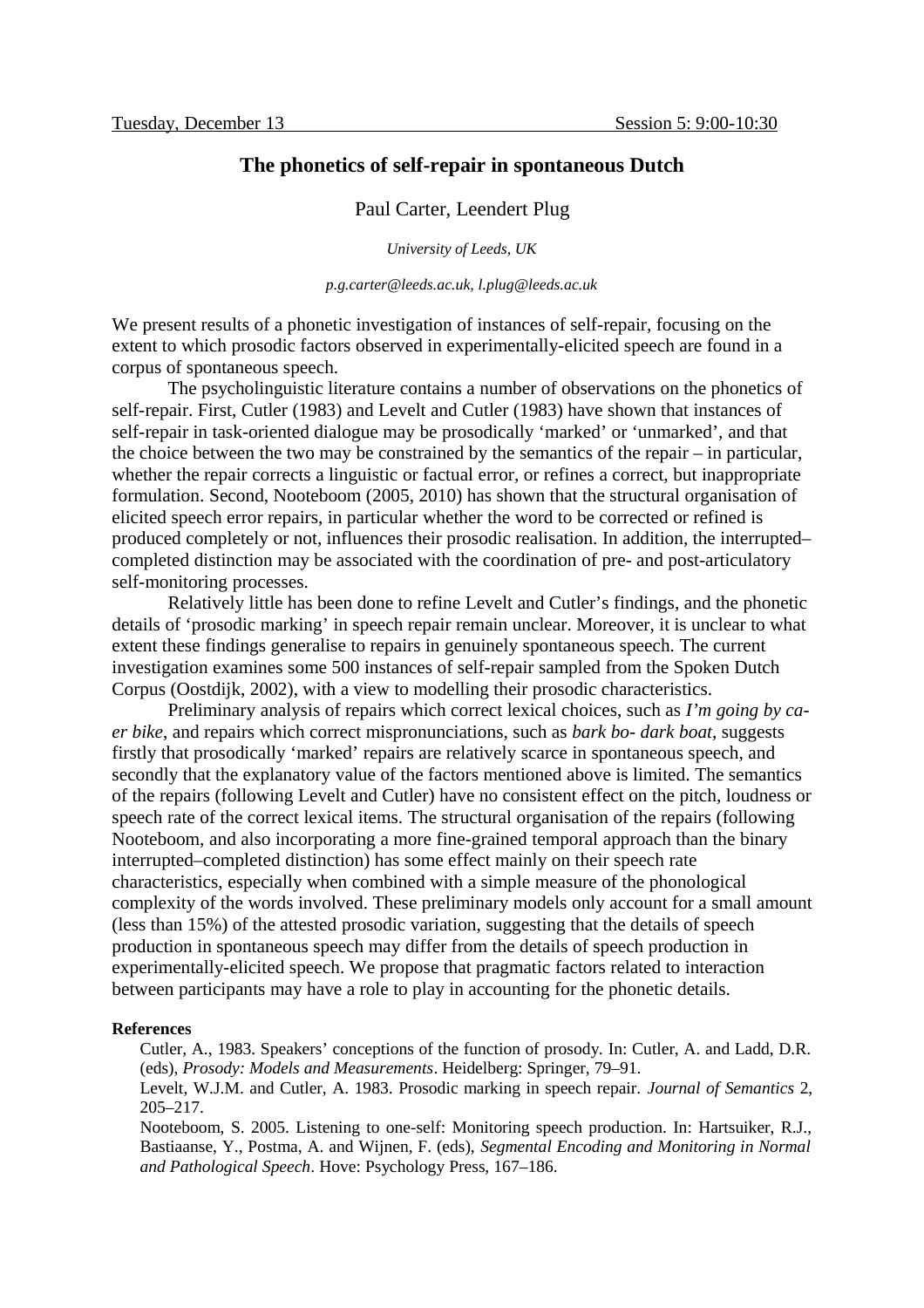Nooteboom, S. 2010. Monitoring for speech errors has different functions in inner and overt speech. In: Everaert, M., Lentz, T., De Mulder, H. and Nilsen, Ø. (eds), *The Linguistic Enterprise*. Amsterdam: John Benjamins, 213–233.

Oostdijk, N.J.H. 2002. The design of the Spoken Dutch Corpus. In: Peters, P., Collins, P., and Smith,

A. (eds), *New Frontiers of Corpus Research*. Amsterdam: Rodopi, 105–112.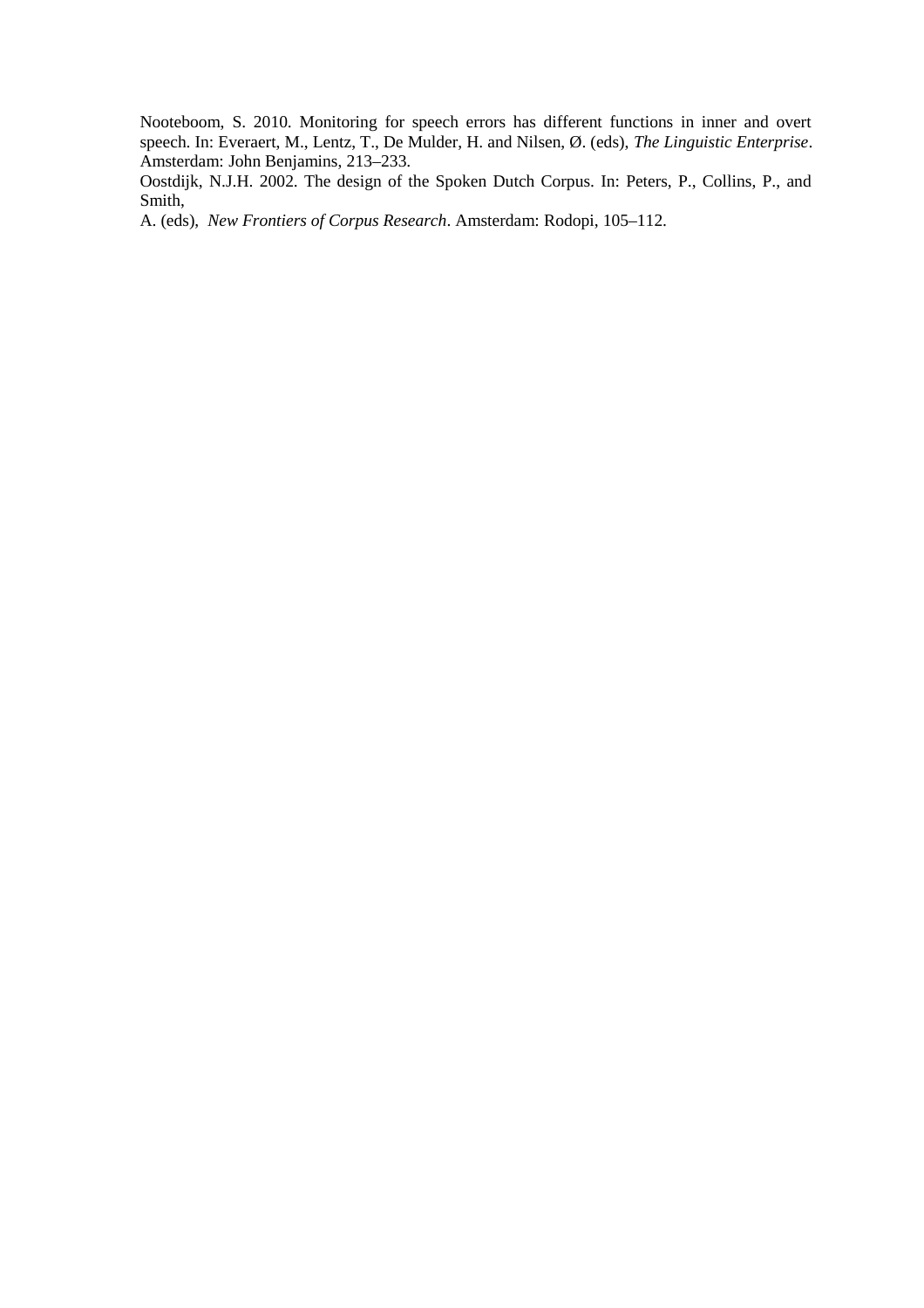### **Acoustic duration is predicted by syntactic prototypicality**

R. Harald Baayen, Benjamin V. Tucker

*University of Alberta, Canada*

*baayen@ualberta.ca, bvtucker@ualberta.ca*

Higher-frequency words tend to have shorter acoustic durations (Bell et al., 2009). According to the smooth signal hypothesis (Aylett & Turk, 2004), speakers adjust the acoustic durations of words such that fluctuations in the rate at which information is transmitted in the speech signal are minimized. In this approach, the effect of frequency on acoustic duration arises as a consequence of speaker-hearer accommodation (cf. Lindblom, 1990). However, it is conceivable that the inverse relation between frequency and acoustic reduction is a consequence of lexical learning. Words that have been learned less well, and that are more difficult to retrieve from lexical memory, would then receive longer acoustic durations.

We report a new predictor co-determining acoustic duration, prepositional relative entropy (PRE). PRE is a measure that captures the extent to which how a given noun (the 'exemplar') makes use of prepositions in simple prepositional phrases such as 'on the table' differs from the average use of prepositions across all nouns ('the prototype') in such phrases. The greater the difference between exemplar and prototype, the greater the PRE is, and the longer response latencies become (Baayen et al., 2011).

The present study extends this result to word naming latencies and fixation durations in reading. Furthermore, words' acoustic durations turned out to be positively correlated with PRE. Importantly, the effect of PRE is orthogonal to that of the word's information load, as captured by minus log frequency. As a consequence, PRE does not contribute to a 'smooth signal', where smooth is defined with respect to the amount of information transmitted per time unit.

Baayen et al. (2011) show that the effect of PRE may arise as a consequence of discriminative learning: Words with prepositional paradigms that are closer to the prototypical use of prepositions are easier to learn, and hence are responded to more quickly in lexical decision and naming tasks. We hypothesize that words that have been learned better can also be articulated more quickly, thanks to higher associative weights on the links from meanings to phonological forms.

Interestingly, the effect of word frequency on acoustic duration can be understood similarly. The informational smoothness of the acoustic signal would then result from the learning of the mapping of meaning and form, obviating the need for teleological explanations in terms of conscious or unconscious speaker-listener accommodation.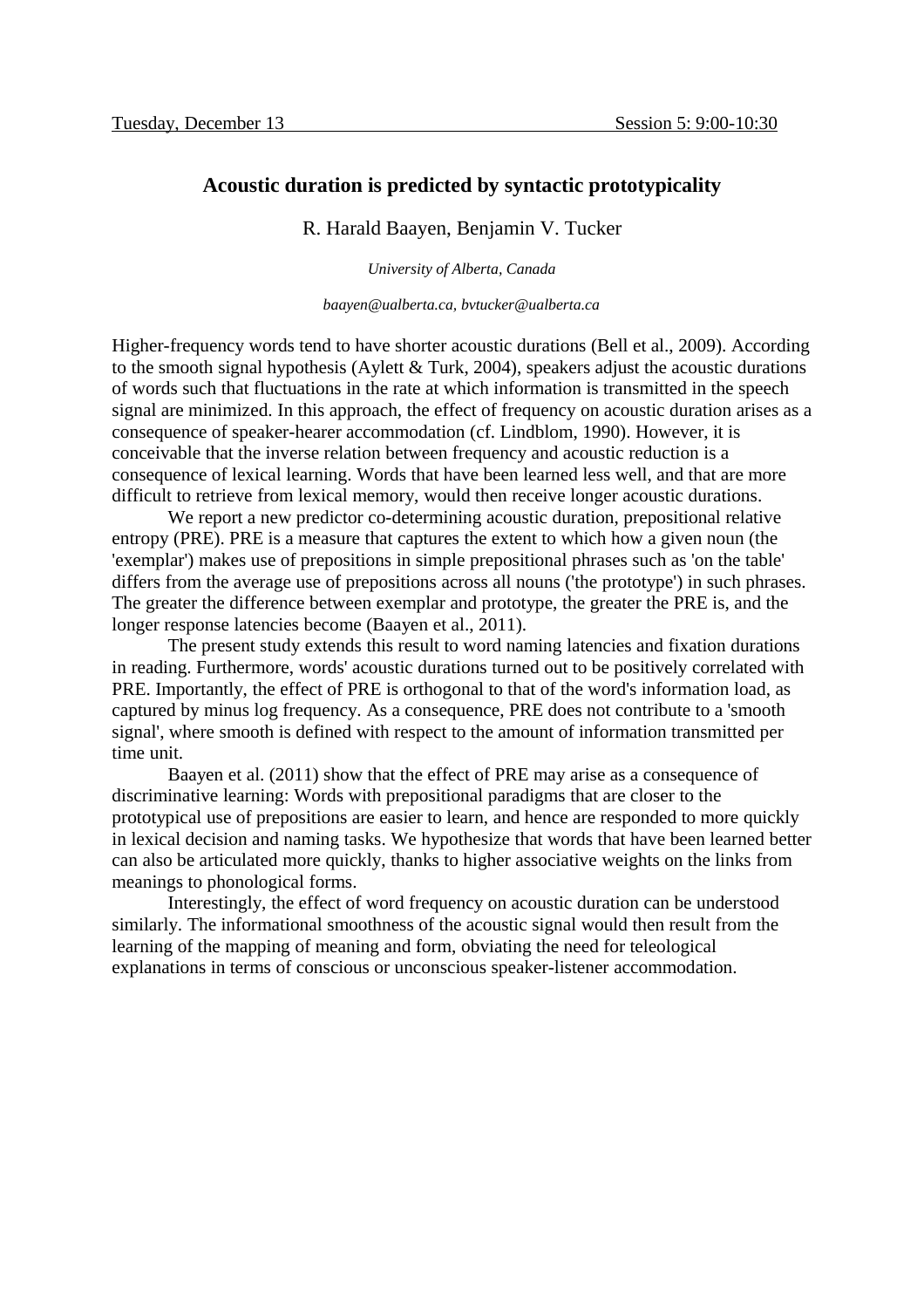# **Comparison of Reduction in Spontaneous Mandarin and English Speech**

### L. Ann Burchfield, Ann R. Bradlow

*Department of Linguistics, Northwestern University, Evanston, IL, USA*

*lauraburchfield2014@u.northwestern.edu; abradlow@northwestern.edu*

This study aims to compare phonetic reduction in English and Mandarin, with a focus on syllabic reduction. English and Mandarin provide an ideal starting point for cross-language comparison of reduction because of substantial differences in morphology and syllable structure across these two languages. In particular, the restricted syllable structure (no consonant clusters and limited codas) and tight syllable-morpheme correspondence found in Mandarin contrasts with less restrictive phonotactics and looser syllable-morpheme correspondence in English.

Within Mandarin, open syllables are more likely to reduce (e.g. Cheng and Xu, 2009). If this holds true across languages (with the same effect size), we would predict that Mandarin would exhibit more syllabic reduction than English simply due to the preponderance of open syllables in Mandarin. Alternatively, it could be the case that Mandarin's simpler syllable structure means there is less pressure for reduction for the sake of ease of articulation and/or that Mandarin's tight syllable to morpheme correspondence results in greater pressure to keep syllables intact. In this case, we would predict more reduction in English. A final possibility is that all languages are equally redundant in their phonetic encoding of information and can thus afford a similar level of syllabic reduction. Previous work has established some degree of syllabic reduction in English (e.g. Johnson, 2002) and Mandarin (e.g. Cheng and Xu, 2009). The present study directly compares reduction rates by native speakers of English and Mandarin who produced spontaneous narratives in their native language based on the same picture stories. These narratives were transcribed and then read by the same speakers in both clear speech and plain speech. This methodology allows for direct comparison across three styles and across languages with identical materials. For each recording, the number of significant acoustic intensity peaks (acoustic syllables) was automatically extracted (De Jong and Wempe, 2009) and syllable reduction rate was calculated as the ratio of orthographic (text based) to acoustic (signal based) syllables.

In both English and Mandarin, faster speaking rate correlated strongly with increased reduction. The degree of syllabic reduction in the two languages was similar overall, although the pattern across styles varied slightly. These data suggest that the overall rate of syllabic reduction is similar in English and Mandarin despite their differences in morphophonological characteristics. Ongoing analyses will compare the effect of open versus closed syllables on reduction in the two languages and will examine other measures of reduction including contraction of F0 range.

### **References**

Cheng, C. and Xu, Y. (2009) Extreme reductions: Contraction of disyllables into monosyllables in Taiwan Mandarin. In Proceedings of Interspeech 2009, Brighton, UK, pp. 456-459.

- De Jong, N.H. and Wempe, T. 2009. Praat script to detect syllable nuclei and measure speech rate automatically. *Behavior research methods* 41(2), 385-390.
- Johnson, K. (2002). Massive reduction in conversational English. In Proceedings of the Workshop on Spontaneous Speech: Data and Analysis, Tokyo, Japan.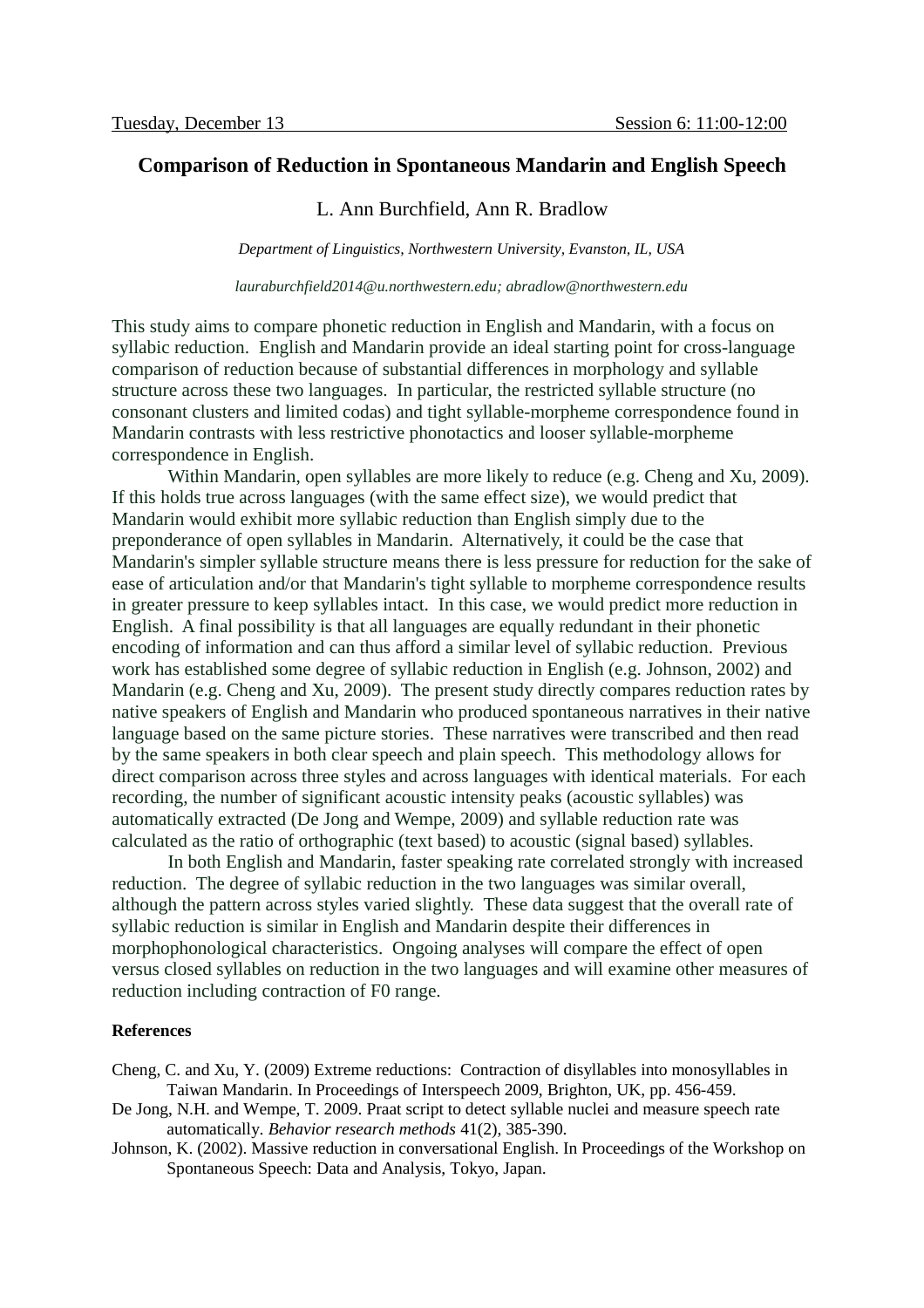### **Acoustic reduction in spontaneous infant-directed speech**

Mybeth Lahev<sup>1,2,3</sup> & Miriam Ernestus<sup>1,2</sup>

<sup>1</sup> *Radboud University, Nijmegen, The Netherlands;* <sup>2</sup> Max Planck Institute for Psycholinguistics, Nijmegen, The Netherlands; 3  *International Max Planck Research School for Language Sciences, Nijmegen, The Netherlands*

*mybeth.lahey@mpi.nl; m.ernestus@let.ru.nl*

From previous research it is known that speech addressed to young children has a number of properties that distinguish it from speech addressed to adults. One of these properties is that words and segments are pronounced very carefully, leading to the assumption that infantdirected speech is a hyperarticulated register. Spontaneous conversations between adults, on the other hand, typically contain many reduced pronunciation variants. Such reduced variants contain fewer segments or even fewer syllables than canonical pronunciations. This raises the question whether acoustic reduction also occurs in speech to young children.

We investigated reduction in speech addressed to 11- and 12-month-old infants by comparing utterance-medial occurrences of the Dutch words *allemaal* "all" and *helemaal* "completely" from a corpus of conversational infant-directed (52 tokens) and adult-directed (84 tokens) speech and from a corpus of read speech (80 tokens). An acoustic analysis revealed that the tokens in infant-directed speech (mean duration 271 ms) were approximately as long as those in adult-directed speech (mean duration 257 ms), but were generally shorter than the tokens in read speech (mean duration 362 ms). In a rating study, 20 young adult participants listened to all tokens in isolation, rated them for degree of reduction on a six-point scale, and provided a phonetic transcription. The results reflected the acoustic measurements. Listeners perceived approximately the same degree of reduction for tokens in infant-directed (mean rating 4.30) as in adult-directed (mean rating 4.17) speech, but less reduction in read speech (mean rating 1.94). The phonetic transcriptions indicated that participants based their rating scores not only on the duration of the tokens, but also on other properties of the speech signal, including the number of syllables, the number of segments and the presence or absence of segments like the first  $\Lambda$  and a full vowel in the final syllable. Participants' ratings thus reflected degree of acoustic reduction at several levels.

This study shows that infant-directed speech is not as clearly pronounced as may be expected, and that children are confronted with reduced pronunciation variants from early on in their lives. This suggests that infants acquire full and reduced pronunciations simultaneously, and that for infants these variants may have equal status. Furthermore, our finding that adults did not adapt their use of reduced forms to the linguistic abilities of the infant listeners raises the question whether speakers are able to control their degree of reduction in everyday conversations.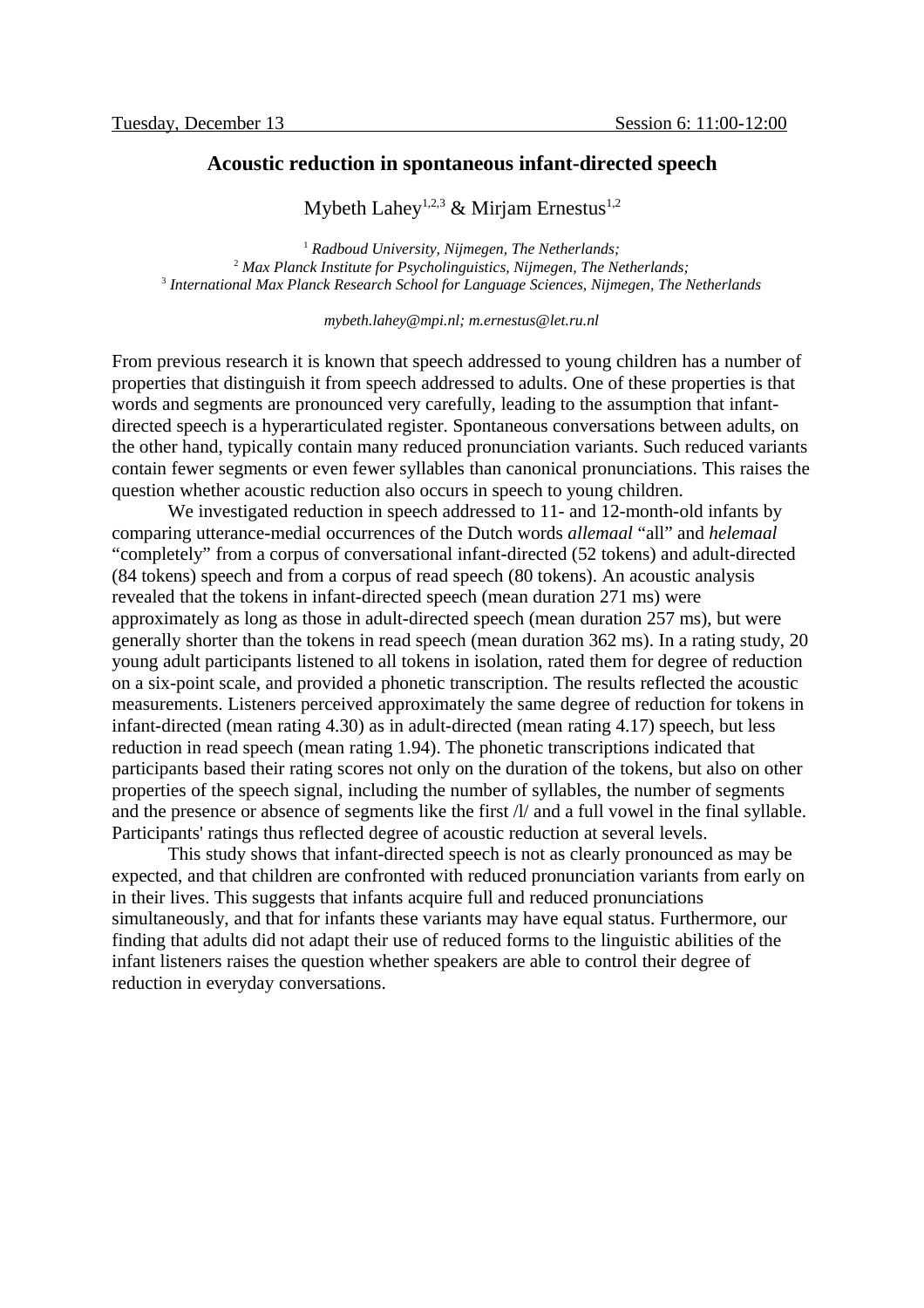### **Discourse context and the recognition of reduced and canonical forms**

Susanne Brouwer<sup>1</sup>, Holger Mitterer<sup>2</sup>, Falk Huettig<sup>2,3</sup>

*<sup>1</sup>Northwestern University, Evanston, IL, USA <sup>2</sup>Max Planck Institute for Psycholinguistics, Nijmegen, The Netherlands <sup>3</sup>Donders Institute for Brain, Cognition, and Behaviour, Radboud University, Nijmegen, The Netherlands*

*smbrouwer@hotmail.com, Holger.Mitterer@mpi.nl, Falk.Huettig@mpi.nl*

In two eye-tracking experiments, we examined whether wider discourse information helps the recognition of reduced forms (e.g., 'puter') more than the recognition of canonical forms (e.g., 'computer'). Participants listened to sentences from a casual speech corpus containing canonical and reduced targets while they saw four printed words on the screen: the target (e.g., 'computer'), a competitor similar to the canonical form (e.g., 'companion'), a competitor similar to the reduced form (e.g., 'pupil'), and a phonologically unrelated distractor (e.g., 'holiday'). Target word recognition was assessed by measuring eye fixation proportions to these printed words.

Experiment 1 presented canonical and reduced forms in a target sentence alone or with an additional discourse context. The additional contexts were samples which directly preceded the target sentences in the casual speech corpus. Results showed that target recognition was facilitated by wider discourse information. Importantly, the recognition of reduced forms improved significantly when preceded by strongly rather than by weakly supportive discourse contexts. Listeners' recognition of canonical forms was, however, not dependent on the degree of supportive context. For canonical forms, the degree of support by wider discourse context allowed participants to predict the target word. But once there was bottom-up information, the degree of support from the discourse context seized to play any detectable role.

Experiment 2 examined whether the effects in Experiment 1 were due to exposure to a speaker's voice rather than due to discourse information. The same target sentences as in Experiment 1 were presented, but the additional contexts only provided information about the target speaker. These additional contexts were randomly selected samples of the same target speaker. Results showed that the benefits of speaker adaptation were similar for canonical and reduced forms. Moreover, Experiment 2 revealed that the benefits in Experiment 1 are composed of discourse and speaker effects.

In conclusion, our data provide insight into the interplay between prior knowledge and bottom-up information in speech perception. With a clear speech signal, listener can predict upcoming words. However, this prediction appears not to influence word recognition once clear bottom-up information from the target word acoustically unfolds. The situation is reversed for reduced forms. Prediction based on the discourse context is less likely, perhaps due to the poor phonetic quality of the input. Discourse context, however, plays a role in facilitating the recognition of reduced forms. That is, when bottom-up information is unclear, prior knowledge influences word recognition.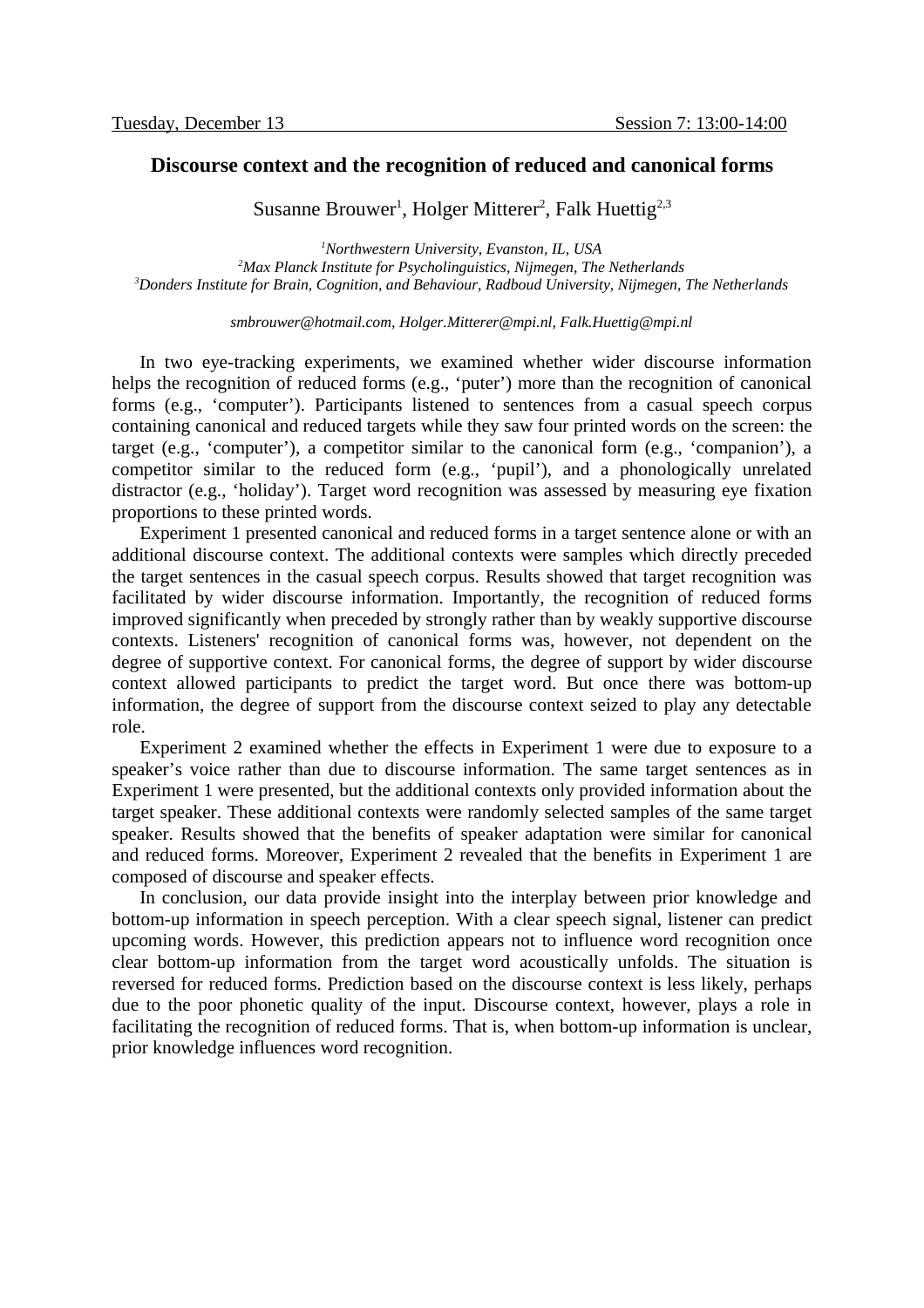### **Do listeners form expectations about a speaker's tendencies to reduce?**

Katja Pöllmann $^{1,2}$ , Hans Rutger Bosker $^3$ , James M. McQueen $^4$ , Holger Mitterer $^1$ 

*Max Planck Institute for Psycholinguistics, Nijmegen, The Netherlands International Max Planck Research School for Language Sciences, Radboud University Nijmegen, The Netherlands Utrecht Institute for Linguistics OTS, Utrecht University, The Netherlands Radboud University Nijmegen, The Netherlands*

*Katja.Poellmann@mpi.nl, h.r.bosker@uu.nl, j.mcqueen@pwo.ru.nl, Holger.Mitterer@mpi.nl*

Most research on how reduced forms in casual speech can be recognized centers around the question whether there is lexical storage of reduced variants or whether prelexical processes "undo" the reduction (e.g., Ernestus, 2009). The focus is mostly on the speech signal and on lexical properties. A neglected possibility is that listeners might be able to adapt to the speaking style of their interlocutor. Three eye-tracking experiments examined this possibility. Using a variant of the visual-world paradigm (Mitterer & McQueen, 2009) in Experiment 1 and 2, two groups of participants were exposed to either segmental ( $[b]$  >  $[V]$ ) or syllabic (*ver*-> [f]) reductions. In the test phase, both groups heard both kinds of reductions. Experiment 1 revealed an adaptation effect only for syllabic reductions (i.e., a greater tendency to fixate words with syllabic reductions in the group trained on these reductions). The failure to find an effect for the segmental reduction may have been due to the phonetic implementation of the context of the reduced /b/. Reductions of stops to approximants are articulatory likely after (open) vowels. The /b/ was preceded by a schwa, but this schwa was produced without voicing. Therefore, a second experiment used new materials and a new speaker; the  $/b$  was now preceded by a full open vowel  $(/a)$ , that was realized with voicing. With these materials, Experiment 2 replicated the adaptation effect for syllabic reductions and, importantly, also showed a learning effect for segmental reductions. Experiment 3 investigated the generalization of learning from one type of reduction to another. Three groups of participants were exposed respectively to either segmental ( $[b]$  >  $[m]$ ), syllabic (full vowel deletion) or no reductions. In the test phase, all three groups were tested on both types of reductions. Preliminary results suggest that learning is specific for a given reduction type. Thus, listeners can adapt to a specific reduction style of a speaker, but learning does not generalize from segmental to syllabic reductions or vice versa. Importantly, however, learning about reductions was applied to previously unheard words. This generalization across words suggests that mechanisms compensating for segmental and syllabic reductions take place at a prelexical level.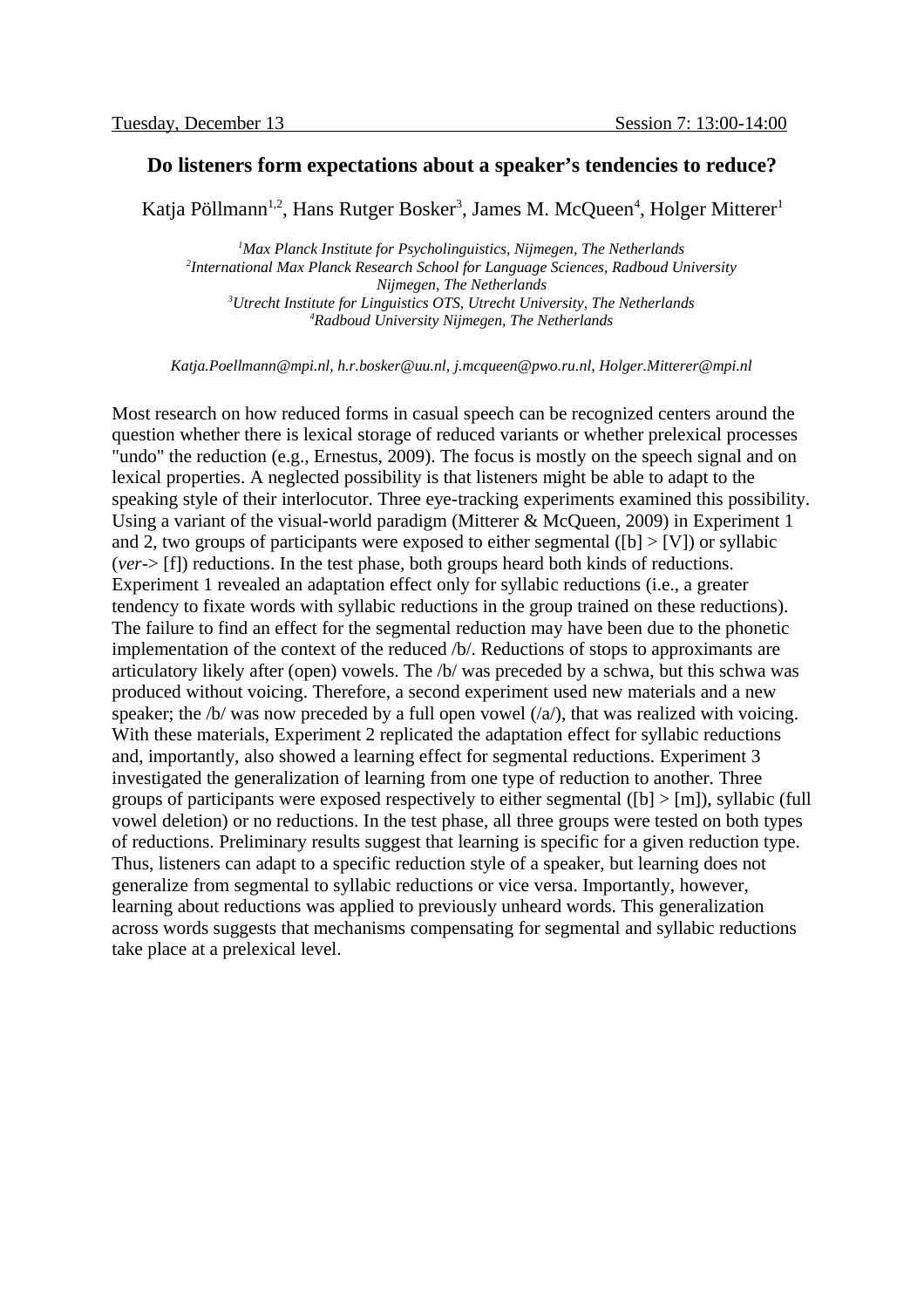### **Frequency Word List of Spontaneous Russian**

Irina Apushkina $^1$ , Elena Riekhakaynen $^1$ , Natalia Slepokurova $^1$ , Anatoly Ventsov $^2$ 

*<sup>1</sup>Department of General Linguistics, St. Petersburg State University, Russia <sup>2</sup>Laboratory for Language Behavior Modeling, St. Petersburg State University, Russia*

*tchiric@mail.ru, reha20@rambler.ru, n.slepokurova@gmail.com, av.ventsov@gmail.com*

The word list described in the report has been created in St. Petersburg State University since 2009. Spontaneous-speech dialogues have been collected, segmented into interpausal fragments and given full orthographic description. Selected texts (a radio interview and a part of a TV talk show) of an overall duration of about 50 minutes have been provided with an acoustic-phonetic transcription. Based on the data, a frequency word list has been created for 4682 entries. Every entry is a unique combination of an orthographic description of a word form and its transcription along with the number of occurrences of such a pronunciation in the analyzed texts. In the case of vowel or consonant concatenations at word boundaries (when the separation of two words was very difficult or even impossible) those word forms are described as a single entry.

The set of symbols used in the transcription is partially similar to the X-SAMPA system for computeraided describing phonetic features of a speech signal and consists of Roman alphabet characters with a minimal use of upper case, i.e. capital letters. The transcription is performed by human experts, with the help of digital audio editors. The transcription method enables minimization of the influence of lexico-grammatical experts' knowledge (i.e. auditory analysis and transcription was performed for speech fragments of no longer than onesyllable duration). Even so, instrumental analysis of the word forms taken from spontaneous-speech dialogues has illustrated that experts' transcriptions of various realizations of the same word form can differ significantly while their spectral features are almost completely identical (it mainly concerns vowel identification). In order to minimize the dispersion in experts' decisions a catalogue of typical templates of formant frequencies and trajectories for vowels of different quality has been created and is being used for further transcription.

With the help of the frequency word list the degree of integrity of speech units' segmental structure is being evaluated. About 1/5 of all word-forms diverge from full-type pronunciation, mainly through qualitative or complete quantitative reduction of their elements. The latter and other observations made on the basis of the created word list will be discussed in the report.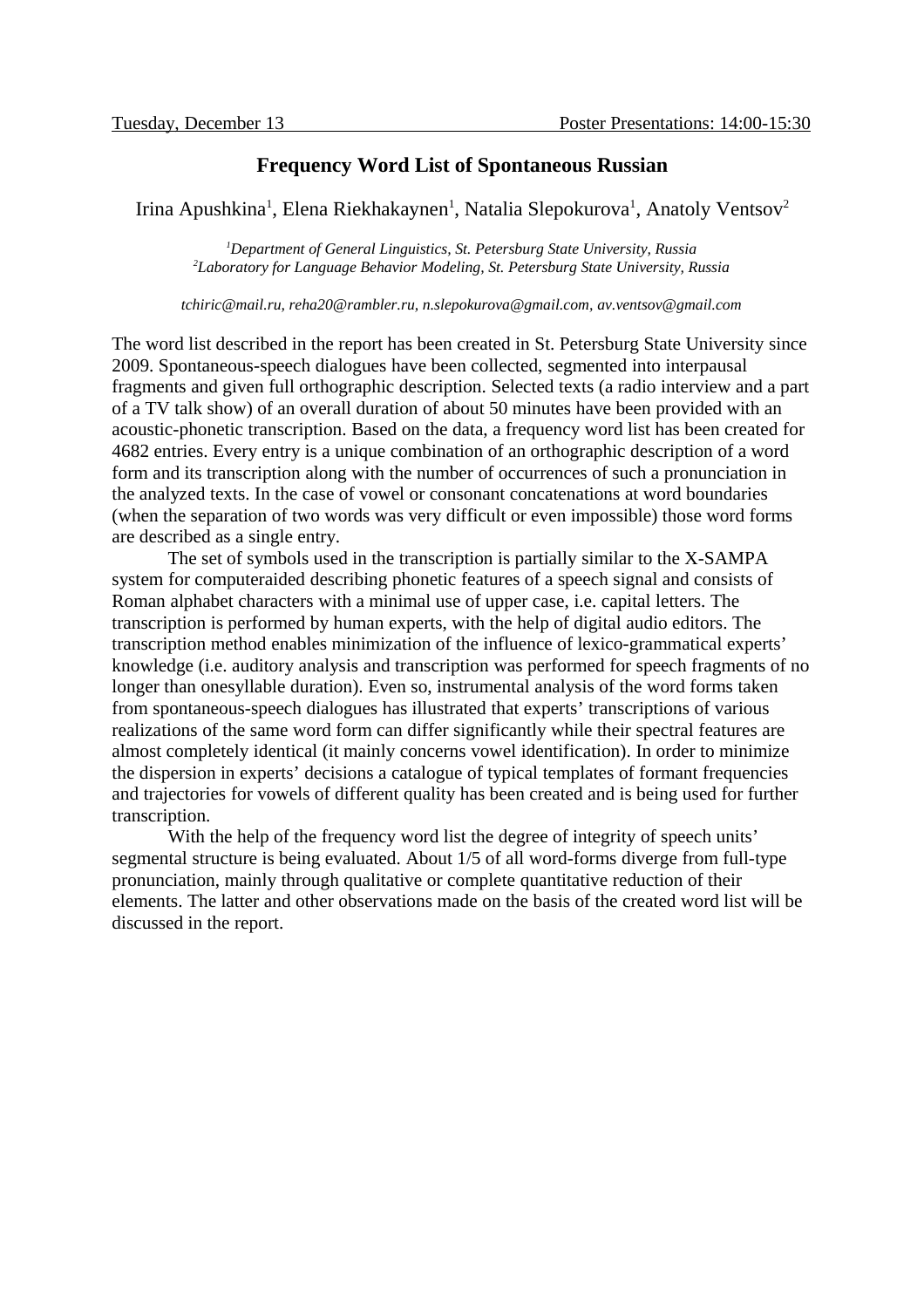# **When is speech fluent? The relationship between acoustic speech properties and subjective fluency ratings.**

Hans Rutger Bosker, Anne-France Pinget, Hugo Quené, Ted Sanders, Nivja H. de Jong

*UiL OTS, Utrecht University, The Netherlands*

*H.R.Bosker@uu.nl, A.C.H.Pinget@uu.nl, H.Quene@uu.nl, T.J.M.Sanders@uu.nl, n.dejong@uu.nl*

The oral fluency level of an L2 speaker is often used as an important measure in assessing language proficiency. In order to improve the objectivity of such language tests, previous studies have attempted to determine the acoustic correlates of fluency (e.g., Cucchiarini et al. 2002). Many of these studies have used multifaceted global measures making the results often difficult to interpret. An example of such a measure is overall speech rate which is confounded because it relates both to speed of articulation and to the use of pauses. Also there is within the literature much diversity in the type of instructions raters were given. Arguing that fluency ratings are dependent on the perception of the acoustic characteristics of speech, Experiment 1 investigated fluency perception by establishing what speech properties raters are capable of perceiving. Three groups of listeners rated the same set of L2 Dutch speech stimuli on either the use of pauses, speed of delivery or the use of repairs (corrections and repetitions). Stimuli were 20sec excerpts from turns in a simulated discussion. Using linear mixed models the subjective ratings were modelled by non-confounded acoustic measures which only measured one aspect of fluency (pause, speed or repairs). Explicit and very specific test instructions resulted in high interrater reliability. Most of the variability of the ratings from the pause group and the speed group was accounted for by pause or speed measures, respectively. Concluding that raters are capable of perceiving and rating pause and speed phenomena (but repair phenomena to a lesser extent), a fourth group of listeners rated the same stimuli on overall fluency. The variability of these ratings was best modelled by pause and speed measures. It is concluded that pause and speed measures are better acoustic correlates of fluency than repair measures. Considering the strong effect of pause measures on fluency perception, Experiment 2 investigates the independent effects of the number of silent pauses and the duration of silent pauses, both in L1 and in L2 speech. Instead of looking at correlations, this experiment attempts to establish a clear causal relationship between these two acoustic speech properties and fluency ratings. By comparing the ratings on identical stimuli differing only in the number or the duration of silent pauses, this experiment reveals whether the number of silent pauses and/or their duration have any effect on fluency perception, both in L1 and in L2 speech.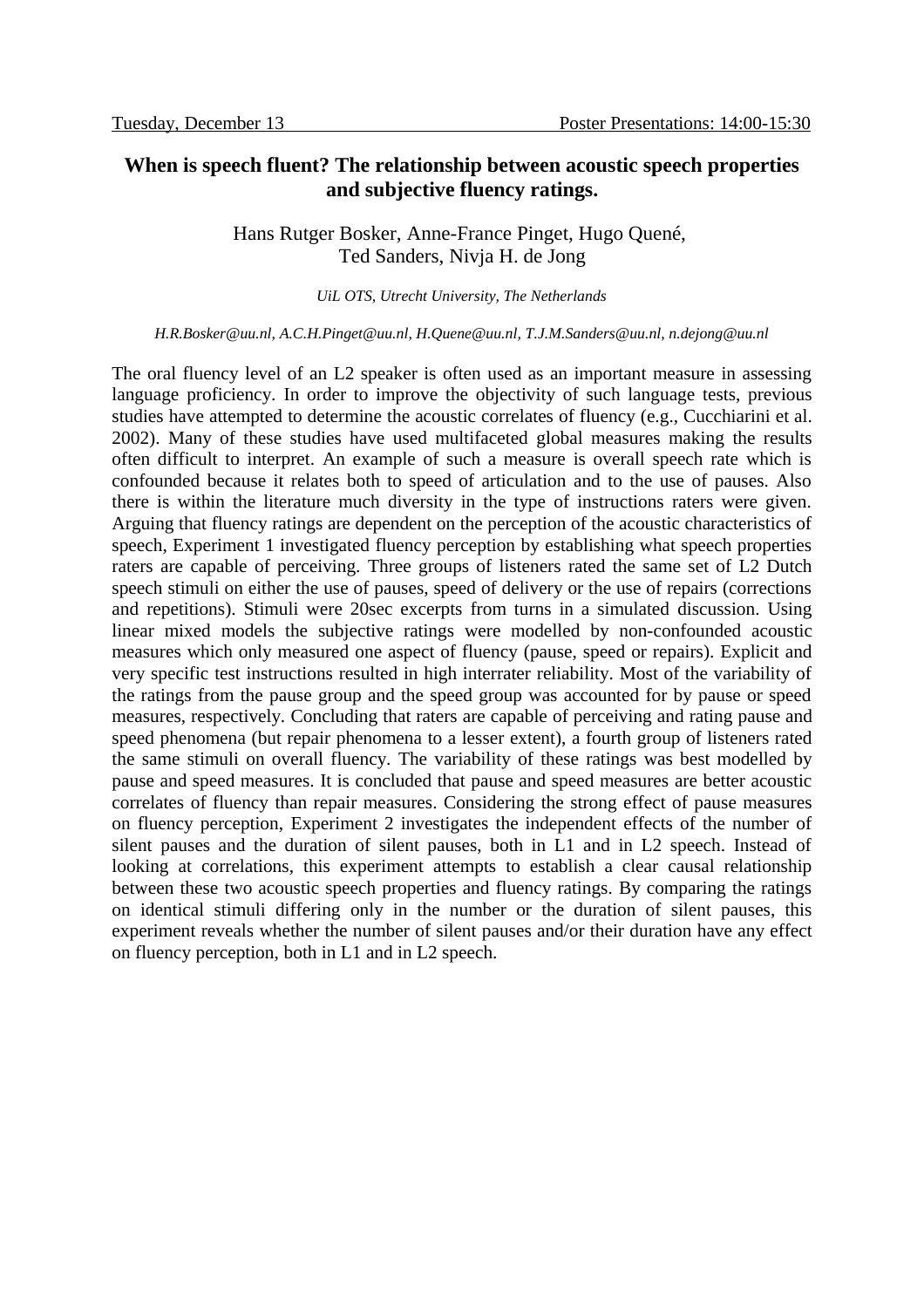### **Cross-linguistic differences in pausing behavior**

### Nivja De Jong

*UiL OTS, Utrecht University, The Netherlands*

*n.dejong@uu.nl*

Pauses in speech can serve communicative means, to help listeners understand (Clark, 1994), and pauses can be due to cognitive factors, when a speaker has not finished planning and formulating the upcoming utterance (Howell & Au-Yeung, 2002). In theories of speech production, lexical concepts are seen as the basic units of planning. If this holds for all languages, one would predict that for an agglutinative language such as Turkish, units of planning can be larger than for a non-agglutinative language such as English. Following this reasoning, speakers of Turkish would have fewer opportunities to pause than speakers of English. This hypothesis is tested by comparing speech data of Turkish and English native speakers. Twenty-four Turkish speakers and twenty-nine English speakers performed eight speaking tasks. These tasks were long turns in simulated conversation. In total, nine hours of Turkish and English speech were annotated, adding information about frequency and duration of silent pauses (as well as other hesitation phenomena).

The results showed that Turkish words are indeed longer in number of syllables and in duration. Furthermore, speakers hardly paused within words, confirming the hypothesis that lexical items form the basis of units-of-speech. Finally, Turkish speakers paused less often than English speakers, but when they paused the duration of these pauses was longer. In total, percentage of time spent pausing did not differ for the Turkish and English speakers. We conclude that usage of pauses due to cognitive factors is dependent on typological features of languages, leading to cross-linguistic differences in pausing behavior.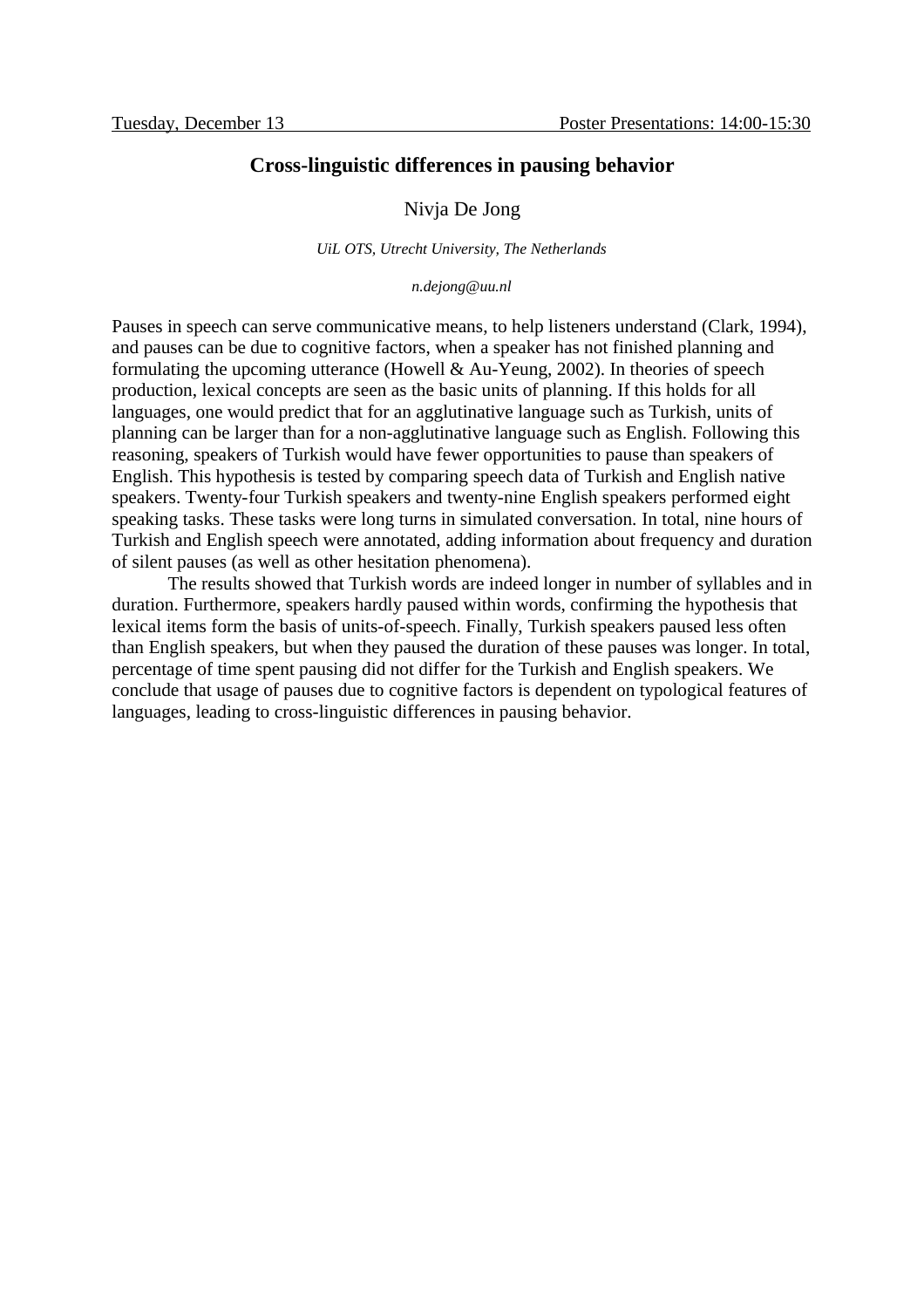### **Lexical hesitation marking in Chintang: Evidence for fillers as words**

#### Tyko Dirksmeyer

*Max Planck Institute for Psycholinguistics, The Netherlands International Max Planck Research School for Language Sciences, The Netherlands*

*tyko.dirksmeyer@mpi.nl*

The status of hesitation markers (or 'fillers', 'filled pauses', 'editing expressions', etc. such as *uh(m)* in English) has been fiercely disputed in various subdisciplines of the language sciences over the past decades.

Should these items be viewed as aberrations in performance that need to be excluded from linguistic analysis (e.g. Chomsky 1965), are they symptoms of speech production processes that signal trouble but do not signify anything beyond that (Goldman-Eisler 1968; Levelt 1989), or are they actively employed as communicative means just like other words are (Clark and Fox Tree 2002; Jefferson 1974; Schegloff 2010), and thus form an integral part of language?

Chintang, a Tibeto-Burman language spoken in two villages in Nepal, provides evidence for the latter view. Its principal hesitation marker *meĩ* occurs in the same range of functional environments — word search, self-repair, prefacing dispreferred turns, among others — in which *uh(m)* appears in English (and similar forms feature in other wellknown languages). Yet, *meĩ* demonstrably conforms to standard phonological, morphosyntactic and semantic criteria for wordhood, can be seamlessly integrated into utterances, and is regularly exploited for communicative purposes such as "floor management" and projecting what to expect next.

In this talk, I will review data drawn from a corpus of video-recorded naturallyoccurring conversational interaction in Chintang and argue for the profoundly conventional nature of hesitation marking with *meĩ*. The findings from this small, as-yet-understudied speech community indicate that fillers should indeed be treated as lexical items on a par with other words. Consequently, they call on linguistic theorizing not only to take hesitation marking and its communicative functions in conversational speech seriously, but also to embrace and incorporate typological diversity in order to arrive at truly generalizable models of language processing.

#### **References**

Chomsky, Noam. 1965. *Aspects of the theory of syntax*. Cambridge, MA: MIT Press.

- Clark, Herbert H. and Fox Tree, Jean E. 2002. Using *uh* and *uhm* in spontaneous speaking. *Cognition* 84(1):73–111.
- Goldman-Eisler, Frieda. 1968. *Psycholinguistics: experiments in spontaneous speech*. New York: Academic Press.
- Jefferson, Gail. 1974. Error correction as an interactional resource. *Language in Society* 3(2):181– 199.

Levelt, Willem J.M. 1989. *Speaking: from intention to articulation*. Cambridge, MA: MIT Press. Schegloff, Emanuel A. 2010. Some other "uh(m)"s. *Discourse Processes* 47:130–174.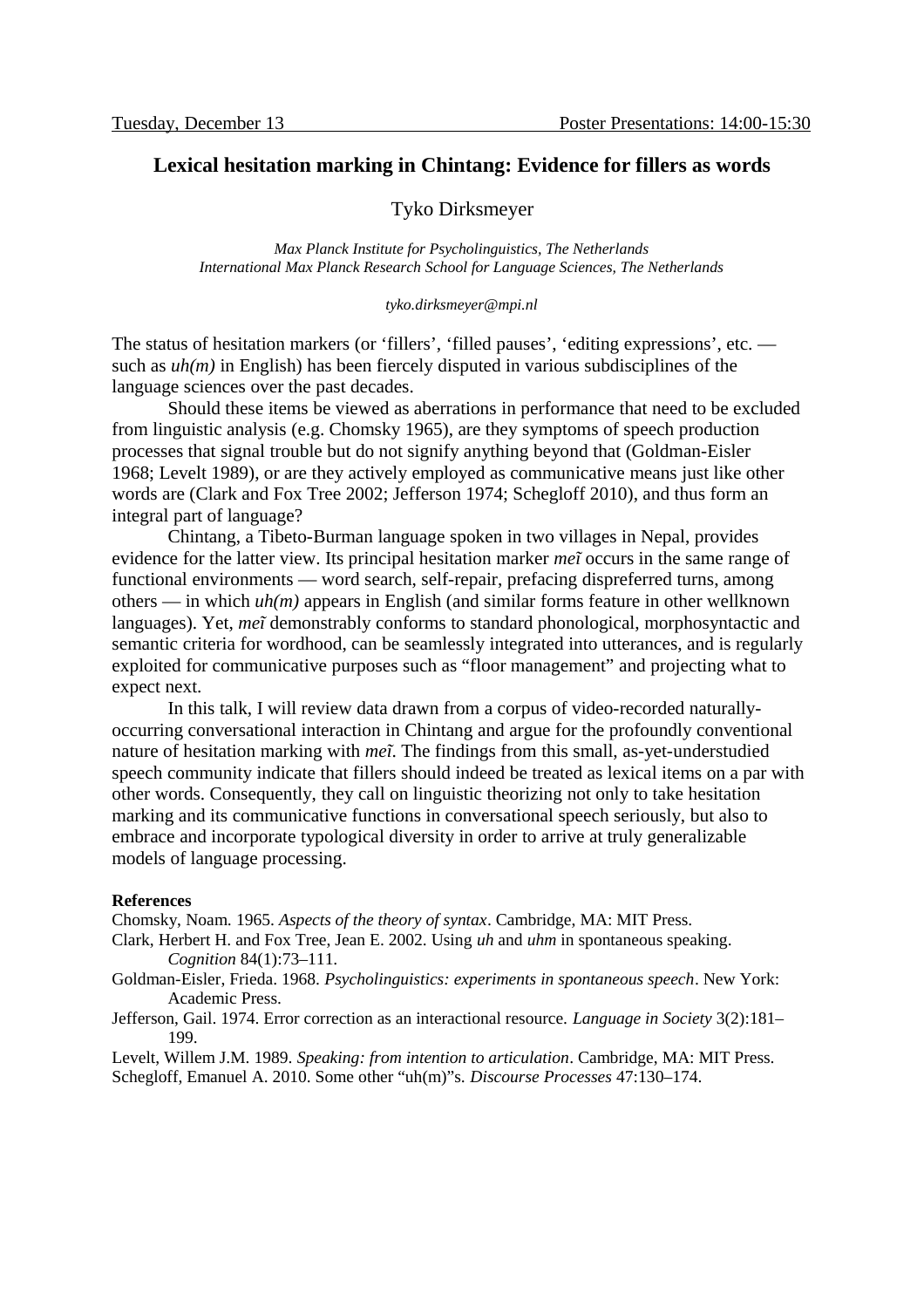# **When words fail: the relationship between gestures and disfluency in child and adult language learners' speech production**

### Maria Graziano, Marianne Gullberg

*The Humanities Lab, Lund University, Sweden*

*maria.graziano@humlab.lu.se, marianne.gullberg@ling.lu.se*

It is often assumed in acquisition and gesture studies that adult and child language learners use gestures as a compensatory device to overcome expressive difficulties, especially representational gestures to either facilitate lexical retrieval, conceptualisation, or information packaging, depending on the theory (Alibali et al. 2000; Kita, 2000; Krauss et al., 2000). This notion is explicit in studies of adult second language learners (e.g., Nicoladis et al., 2007), but is also implicit in studies of child language acquisition (e.g., Goldin-Meadow, 2003; Pine et al., 2007). The theoretical argument hinges on the observation that more difficult tasks, including use of a second language, typically yield higher gesture rates. However, gesture rate alone is not sufficient evidence. It is crucial to examine what types of gestures occur when during difficulties. If gestures are compensatory devices, they should occur in stretches of disfluent speech. However, the evidence is sparse and conflicting for adults, and very little is known about children's speech-gesture production during disfluencies.

This study therefore (a) examines the nature of learners' 'gestural compensation' by comparing gestures produced in non-fluent vs. fluent stretches using a fine-grained temporal analysis of speech and gesture, and (b) compares child and adult language learners' production. The analyses draw on gestures accompanying narrative production by 33 Italian children (4-5; 6-7; 8-10 years) and 16 Dutch adult learners of French as a second language.

Preliminary results indicate that (1) both child and adult learners chiefly produce representational gestures during fluent production, and that any ongoing gesture strokes are interrupted during the onset of a disfluency; (2) gesture strokes that are completed during filled/unfilled pauses are mainly pragmatic gestures indicating an ongoing word search but not its referential content (cf. McNeill, 1985). The rate of such pragmatic gestures increases with age; (3) when speech is resumed, both children and adults also resume gestures.

Learners' gestures are thus interrupted together with speech and they produce different gestures in fluent vs. disfluent speech production. These results have important theoretical implications for both acquisition and gesture research. Moreover, the study provides some of the first evidence that child and adult learners gesture similarly during breakdowns.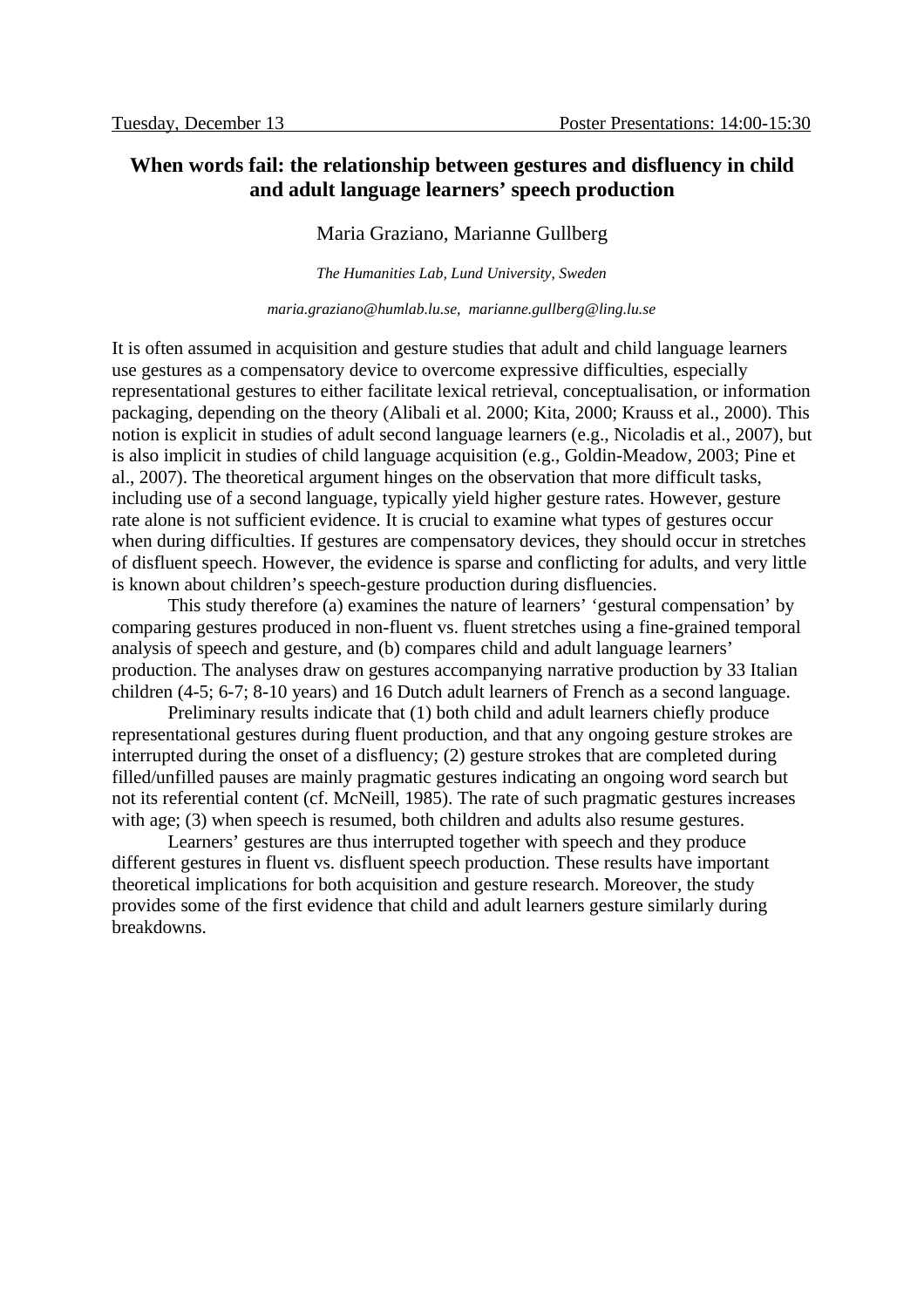# **A cross-linguistic comparison of speech timing measures in spontaneous and scripted speech: Talker and language specific characteristics in Mandarin-English speakers**

Jenna Silver Luque, Laura Ann Burchfield, Kelsey Mok, Ann R. Bradlow

*Department of Linguistics, Northwestern University, Evanston, IL, USA*

*slpjenna@gmail.com, ann@u.northwestern.edu, kelseymok@u.northwestern.edu, abradlow@northwestern.edu*

The ALLSSTAR (Archive of L1 and L2 Scripted and Spontaneous Transcripts and Recordings) corpus contains recordings of bilinguals producing scripted and spontaneous speech in both their L1 and L2, as well as English monolingual recordings. This design allows for direct comparison of equivalent materials across and within individual talkers, languages, and speaking styles. In the present study, three groups were compared: native English (n=20), native Mandarin (n=14), and L2 English (n=14) made up of the native Mandarin talkers. By comparing these three groups, we can begin to tease apart language universal characteristics, talker-specific characteristics, and L1 transfer characteristics in both scripted and spontaneous speech.

In this study, we focus on speech timing as reflected in speaking rate and phrase length. All speakers read the North Wind and the Sun passage (IPA Handbook, 1999) and produced a question-prompted 5-minute spontaneous monologue in their native language. Additionally, the native Mandarin speakers carried out these tasks in their L2, English. Each speech recording was segmented into phrases separated by naturally-occurring silences of 100ms or more. A Praat script (DeJong and Wempe, 2009) was used to extract the number of significant intensity peaks (acoustic syllables). Phrase length and speaking rate were calculated as the number of acoustic syllables per phrase (aspp) and acoustic syllables per second (asps), respectively.

In the scripted speech, L1 Mandarin showed significantly shorter phrases (8.3 aspp) than L1 English (16.2 aspp), while L2 English showed a phrase length similar to that of L1 Mandarin (9.2 aspp). The difference across L1s could represent a difference in phrase level organization for reading in English and Mandarin, with L2 English showing L1 transfer. However, in the spontaneous speech, the two L1s had phrases of similar average length (English= 9.6, Mandarin=9.4 aspp), but L2 English phrases were markedly shorter (6.0 aspp). In both scripted and spontaneous speech L2 English showed a slower speaking rate (scripted=3.1 asps; spontaneous=2.8 asps) than L1 English (scripted=3.7 asps; spontaneous=3.2 asps) or L1 Mandarin (scripted=3.5 asps; spontaneous=3.5 asps), replicating the well-known rate decrease for L2 speech. Importantly, within the native Mandarin speakers, we found strongly positive correlations between L1 and L2 phrase length (r=0.69, p<.02) and speaking rate (r=0.78, p<.005) for spontaneous speech but not for scripted speech. Together, these findings suggest that some aspects of speech timing in spontaneous but not scripted speech may reflect talker-specific patterns that transcend the native or non-native status of the language being spoken.

#### **References**

De Jong, N.H. and Wempe, T. 2009. Praat script to detect syllable nuclei and measure speech rate automatically. Behavior research methods 41(2), 385-390.

The Handbook of the International Phonetic Association. 1999. Cambridge University Press.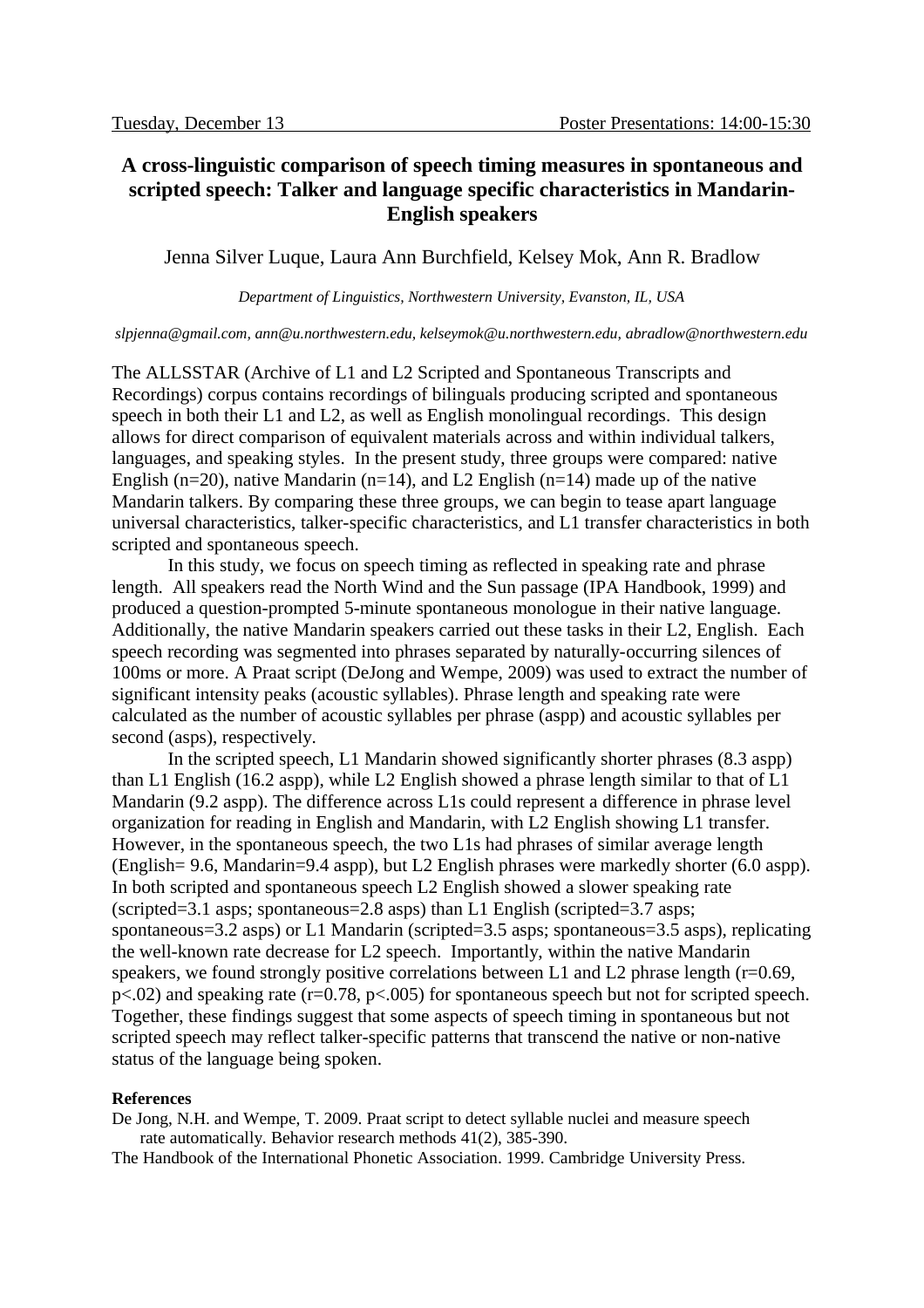# **"Sorry, what was that?": The roles of pitch, duration, and amplitude in the perception of reduced speech**

Ryan Podlubny, Benjamin V. Tucker, Terrance M. Nearey

*University of Alberta*

#### *pudplace@gmail.com, bvtucker@ualberta.ca, t.nearey@ualberta.ca*

Reduced forms in spontaneous speech often bear little resemblance to their carefully produced counterparts. Context (phonetic, syntactic and semantic) plays an important role in processing these reductions (Ernestus et al., 2002) and often succeeds to the degree that many reductions are hardly noticed by the listener. The present study considers the level of reduction, the context in which it occurs, and the importance of specific phonetic information available in reduced productions. Combined, these factors contribute to a listener's ability to extract meaning from reduced forms; and by manipulating specific acoustic elements we can clarify the conditions under which listeners find speech intelligible. In this project we focus on the importance of pitch, amplitude and duration in reduced speech under conditions of partially or totally 'whitened' local spectral properties.

A range of reduced forms (judged impressionistically) were extracted from a spontaneous speech database taken from a female speaker, representative of Western Canadian English. Target items were taken with phrase-level context to be used in three experiments - each designed to test the degree of contribution from a particular aspect of the signal corresponding to a potential phonetic cue. In the first experiment, targets were altered by producing several different signal-to-noise ratios (SNR) using signal correlated noise (SCN), which preserves intensity of the original speech at all time scales. Contextual frames were not manipulated in this study. With pure SCN (- infinity SNR) amplitude envelope information is preserved, while information from pitch and short-term spectrum envelope are eliminated. Altered and unaltered tokens were played, randomly, through headphones to listeners who were instructed to type out what they believed the speaker said. These orthographic transcriptions were scored against a master transcription agreed upon by the experimenters. Pilot results indicate that reduced speech is not perceptually restored with very low SNR with SCN, while in better SNRs listeners recover considerably more information. This suggests that intensity alone does not offer enough information for phonetic restoration of reduced speech, and that some aspects of pitch and short-time-spectrum are important. Experiment 2 will focus on preserving pitch and intensity information, while bleaching the spectral envelope by using an intensity-scaled (to match the original signal) LPC residual. Experiment 3 will focus on global duration, lengthening or shortening the target signals using pitch-synchronous overlap add or LPC methods. Our results will help identify the contribution of phonetic cues in the perception of reduced speech.

#### **References:**

Ernestus, M., Baayen, H., and Schreuder, R. (2002) The recognition of reduced word forms*. Brain and Language* 81, pp.162-173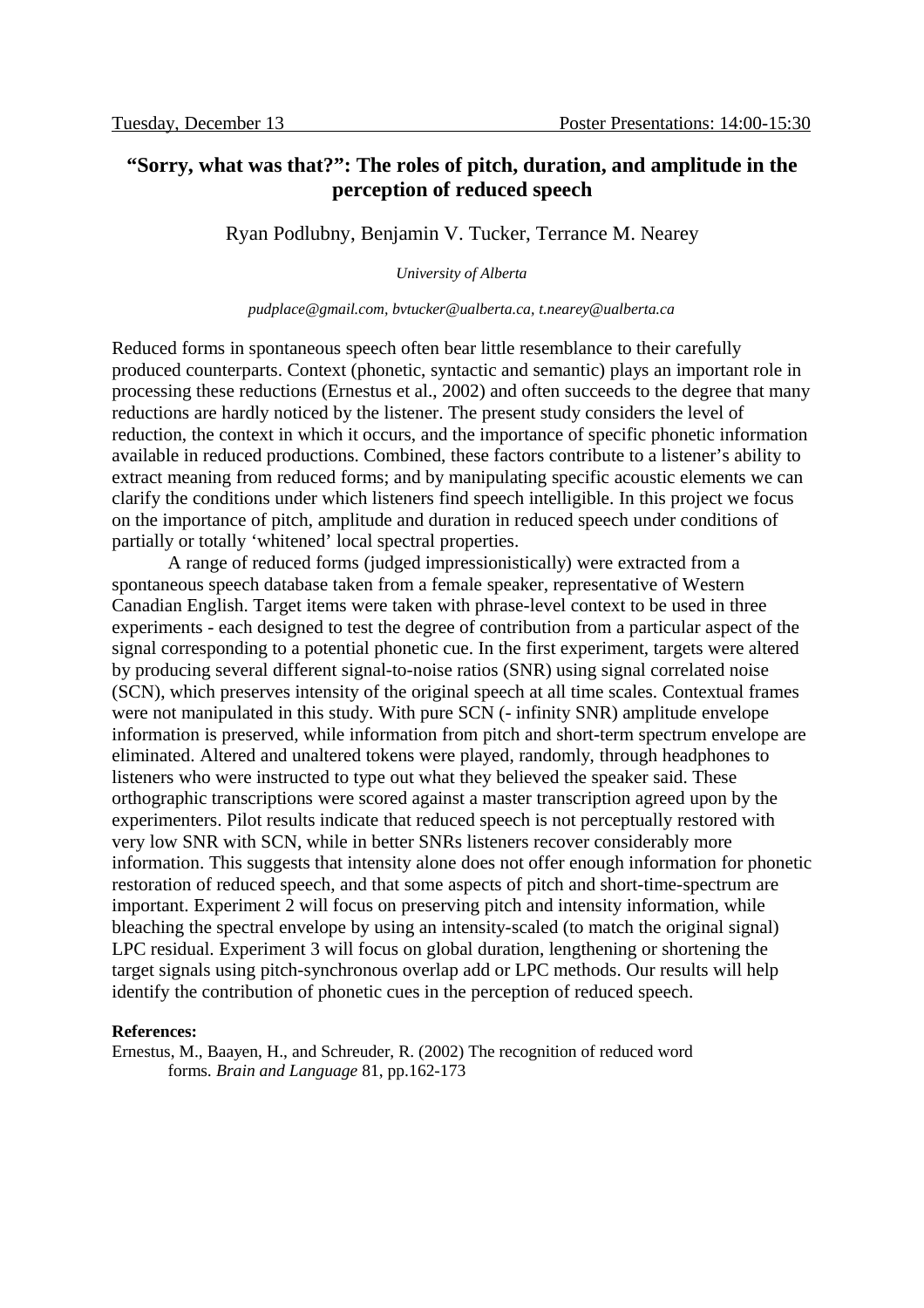# **Coverage of Spontaneous Conversational Speech from Nijmegen Corpus of Casual Czech by General ASR Language Models**

### Vaclav Prochazka, Petr Pollak

*Faculty of Electrical Engineering, Czech Technical University in Prague, Czech Republic*

### *prochva1@fel.cvut.cz, pollak@fel.cvut.cz*

The Large Vocabulary Continuous Speech Recognition (LVCSR) as one of the frequent applications of speech technology is being applied nowadays in growing number of applications in everyday human life. Consequently, also the need of spontaneous speech recognition arises, however, such speech has strongly different character in comparison to non-spontaneous speech. Then such specific phenomena are not supposed to be covered by standard general Language Model (LM).

In this contribution we will analyze Nijmegen Corpus of Causal Czech (NCCCz) collected under our co-operation with Radboud University of Nijmegen. We will analyze the content of this corpus from the point of view of several LMs which are publicly available, i.e.:

1) Czech LC-Star lexicon created within European project LC-StarII,

- 2) LMs created from Czech National Corpus (CNC),
- 3) LMs from publicly available WEB1T 5-gram corpus (WEB-based corpus).

Within this study we will analyze the following criteria:

- the rate of Out-Of-Vocabulary (OOV) words,
- the rate of word fractions, word repetitions, or repeated starts as typical phenomena for spontaneous speech,
- the perplexity computed at text level above transcription of Nijmegen corpus of casual speech,
- speech recognition performance above recordings from NCCCz using above mentioned language models,
- finally, the first attempts with adaptation of LMs for better description of spontaneous speech nature will be presented.

The following table summarizes the results of OOVs computed for different corpora and lexica.

|                 | all NCCCz transcriptions: |        | <b>NCCCz</b> transcriptions<br>without word-fractions: |          |        | the corpus of texts for the<br>testing of LVCSR: |          |       |         |
|-----------------|---------------------------|--------|--------------------------------------------------------|----------|--------|--------------------------------------------------|----------|-------|---------|
| lexicon         | lex-size                  | words  | oovrate                                                | lex-size | words  | oovrate                                          | lex-size | words | oovrate |
| <sub>c</sub> nc | 60000                     | 371011 | 10.50                                                  | 60000    | 362303 | 8.35                                             | 60000    | 32185 | 5.18    |
| cnc             | 60000                     | 371011 | 5.68                                                   | 340000   | 362303 | 3.41                                             | 340000   | 32185 | 1.48    |
| cnc             | 861899                    | 371011 | 4.95                                                   | 861899   | 362303 | 2.67                                             | 861899   | 32185 | 1.14    |
| web             | 60000                     | 371011 | 9.09                                                   | 60000    | 362303 | 6.91                                             | 60000    | 32185 | 7.24    |
| web             | 340000                    | 371011 | 5.26                                                   | 340000   | 362303 | 2.98                                             | 340000   | 32185 | 1.60    |
| web             | 957285                    | 371011 | 4.83                                                   | 957285   | 362303 | 2.54                                             | 957285   | 32185 | 1.13    |
| lcstar          | 84724                     | 371011 | 8.88                                                   | 84724    | 362303 | 6.69                                             | 84724    | 32185 | 5.78    |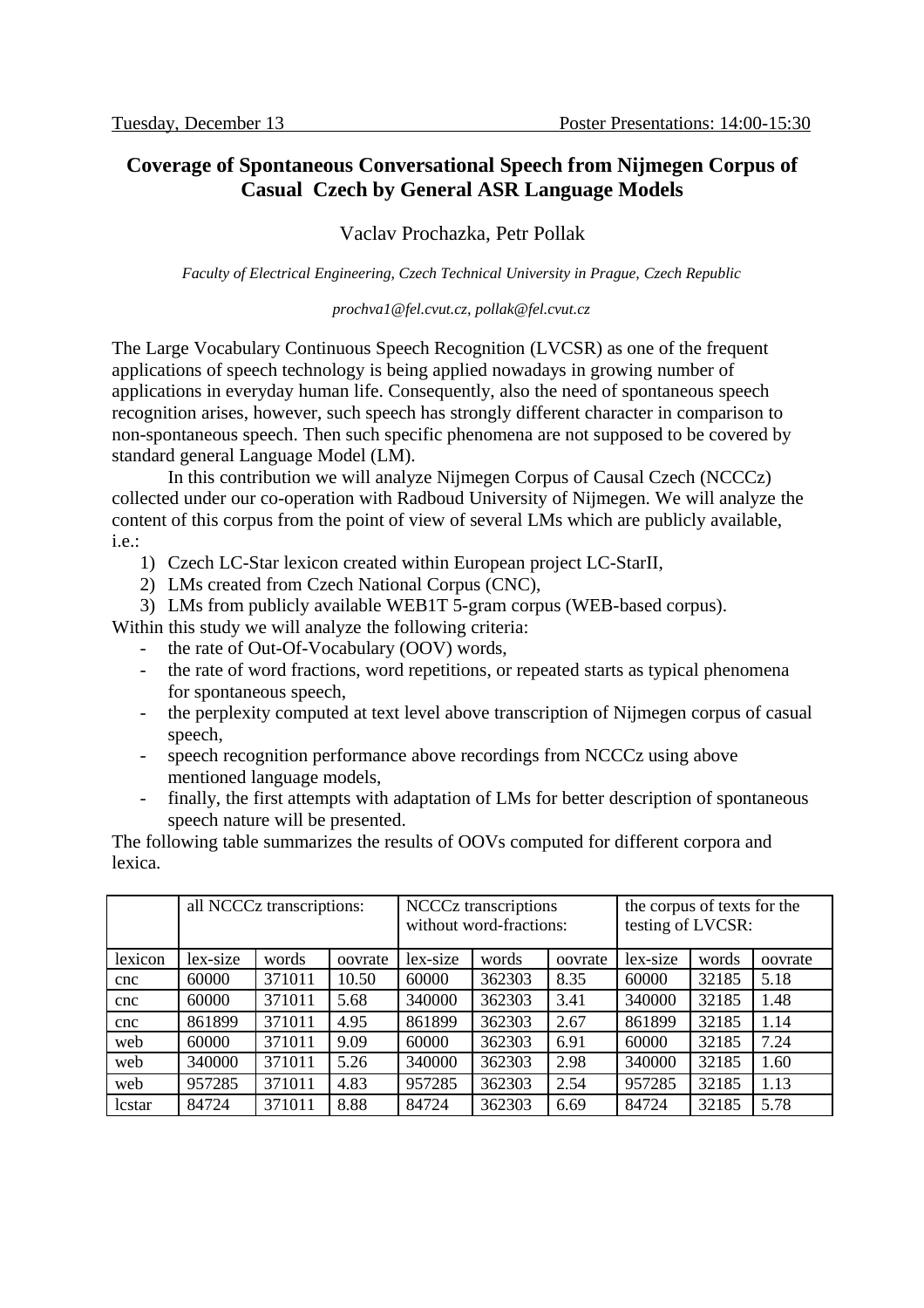These results proved that WEB1T LM contains more words from spontaneous speech as large WEB-based collection should contain also texts from chats which can contain some tokens similar to spontaneous speech. Also OOV rates decreased when word fractions were removed from NCCCz corpus but not so much to be comparable with reference nonspontaneous corpus used e.g. for LVCSR testing.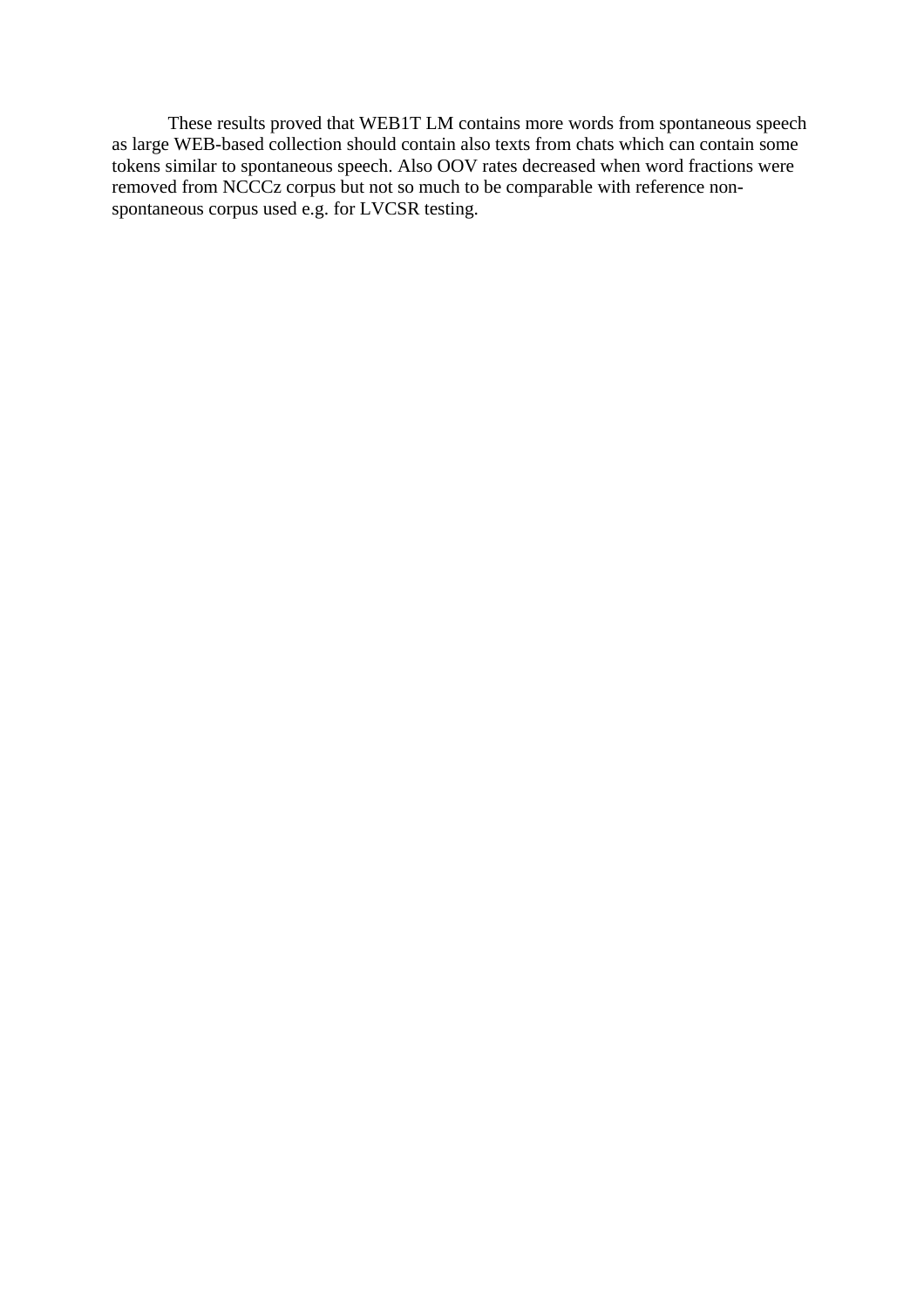### **Filled Pauses in Writing: What can they Teach us about Speech?**

### Ralph Rose

*Faculty of Science and Engineering. Waseda University, Tokyo, Japan*

#### *rose@waseda.jp*

This presentation reports on a research effort to use filled pauses ('uh', 'um': hereafter, FPs) in blog writings to better understand how and why speakers use them in spontaneous speech. Blog FPs are written intentionally and cannot be the result of some linguistic processing shortcoming (i.e., speech-repair as in Levelt, 1983). Hence, if written FPs can be accurately characterized, then the spoken FPs that fit this characterization can be removed from consideration leaving a smaller, potentially more uniform set of other FPs for further study.

Samples of FPs in blog writings were gathered from 100 top blogs. Samples of FPs in spontaneous speech were taken from the Switchboard corpus. A balanced sample of 227 FPs were gathered of each type. Each FP was categorized according to its medium (written or spoken), its location (at clause boundary or clause-internal), the part-of-speech of the immediately following word (content or function, following Maclay and Osgood's 1959 classification), and the FP type (open 'uh' or closed 'um', after Rose, 1998). The data was analyzed under a generalized linear model with chi-square tests.

There was a main effect of FP Type (Chi-square=48.4,  $p<0.001$ ) with a ratio of open to closed FPs of approximately 2:1. This is comparable to previous studies (e.g., Rose, 1998). There were no other main effects. There was an interaction between medium and following word type (Chi-square=37.0,  $p<0.001$ ), as well as between medium and FP type (Chisquare=5.4,  $p<0.05$ ). In the spoken medium, the following word was 30% more likely to be a function word than a content word, while in the written medium, this trend reversed: the following word was 70% more likely to be a content word than a function word. Also, in the spoken medium, the ratio of open to closed FPs was almost 3:1, but in the written medium, this ratio dropped to 1.4:1.

Results from FPs in writing suggest a hybrid view of FPs in speech: Some FPs are used intentionally and with some selectional restrictions (i.e., before content words) in order to serve some pragmatic function (cf., filler-as-word hypothesis in Clark and Fox Tree, 2002), with open FPs being slightly preferred in this role. Other FPs in speech are the result of difficulties during linguistic processing and occur semi-automatically as part of speech repair (cf., Levelt, 1983).

#### **References**

- Clark, H., & Fox Tree, J. E., 2002. Using uh and um in spontaneous speaking. Cognition, 84:73– 111.
- Levelt, W.J.M., 1983. Monitoring and self-repair in speech. Cognition, 14: 41-104.
- Maclay, H. and Osgood, C.E., 1959. Hesitation phenomena in spontaneous English speech. Word,15: 19-44.
- Rose, R.L., 1998. The communicative value of filled pauses in spontaneous speech. Master's Dissertation, University of Birmingham, UK.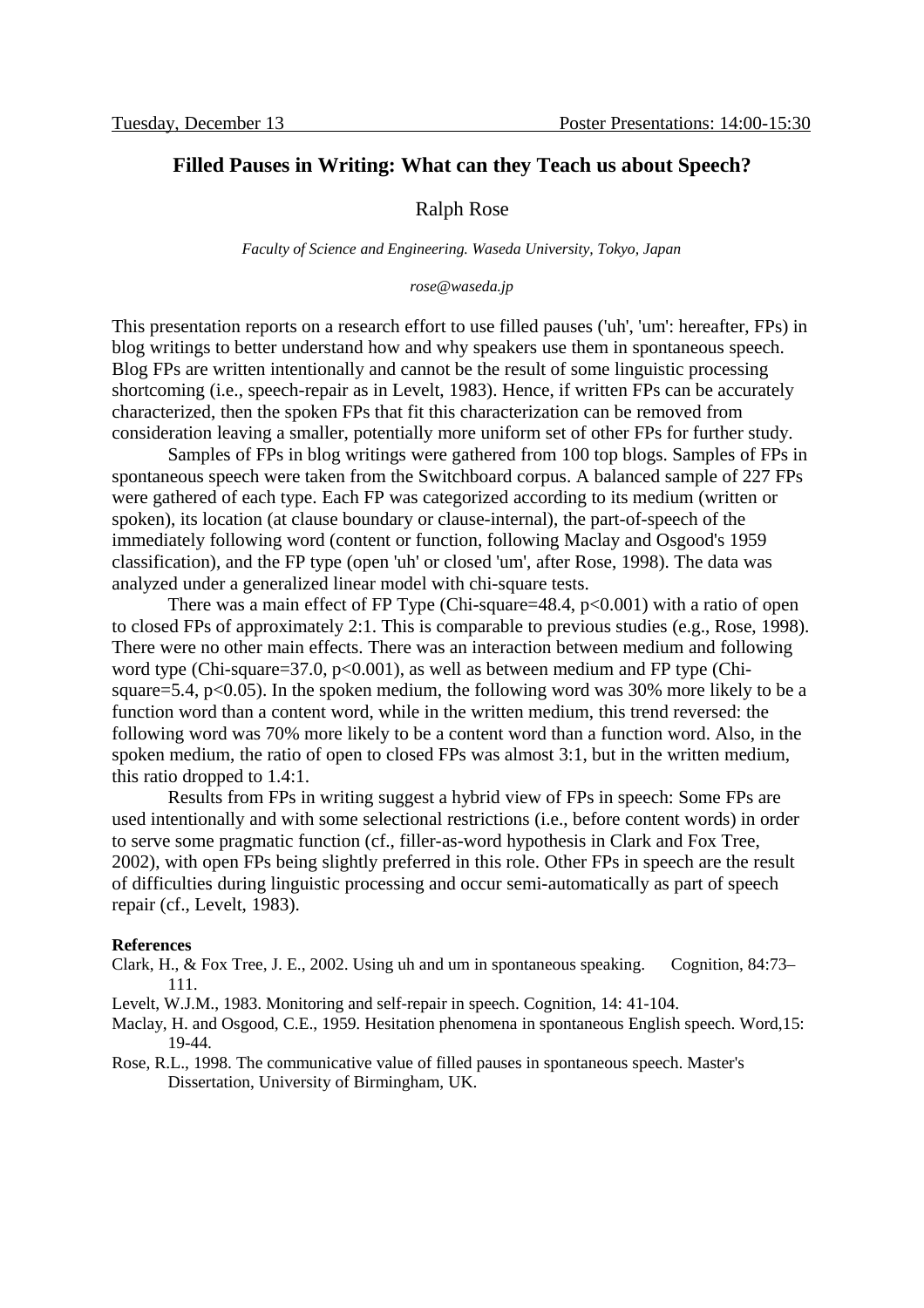### **Reduced Word Forms in the Mental Lexicon: Evidence from Russian**

### Elena Riekhakaynen, Olga Raeva

*Department of General Linguistics, St. Petersburg State University, Russia*

*reha20@rambler.ru, olgaspace@rambler.ru*

The fact that the interpretation of reduced word forms, which are quite frequent and diverse in casual speech, does not normally cause any difficulties for a listener makes it plausible that all phonetic variants of a word form are stored in the mental lexicon and accessed directly in the process of spoken word recognition.

However, the results of an experiment in which subjects were listening to isolated reduced word forms extracted from spontaneous dialogues in Russian and the same word forms in context refute this hypothesis. As well as in the experiment on Dutch described in (Ernestus et al., 2002), the percentage of misidentifications of highly reduced Russian forms in isolation was quite high, whereas in the context these forms were well recognized. It makes us agree with the assumption expressed in article mentioned above that only unreduced forms are stored in the mental lexicon, all other variants being reconstructed using contextual information and some phonetic cues. According to the results of our experiments, consonants (especially consonant order and single initial stop consonant) are more reliable sources of information for a listener than vowels in the process of Russian reduced word forms recognition.

Words that normally appear in a highly reduced form in casual and even prepared speech seem to be the only exception to the rule, their most typical variant being recognized accurately even in isolation or limited context (e.g. Russian *сейчас* '*now'* /s'ičás/ that is normally pronounced as /š':as/, etc). Presumably, these typical realizations can be stored in the mental lexicon along with unreduced variants, especially if reduction affects the consonant structure making the process of reconstruction to the unreduced form more complicated. Analysis of 20 highest-frequency word forms taken from spontaneous Russian speech of an overall duration of

about 260 minutes has shown that such forms are not numerous in Russian. The majority of analyzed word forms are produced mostly in non-reduced manner, and among the reduced ones prevail those with one-sound (most often — vowel) elision, which can be easily 'reconstructed' when compared to the respective fully pronounced forms being kept in the mental lexicon.

#### **References**

Ernestus, M., Baayen, H., & Schreuder, R. (2002). The Recognition of Reduced Word Forms. *Brain and Language*, 81, 162–173.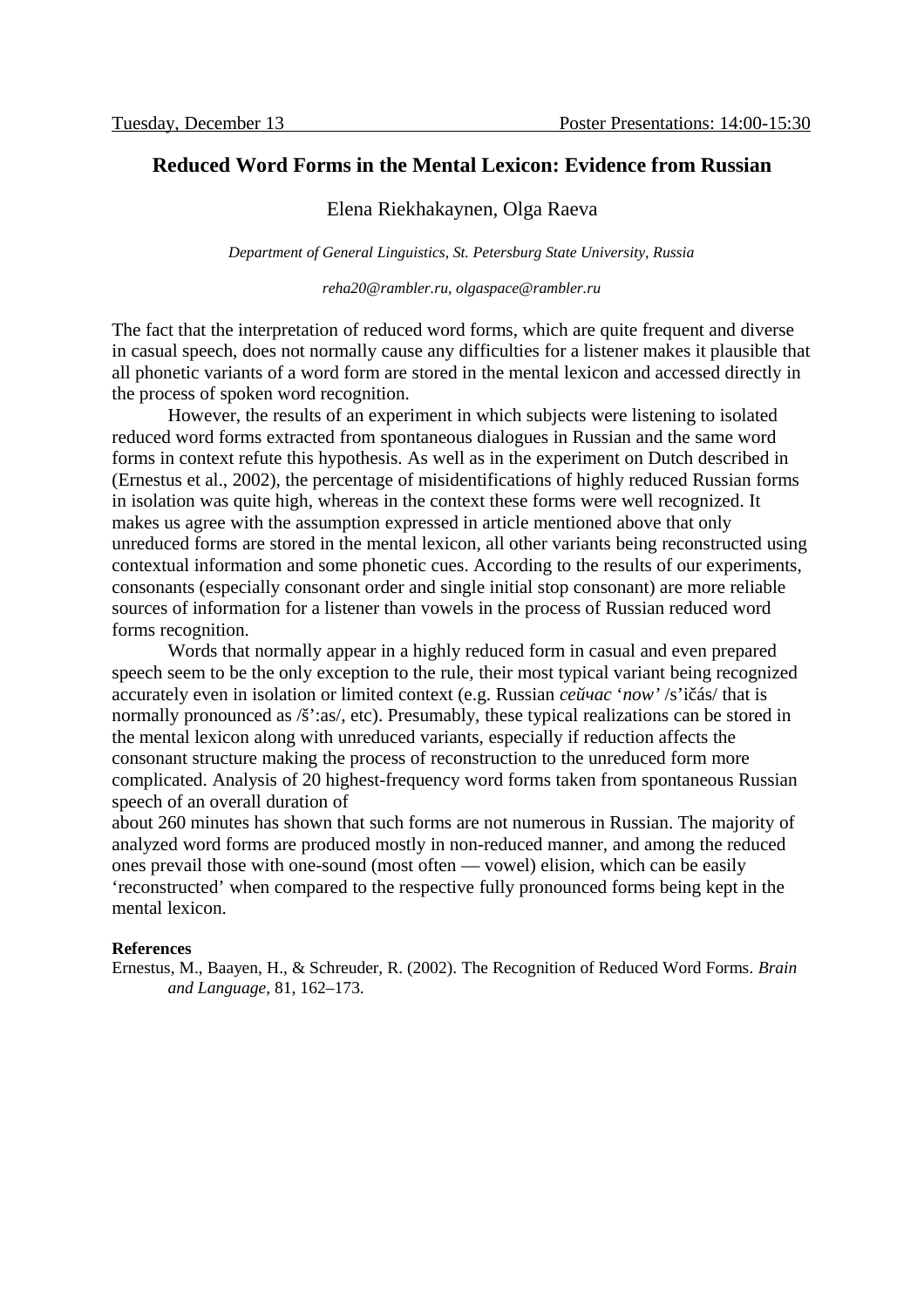### **Reduction of the discourse marker** *you know***: production and comprehension**

Louise Schubotz<sup>1</sup>, Mirjam Ernestus<sup>1,2</sup>, Nelleke Oostdijk<sup>1</sup>

*<sup>1</sup>Radboud University Nijmegen, The Netherlands <sup>2</sup>Max Planck Institute for Psycholinguistics, The Netherlands*

*louise\_schubotz@gmx.de, m.ernestus@let.ru.nl, n.oostdijk@let.ru.nl*

In spontaneous conversations, phrases like *you know* may be used as discourse markers. Previous research strongly suggests that these phrases tend to be acoustically more reduced if used as discourse markers than with their literal meanings. The present study contributes to this research by investigating how pragmatic function correlates with several acoustic characteristics of the phrase *you know* in a large corpus of American English and by investigating which of these characteristics help listeners identify this phrase as a discourse marker.

We extracted 300 tokens of *you know* from the Buckeye corpus of conversational speech, 63 of which could be classified as tokens used with their literal meaning while 237 classified as discourse markers. Statistical analyses showed that the duration of *you know* is influenced by the local speech rate and the presence of pauses, especially if the phrase is used with its literal meaning. Apparently, the discourse marker is prosodically more independent from its context. This is in line with our informal observation that the discourse marker is also more often preceded by a pause and seems to form an intonation contour of its own. Moreover, in the discourse marker the vowel of *you* and the /n/ of *know* are reduced more often than is the case with the literal use of the phrase. These results show systematic differences in the realization of *you know* used as a discourse marker and with its literal meaning.

In a perception experiment we investigated which acoustic characteristics help listener identify a token of *you know* as a discourse marker. We selected 46 tokens (18 used with the literal meaning and 28 discourse markers) of which the pragmatic function is not revealed by the preceding semantic/syntactic context. Twenty-five native speakers of Dutch, highly proficient in English, scored the tokens as discourse marker or as used with their literal meaning. They read the preceding context including *you know* for half of the tokens and heard the corresponding speech signal for the other half. The speech signal was manipulated such that pauses preceding *you know* were deleted and the intonation contour was flat. Participants correctly identified a token as a discourse marker more often in the auditory (81%) than in the visual condition (50%). They tended to identify a token as used with its literal meaning if it contained a full vowel in *you* and the /n/ of *know* was clearly audible.

These results show that phrases may be more reduced if used as a discourse marker and that listeners can use this acoustic information to interpret the pragmatic function of these phrases.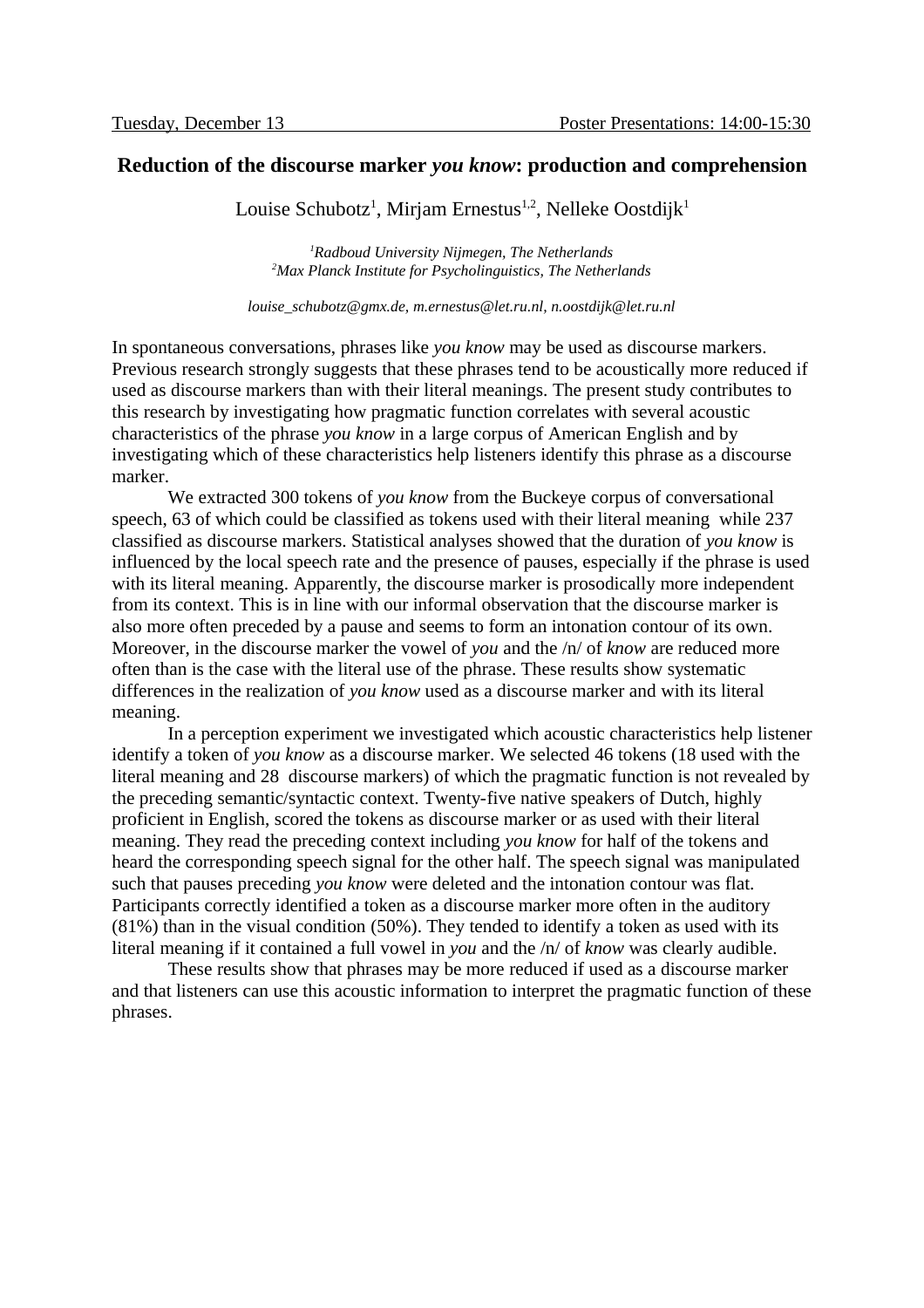### **The social perception of turn-taking cues in spontaneous conversation**

Marisa Tice $^1$ , Tania Henetz $^2$ *<sup>1</sup>Linguistics, Stanford University, USA <sup>2</sup>Psychology, Stanford University, USA*

#### *middyp@stanford.edu, thenetz@stanford.edu*

Turn-taking necessarily involves precise timing and interactivity; it requires complex cognitive and social processes that speakers must perform online while hearing (and sometimes producing) spontaneous speech. In conversation timing is key, and speakers monitor turn-taking cues on-line to continuously update their expectations of their interlocutors. This study investigates whether inter-speaker gap duration, overlap, and backchanneling play a role in the social perception of speech during conversation.

Recent work shows that listeners attend to turn-taking cues as indications of the speaker's knowledge level (Roberts et al., 2006). Further, Pearson et al. (2008) found that the social perceptions of response-timing interact with race when interracial dyads reported greater anxiety and less interest in conversation after a 1-second timing lag was (covertly) introduced to their video chat.

In this study, participants heard clips of spontaneous, dyadic conversation in a matched-guise task. Clips were phonetically-manipulated to control for the three turn-taking cues of interest (inter-speaker gap duration, overlap, and backchanneling) by stretching and shrinking gap durations and replacing the naturally-occurring backchanneling with silence. Participants then rated the speakers and conversations on a range of social measures, including dominance, formality, and similarity.

Initial results indicate that listeners' social judgments are sensitive to these cues. For example, the removal of backchanneling in a male-male conversation resulted in ratings of higher speaker interest and lower speaker similarity, running contrary to some previous descriptions of backchannels as supportive signals (Yngve, 1970). This effect may interact with gender, such that backchanneling is interpreted differently in female-female or mixedgender dyads, supporting Pearson et al.'s (2008) finding that turn-timing effects interact with (mis)matches in speaker race. It is clear these judgments follow from a complex interaction of subtle acoustic cues, social information, and context that interlocutors evaluate on-line in conversation.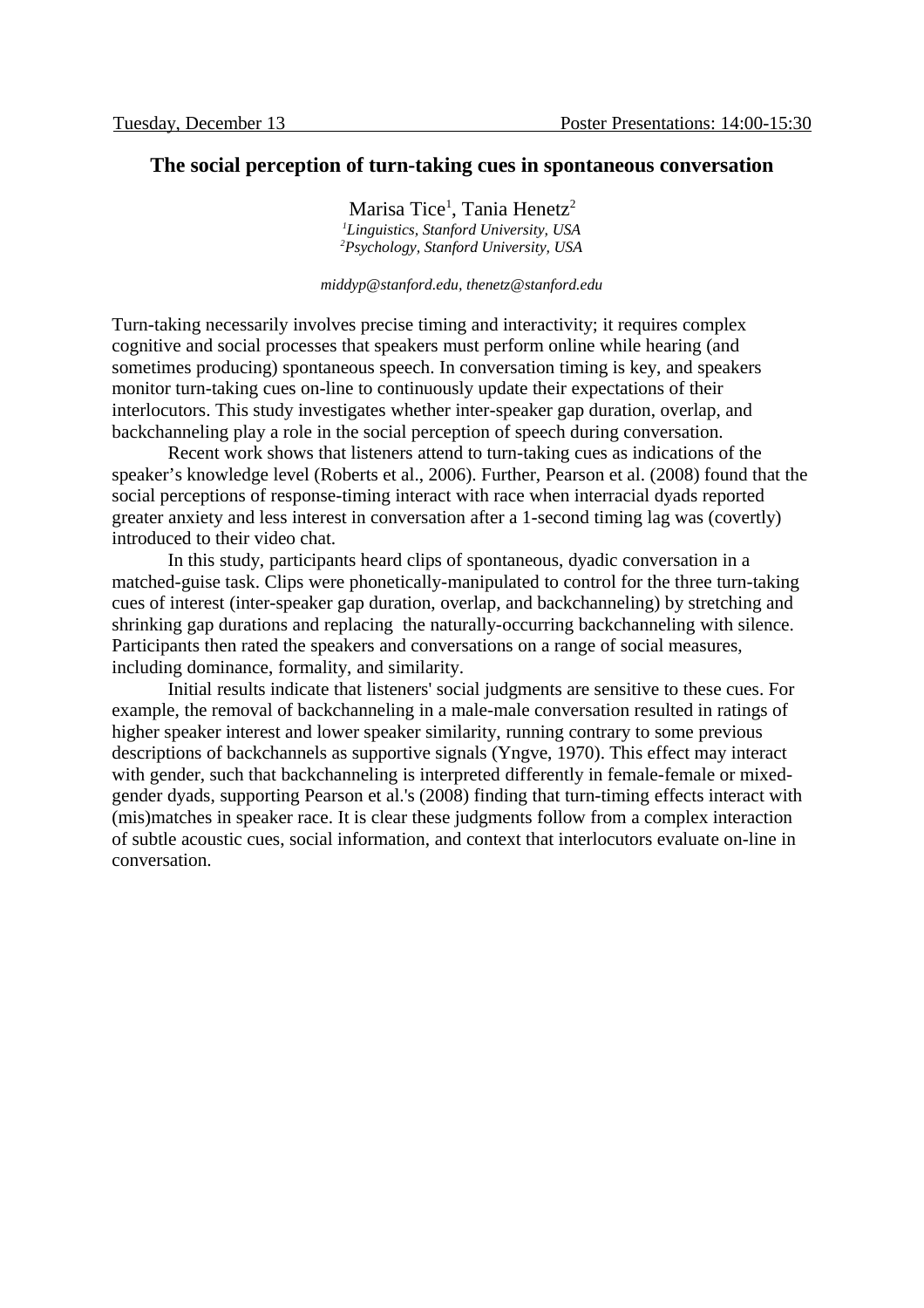# **Studying speech styles from authentic data: dramatic prosody in live football commentaries**

### Jürgen Trouvain $^1$ , Friederike Kern $^2$

*1 Saarland University, Germany <sup>2</sup>Hildesheim University, Germany*

*trouvain@coli.uni-saarland.de, kernfr@uni-hildesheim.de*

Although there are many advantages of "scripted lab speech" as well as "non-scripted lab speech" the recordings are made deliberately for the sake of empirical research, not for communication. One alternative to this authenticity problem is to use naturally occurring data produced by professional speakers, with real speaking roles and conversational tasks deriving from them. TV and radio broadcasted speech meets these demands as the reporters are usually trained speakers keen to solve the conversational tasks at hand. For the study presented here, we chose sports commentaries featuring suspense and/or drama by extreme prosodic means, as our research will show.

According to previous research, radio football commentaries exhibit different speech styles according to the various conversational tasks [1]. Special attention has been paid to the signalling of suspense that is one of the core tasks of the radio reporters. It is systematically achieved by a speech style called "speaking dramatically" with prominent prosodic characteristics which are similar to those found for horse race commentaries [2]. In football commentaries, the climax of the suspense-building phase can be reflected by a "goal roar" with extremely high pitch; however, differences could be found between commented goals for or against the own team, and between primarily listener-oriented (radio) commentaries or television commentaries [3].

For the present study, one football match (England v. Germany Men's World Cup quarter final 2010) with four different commentaries was selected: from German public television (only one commentator), German public and private radio and public English radio (two speakers respectively). The six goal scenes were marked by a continuous rising of pitch in all commentaries (often exceeding two octaves). Most German radio commentators articulate very fast while describing a goal potential scene but slow down considerably when describing the goal itself. Their English colleagues, on the contrary, often keep a rather constant articulation rate all along. Further features of speaking dramatically include an overriding of pitch accents and boundary tones and a sudden change in voice quality.

These results show the special characteristics of "speaking dramatically" within the genre of sports commentaries. The analysed non-lab data strongly contrast to data taken from lab speech styles. Obviously, real communication situations provide far more and far extreme phonetic variation than speech recorded in the lab was able to produce so far.

#### **References**

- [1] Kern, F. 2010. Speaking dramatically: The prosody in radio live commentaries of football games. In: Selting, M., Barth-Weingarten, D. & Reber, E. (eds): Prosody in Interaction. Amsterdam: Benjamins, 217-238.
- [2] Trouvain, J., & Barry, W.J. 2000. The prosody of excitement in horse race commentaries. Proceedings of the ISCA-Workshop on "Speech and Emotion", Newcastle (N. Ireland), 86-91.
- [3] Trouvain J. 2011. Between excitement and triumph live football commentaries in radio vs. TV. In: Proceedings of the 17th International Congress of Phonetic Sciences, Hong Kong.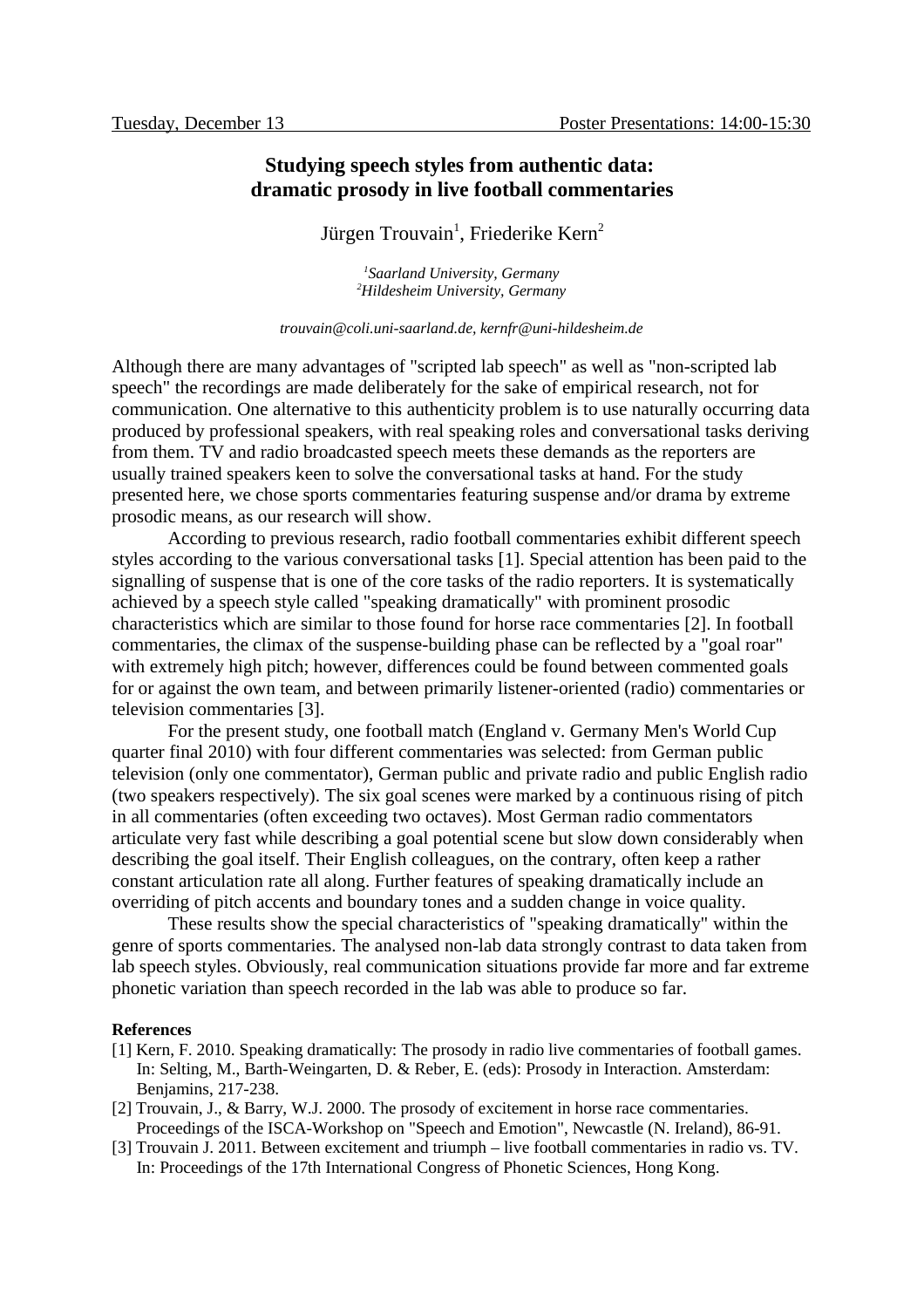# **Sociolinguistic Expectations and the Segmentation of Conversational Speech**

### Kodi Weatherholtz

*The Ohio State University, USA*

*kweatherholtz@gmail.com*

Previous research has shown that activation of social categories robustly influences speech perception (Strand, 1999; Hay & Drager, 2010). Currently though, little is known about effects of social categories on processing of longer, more conversational utterances (however, see Staum Casasanto, 2008). Here we present results from two experiments testing whether sociolinguistic expectations influence the parsing of juncture ambiguities such as [rI.t $\Delta r$ .nIn.], which in rapid speech can signal either the polymorphemic word *returnin'* or a phonetically reduced *return in*.

Realization of the morpheme (ING) varies by race and city-country orientation*, inter alia*, with white and city-oriented males using fewer alveolar (ING) forms like *returnin'* than black and country-oriented males respectively (see Hazen, 2005). By contrast, use of verbpreposition sequences has not been linked to social category variation. Thus, we predict that listeners can exploit probabilistic knowledge about the social distribution of alveolar (ING) use to anticipate whether a production like [rI.tAr.nIn.] is a speaker's *returnin'* or *return in*.

In two experiments, listeners heard locally ambiguous sentences as in (1) that are disambiguated sentence-finally. Target utterances were spoken by two Caucasian male speakers, and a picture of an ostensible speaker was presented along with each utterance to manipulate this speaker's race (experiment 1) and city-country orientation (experiment 2). Response times were recorded as listeners determined whether targets "made sense".

(1) a. We saw the man *returnin'* a crappy gift. V+(ING) sequence

b. We saw the man *return in* a crappy mood. V Prep sequence The critical prediction is that listeners will respond slower after receiving the disambiguating noun *gift*, which requires segmentation as V+(ING), when the speaker is a white or cityoriented male then when the speaker is a black or country-oriented male since the former are relatively less likely to produce alveolar (ING). Such would indicate that listeners use sociolinguistic expectations to segment running speech into words.

Experiment 1 partially confirmed these predictions. For one speaker, listeners responded significantly slower to the  $V^+(ING)$  tokens when the speaker was presented as white than as black. However, for the second speaker, no effect of race was found. Unexpectedly, voicepicture pairings in some cases were no believable. Additionally, utterances were not perceived as equally ambiguous.

Experiment 2 is currently underway using a similar design but with a city-country manipulation. To address aforementioned complications, new speakers were recorded, utterances were piloted to locate truly ambiguous ones, and voice-picture pairings were piloted to ensure believability.

#### **References**

Hay, J. and Drager, K. (2010) Stuffed toys and speech perception. Linguistics, 48(4):865-892.

Hazen, K. 2005.The in/ing variable. In K. Brown, editor, Encyclopedia of Language and Linguistics, volume 5. Elsevier, 2 edition.

Staum Casasanto, L. 2008. Experimental Investigations of Sociolinguistic Knowledge. Dissertation, Stanford. Strand, E. 1999. Uncovering the role of gender stereotypes in speech perception. Journal of Language and Social Psychology, 18(1), 86-99.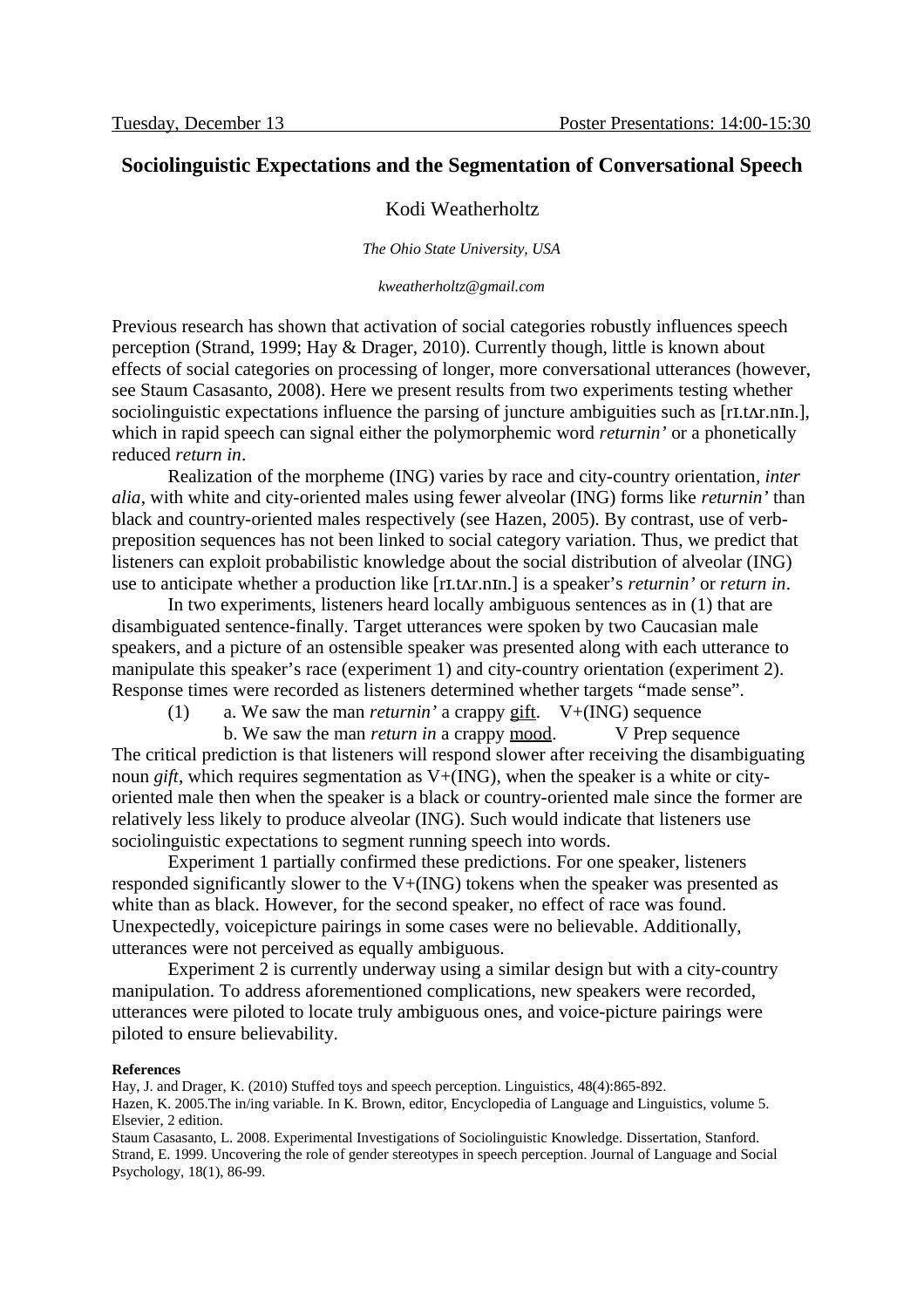### **F0 Declination in French : Broadcast News versus spontaneous speech**

Cedric Gendrot, Martine Adda-Decker, Carolin Schmid

*Laboratoire de Phonétique et Phonologie, Université Paris Sorbonne Nouvelle, France*

*cgendrot@univ-paris3.fr, madda@limsi.fr, schm2801@uni-trier.de*

This study compares F0 declination in French from two kinds of corpora : Broadcast News speech and spontaneous speech. F0 Declination refers to the downward trend of F0 over the course of an utterance. It has been found that declination is expected and used by listeners. However, it is unclear whether declination is part of the linguistic code and speakercontrolled, or whether it is an automatic byproduct of some physiological process (tracheal pull, the downtrend of subglottal pressure, and/or the activity of laryngeal muscles). The nature of declination is also debated: is it a global attribute that requires whole-phrase planning, or is it a concatenation of local events?

Contrary to most previous studies of declination, we investigate F0 declination in large uncontrolled corpora (around 30 hours for each corpus, i.e. 60 hours altogether). We expect that by using large and natural speech corpora, most factors influencing F0 declination will balance out, thus revealing the general declination effect that we are interested in. We will compare the declination effect between Broadcast News Speech (taken from the ESTER corpus) and spontaneous speech (taken from the Nimejen speech corpus). Such a comparison should help us better understand the nature of declination.

As previously done by Yuan and Liberman, we extracted the "utterances" that are time-stamped in the human transcripts. Moreover, as a confirmation procedure, we also used pauses (different durations are tested) detected by the LIMSI automatic alignment in order to select the "utterances". Utterances containing a pause longer than 50 ms were excluded.

The final data include 9,800 broadcast utterances and 7,760 spontaneous utterances. The F0 contours of the utterances were extracted using PRAAT with a 10 ms frame rate. The contours were then linearly interpolated to be continuous over the unvoiced segments, smoothed and then converted to semitones. Two methods were applied to measure F0 declination. First, a linear regression line was fitted to each F0 contour and the slopes of the fitted lines were then analyzed. Secondly, we used a convex-hull algorithm to identify local F0 valleys and peaks and thus obtain a top and a bottom line.

Analysis of the data demonstrated a strong correlation between declination slope and utterance length: the shorter the utterance, the steeper the declination. Both the topline and baseline show declination, and the topline has final lowering in both corpora. In spontaneous speech, the baseline is close to a straight line, which is different from its topline. In broadcast speech however, the baseline and topline are similar, both consisting of three parts: initial rising, middle declination, and final lowering. The result suggest that the declination slope is controlled by speakers, and that there is preplanning on declination in speech production.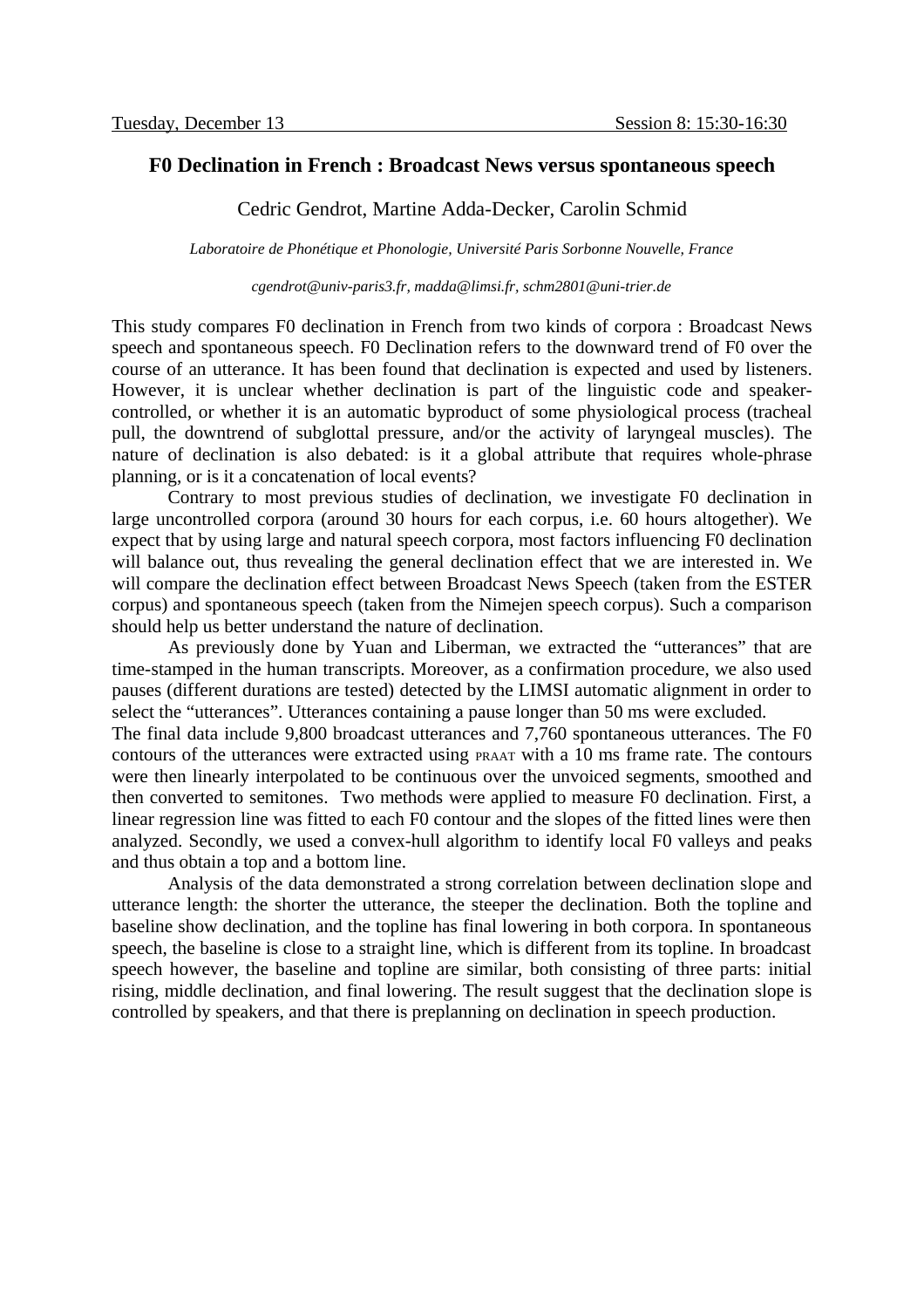# **Interlocutor accommodation across communication barriers in naturalistic conversations**

Ann R. Bradlow<sup>1</sup>, Valerie Hazan<sup>2</sup>, Midam Kim<sup>1</sup>, Michele Pettinato<sup>2</sup>

*<sup>1</sup>Department of Linguistics, Northwestern University, Evanston, IL, USA <sup>2</sup>Department of Speech Hearing and Phonetic Sciences, University College London, UK*

*abradlow@northwestern.edu, v.hazan@ucl.ac.uk, midamkim@gmail.com, m.pettinato@ucl.ac.uk*

Real-world conversational speech is typically a joint rather than individual activity with many opportunities for interlocutor accommodation. Previous work has demonstrated listeneroriented speech adjustments including foreigner- and child- directed speech (e.g. Uther, Knoll, Burnham, 2007) and speech directed to a hearing-impaired listener or in noise (e.g. Picheny, Durlach, Braida, 1985). Moreover, the presence of a real rather than hypothetical interlocutor influences speech production (Charles-Luce, 1997; Scarborough et al., 2007), suggesting that listener-directed modifications are best characterized under conditions of authentic communicative intent.

The present work examined communicative efficiency and acoustic-phonetic enhancement in dialogues elicited during a cooperative picture-matching ("diapix") task under conditions of either a transmission channel barrier or linguistic barrier. Efficiency was assessed by task completion time (TCT) and word type-to-token ratio (TTR). Acoustic measurements included F0 median and range, mean energy in the mid-frequency range and average word duration. Data came from two English diapix corpora, LUCID (Hazan & Baker, In press) and Wildcat (Van Engen et al., 2010); see table for conditions in both corpora. For the LUCID transmission channel conditions, only speech by the talker hearing normally was analyzed. Despite substantial differences in design, equipment, location and diapix scenes, we applied consistent measures to both corpora to compare the effects of different barrier types.

| 'Control' condition              | Transmission channel barrier | Linguistic barrier          |  |  |
|----------------------------------|------------------------------|-----------------------------|--|--|
| LUCID   1. NB (20 pairs)         | 1. VOC (20 pairs)            | 1. N-NN (10 pairs)          |  |  |
|                                  | 2. BAB $(10 \text{ pairs})$  |                             |  |  |
| Wildcat $\vert$ 1. N-N (8 pairs) |                              | 1. N-NN $(8 \text{ pairs})$ |  |  |
|                                  |                              | 2. NN1-NN1 (11 pairs)       |  |  |
|                                  |                              | 3. NN1-NN2 (10 pairs)       |  |  |

NB = No barrier, N=Native, NN=Nonnative, VOC = Vocoded speech transmission, BAB = Multitalker babble background,  $NN1-NN1 =$  nonnatives with matched L1,  $NN1-NN2 =$  nonnatives with mismatched L1.

Results showed significant decreases in efficiency (increased TCT, decreased TTR) for both transmission channel (LUCID: VOC, BAB) and linguistic barriers (LUCID N-NN, Wildcat N-NN, NN1-NN1, NN1-NN2) relative to control conditions (LUCID NB, Wildcat N-N) with a greater effect size for the linguistic conditions (involving two-way communication difficulties) than the transmission channel barriers (involving one-way communication difficulties). While there were consistent and reliable acoustic enhancements in the withintalker LUCID comparisons between the NB and communication barrier conditions, the between-talker Wildcat comparisons showed variable acoustic enhancements. Within LUCID, the acoustic enhancements were less extensive with a linguistic barrier than a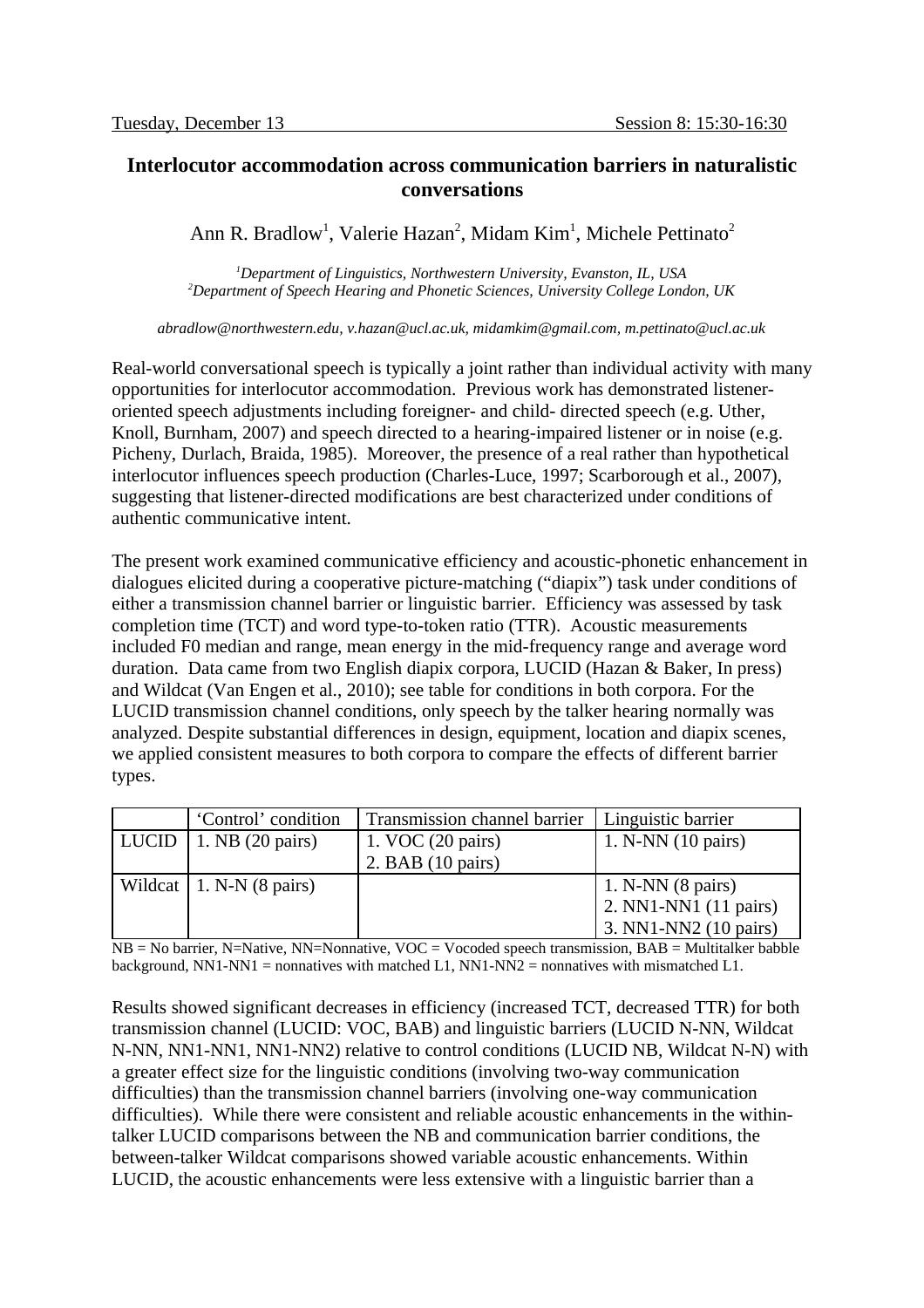transmission channel barrier. Taken together, these findings support the view that speech accommodation in naturalistic dialogues varies depending on the nature of the communication channel.

#### **References**

- Charles-Luce, J. (1997).Cognitive factors involved in preserving a phonemic contrast. *Language & Speech*, 40(3):229-48.
- Hazan, V & Baker, R. (In press) Acoustic-phonetic characteristics of speech produced with communicative intent to counter adverse listening conditions. *Journal of the Acoustical Society of America.*
- Picheny, M., Durlach, N., & Braida, L. (1985). Speaking clearly for the hard of hearing I: Intelligibility differences between clear and conversational speech. *Journal of Speech and Hearing Research*, 28, 96-103.
- Scarborough, R., Brenier, J., Zhao, Y., Hall-Lew, L., & Dmitrieva, O. (2007) An Acoustic Study of Real and Imagined Foreigner-Directed Speech. *Proceedings of the International Congress of Phonetic Sciences*, 2007.
- Uther, M., Knoll, M. & Burnham, D. (2007). Do you speak E-NG-L-I-SH? A comparison of foreigner- and infant- directed speech. *Speech Communication*, 49, 2–7.
- Van Engen, K. J., Baese-Berk, M., Baker, R. E., Choi, A., Kim, M. & Bradlow, A. R. (2010). The Wildcat Corpus of Native- and Foreign-Accented English: Communicative efficiency across conversational dyads with varying language alignment profiles. *Language & Speech,* 53(4), 510- 540.